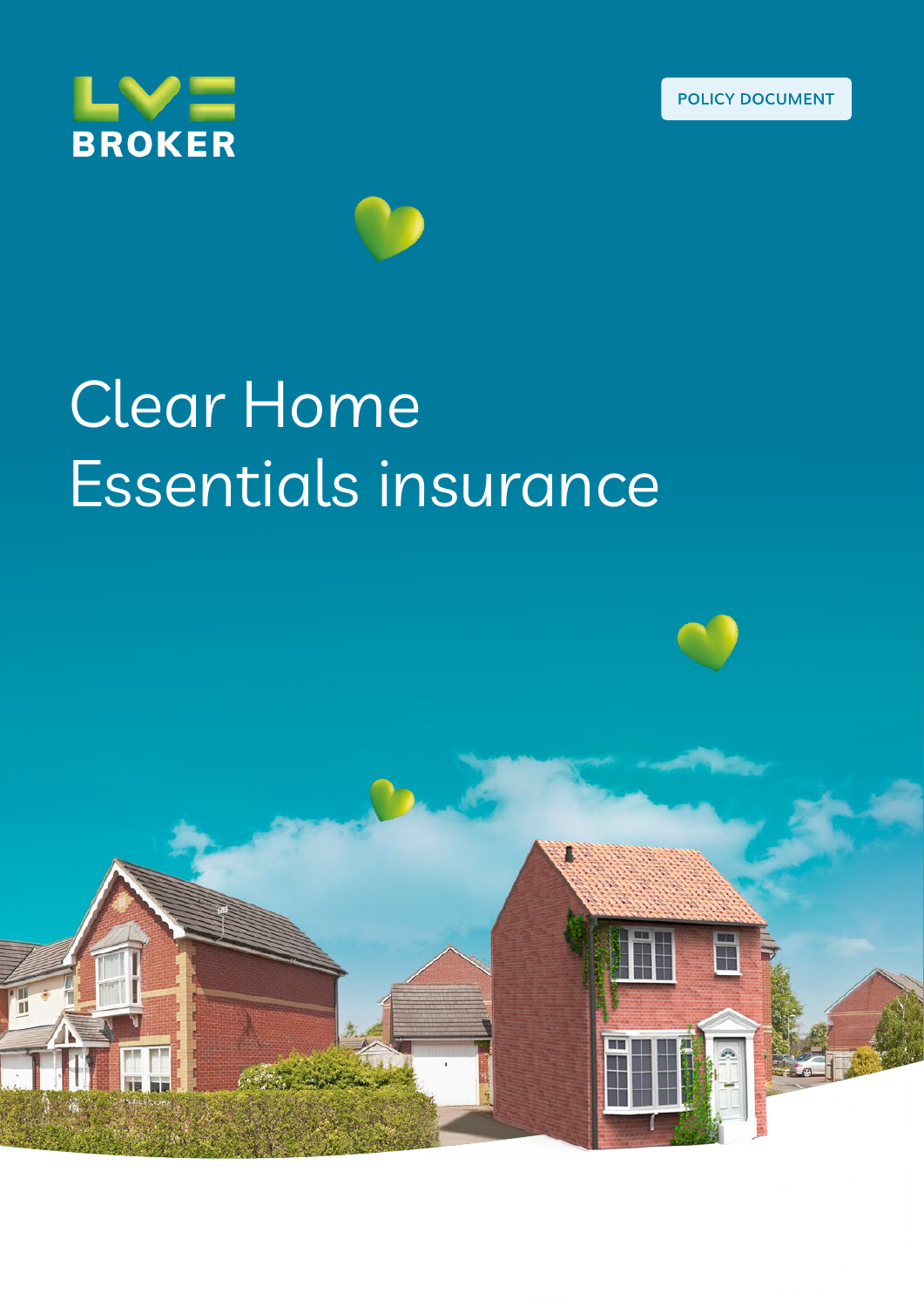LV= BROKER **CLEAR ESSENTIALS** HOME INSURANCE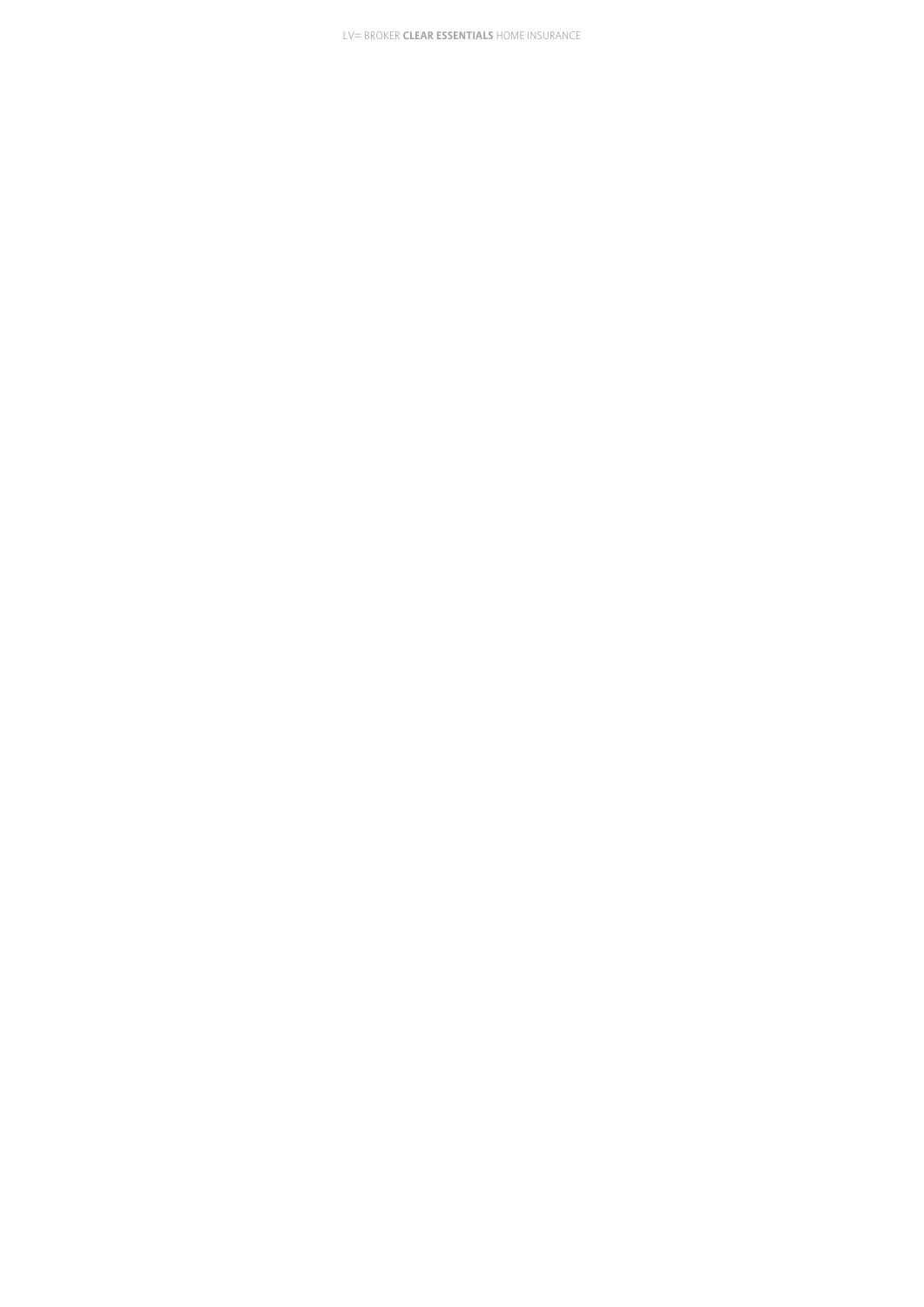## **Contents**

| <b>Introduction</b>                           | 1               |
|-----------------------------------------------|-----------------|
| <b>Privacy Policy</b>                         | $\overline{2}$  |
| How your cover works                          | $\overline{2}$  |
| Changes to your circumstances                 | $\overline{2}$  |
| How to make a claim                           | $\overline{2}$  |
| <b>Financial Services Compensation Scheme</b> | $\overline{3}$  |
| What to do if you are not satisfied           | 3               |
| Renewing your policy                          | $\overline{3}$  |
| Cancellation                                  | $\overline{3}$  |
| Protecting your home and belongings           | $\overline{4}$  |
| Unoccupancy                                   | 5               |
| Underinsurance                                | 5               |
| <b>Complaints Procedure</b>                   | 6               |
| The meaning of words                          | $7 - 8$         |
| <b>The Cover Provided</b>                     |                 |
| <b>Buildings</b>                              | $9 - 11$        |
| Contents                                      | $13 - 17$       |
| <b>Personal Possessions</b>                   | 19              |
| <b>Legal Expenses</b>                         | 20-28           |
| <b>General Exclusions</b>                     | $\overline{29}$ |
| <b>General Conditions</b>                     | 30-31           |

## Welcome to LV= Broker

Thank you for choosing LV= Broker Clear Home Essentials insurance. **We** hope **you**'ll be happy with the cover and service **you** get from **us**. This booklet tells **you** everything **you** need to know about **your** insurance, please keep it safe with y**our schedule** and certificate of insurance.

#### **A little bit more about us…**

LV= and Liverpool Victoria are registered trademarks of Liverpool Victoria Financial Services Limited and LV= and LV= Liverpool Victoria are trading styles of the Liverpool Victoria group of companies. Your policy is underwritten by Highway Insurance Company Limited, part of the Liverpool Victoria General Insurance Group. You can find out more about us at www.LVbroker.co.uk/customers.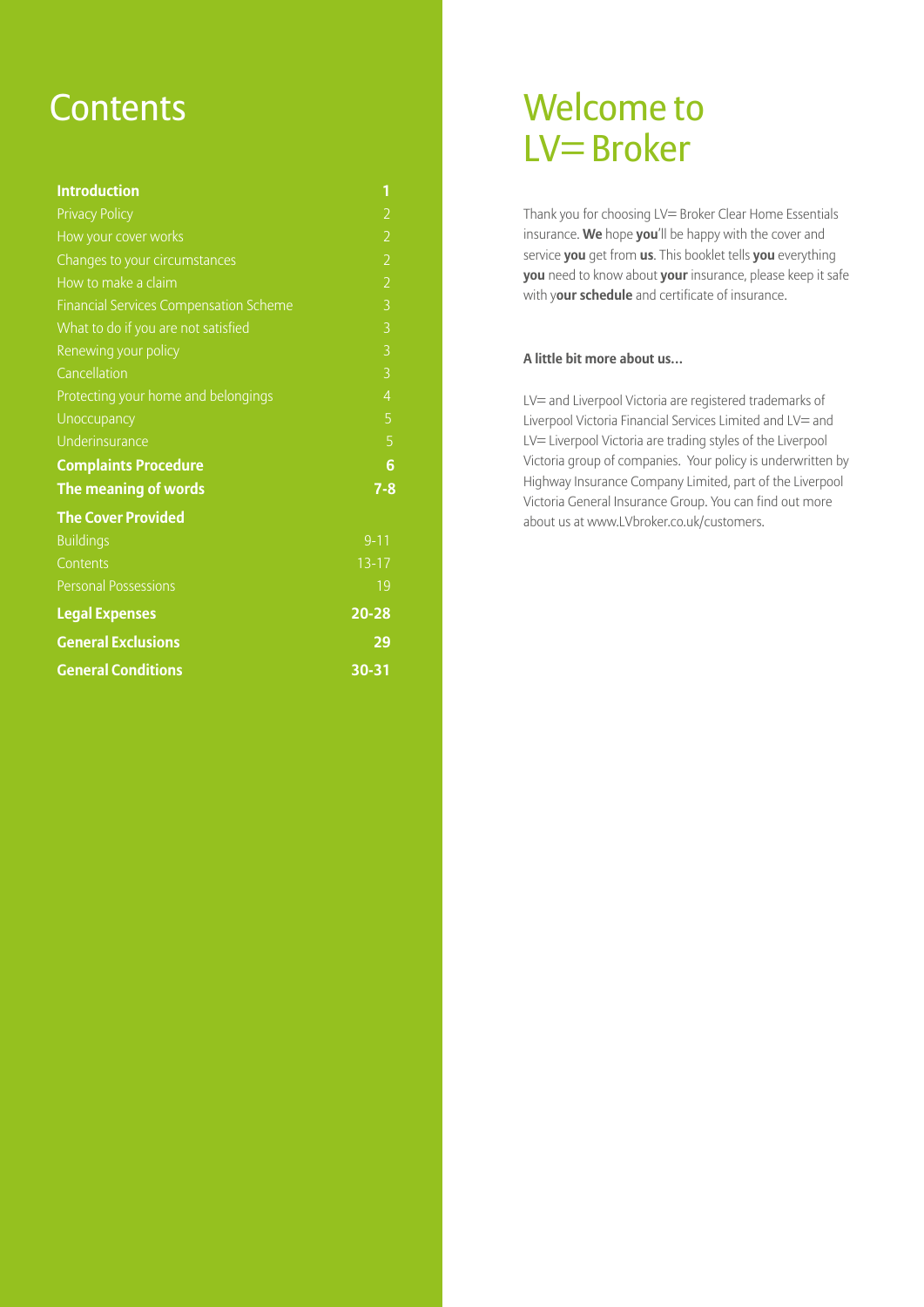## <span id="page-3-0"></span>**Introduction**

**Your** Clear Essentials insurance policy is made up of several parts which must be read together as they form **your** contract. Please take time to read all parts of this policy to make sure they meet **your** needs, and that **you** understand the cover provided, and the general exclusions and general conditions that apply. If **you** wish to change anything or if there is anything **you** do not understand, or any statement is incorrect, please contact **your insurance broker**.

The parts of the policy are:

- this Introduction; the General Exclusions and General Conditions, all of which apply to all sections of the policy;
- the sections of cover selected by **you**, including the Meaning of Words, the Exclusions and Conditions which apply to the section;
- the **schedule**, which includes all **endorsements** applied to the policy while the policy is in force;
- Statement of Insurance (The Statement of Insurance is the record of the information **you** have provided **us** with).

If **we** explain what a word means, that word has the same meaning wherever it appears in **your** policy or **schedule**. These words are highlighted in **bold**.

**We** will insure **you** in accordance with and subject to the terms of this policy, in consideration of the payment to **us** of the premium for the **period of insurance**.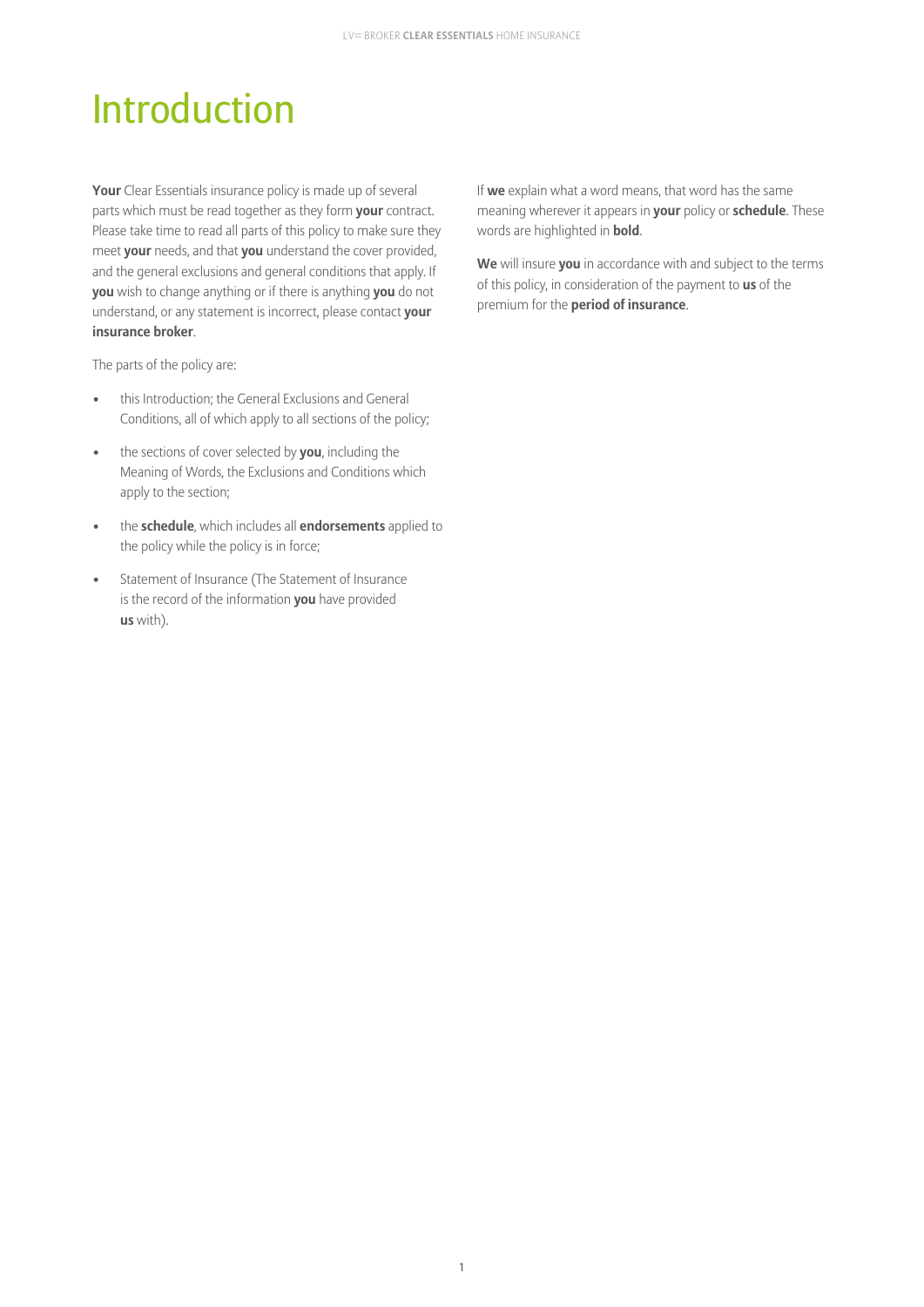## Privacy Policy

## A summary of how we use personal information

**Highway Insurance Company Limited** is the controller of personal information. **We**'ll keep **you** informed about how **we** use personal information in the document 'Privacy Policy', which is available:

• online at www.LVbroker.co.uk/customers/data-protection

**You** have a number of rights concerning personal information. **You** can ask for a person to *review* an automated decision, and in certain circumstances to:

- *access* the personal information **we** hold about **you** or anyone on the policy.
- *correct* personal information **you** think is inaccurate or to update information **you** think is incomplete.
- have personal information *deleted* in certain circumstances.
- *restrict* **us** processing personal information, under certain circumstances.
- receive personal information in a *portable* format. This only applies to information **you** have provided to **us**.
- *object* to **us** processing personal information, under certain circumstances.

If **you** want to find out more or exercise these rights, contact GI Customer Support, LV=, County Gates, Bournemouth, BH1 2NF or email **us** at GICustomerSupport@LV.co.uk

**You** can also contact **our** Data Protection Officer: Data Protection Officer, 57 Ladymead, Guildford, Surrey, GU1 1DB, or via email at GIdataprotection@LV.co.uk

## How your cover works

**We** will insure **you** within the conditions of **your** policy for those sections named in the **schedule** for any insured Event which takes place during the **period of insurance.**

**Your** policy ends at midnight on the last day of each **period of insurance**.

### <span id="page-4-0"></span>Changes to your circumstances

Please tell **your insurance broker** at **your** first opportunity if there are any changes to **your** circumstances which could affect **your** insurance.

Please refer to General Condition 11 on page 31 of this policy, where **you** will find a list of changes that **you** must tell **us** about. If **your** circumstances change and **you** do not tell **us**, **you** may find that **you** are not covered if **you** need to make a claim.

### How to make a claim

- **1** Check **your schedule** and this policy, which give details of what is covered and what is not covered.
- **2** Follow the General Conditions on page 30 of this policy.
- **3** Please ring **our** Household Claims Centre on **0800 681 6367** at **your** first opportunity . to notify us of **your** claim.
- **4 You** can make any temporary repairs to prevent further loss or damage. However, until **you** have discussed **your** claim with **us we** are unable to confirm that the loss or damage is covered by **your** policy. **You** should keep a copy of the invoices relating to the temporary repairs as they may form part of **your** claim. It would be helpful if **you** could take photographs of the damage. **We** must have the chance to inspect the damage before **you** carry out permanent repairs.
- **5** If someone is holding **you** responsible for damage to their property or for **injury** to them, please tell **us** at **your** first opportunity and give **us** full written details. If **you** receive any correspondence in relation to the claim, do not respond directly to it, please forward it on to **us** (This could include any claim form, summons to appear in court or other legal document). Do not admit **you** are responsible.
- **6** Any permanent repairs made by **our** approved suppliers are guaranteed.

If **you** have any questions, please contact **your Insurance broker**.

## If you have a domestic emergency 0800 633 5423 (24 hours a day, 365 days a year)

If **you** or **your** family suffer a domestic emergency in **your home**, such as a blocked toilet, hot water or heating failure, call **our** Domestic Emergency Assistance helpline. Please have **your** policy details and information about the emergency ready when **you** call.

A trained operator will be on hand to help and advise **you**. If required, they will arrange for emergency assistance or repairs to be completed by an approved tradesperson.

If **you** use this service, **you** will be responsible for paying the tradesperson's charges and any costs of materials incurred. If the damage is covered by **your** insurance policy **you** may be able to claim these costs as part of any claim **you** submit.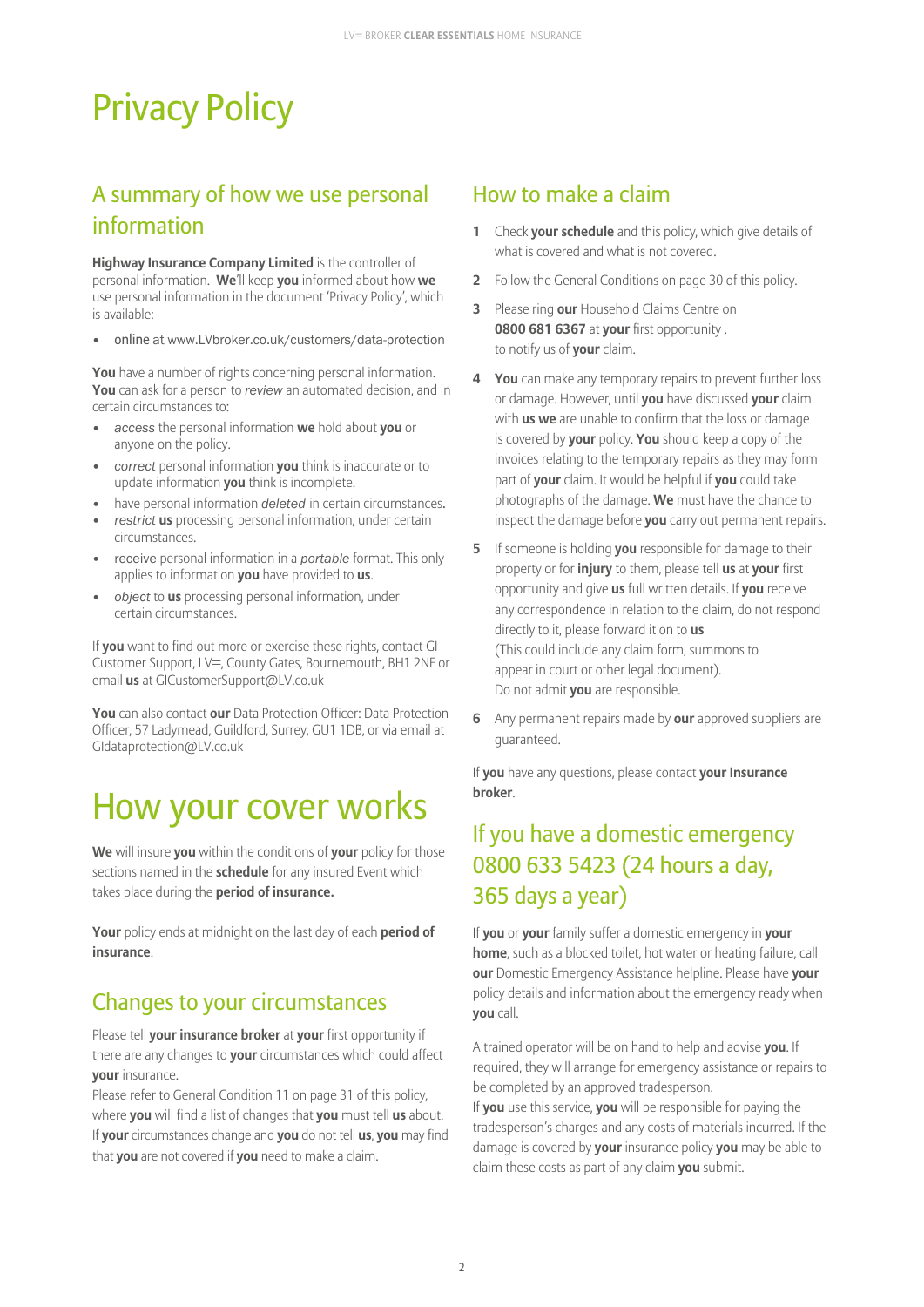## <span id="page-5-0"></span>How your cover works (continued)

## Lawphone Legal Helpline

**Your** Home Insurance includes access to Lawphone, to put **you** in touch with a qualified legal adviser who can give **you** advice on any personal legal matter. The advice **you** get from Lawphone will always be according to the Laws of Great Britain and Northern Ireland.

Calls to Lawphone may be recorded for **your** and **our** mutual protection and training purposes.

#### **Lawphone: 0344 873 0246 (Lines open 24 hours, 7 days a week)**

If **you** have taken out optional cover under the Legal Expenses Insurance section of this policy, when **you** call Lawphone quote the policy reference which is shown under the Legal Expenses section on **your schedule**. **You** will then be asked for a brief summary of the problem and these details will be passed on to an advisor who will return **your** call.

## Financial Services Compensation Scheme

If **we** are unable to meet **our** liabilities **you** may be entitled to compensation under the Financial Services Compensation Scheme (FSCS). Further information about compensation scheme arrangements is available at www.fscs.org.uk, by emailing enquiries@fscs.org.uk or by phoning the FSCS on 0800 678 1100 or 0207 741 4100.

## <span id="page-5-1"></span>What to do if you are not satisfied

**We** will make every effort to give **you** an excellent service. However, if **our** service falls below the standard **you** expect, and **you** wish to make a complaint, please follow the procedure on page 9 of this policy document..

## Renewing your policy

Adequate home insurance cover is essential in protecting **your** property and the **contents** inside it against many unexpected events such as flood, **subsidence**, theft or **storm**. Individual insurers will form their own view on what is an acceptable risk to them and this may affect **your** ability to obtain cover with another insurer. Please make sure that **you** have arranged adequate alternative insurance before allowing this policy to expire.

## Reflection Period (applicable to new policies and renewals)

**You** or **your Insurance broker** may cancel this policy within 14 days of the date **you** receive it. **You** can do this by contacting the **Insurance broker** through whom **you** arranged this Insurance. If **you** choose to do this, **you** are entitled to a refund of the premium **you** have paid for this insurance. **We** will only charge a pro-rata premium plus £15 to cover **our** operational costs which is subject to minimum amount payable of £25 plus Insurance Premium Tax at the prevailing rate, except where an incident has occurred that has reached the **sum insured** under the **buildings** or **contents** section, in which case the full annual premium will be payable to **us**.

## <span id="page-5-2"></span>Cancellation (outside the Reflection Period)

**We** or **your Insurance broker** may cancel this policy by giving **you** seven days notice in writing to **your** last known address. If this happens **we** will refund the part of the premium that **you** have not yet used.

**We** or **your Insurance broker** may cancel your policy where there are serious grounds to do so, includes but not limited to:

- **•** failure to meet the terms and conditions of this policy;
- **•** where **you** are required in accordance with the terms of **your** policy to co-operate with **us,** or send **us** information or documentation and **you** fail to do so in a way that materially affects **our** ability to process a claim, or **our** ability to defend **our** interests;
- **•** failure when requested to supply **us** with other relevant documentation or information that **we** need;
- **•** changes to **your** policy details or circumstances that **we** do not cover under **our** policy; or
- **•** use of threatening or abusive behaviour or language, or intimidation or harassment of **our** staff or suppliers.

**We** or **your Insurance broker** may cancel **your** policy immediately if:

- **• we** identify misrepresentation or any attempt to gain an advantage under this insurance to which **you** are not entitled;
- **• we** identify **your** involvement in or association with insurance fraud and/or financial crime.

If a claim has been made or misrepresentation, fraud or financial crime identified, **we** will cancel **your** cover but may not refund any premium.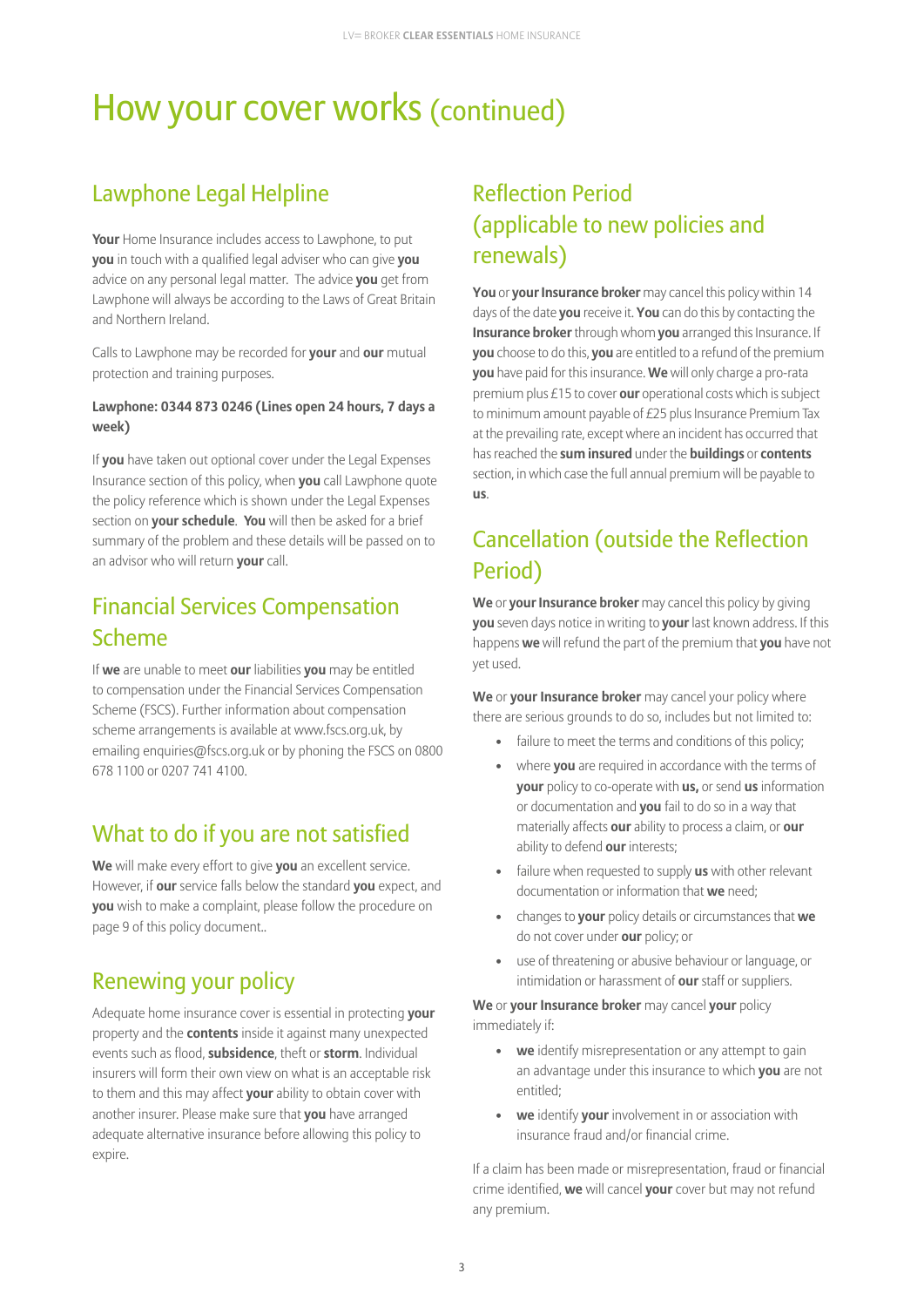## How your cover works (continued)

**You** may cancel this policy by contacting **your Insurance broker**. If **you** cancel the policy outside the reflection period, **we** will provide a pro-rata refund based on the annual premium payable less a £10 charge plus Insurance Premium Tax, as long as **you** have not claimed during the current **period of insurance**. Where an incident has occurred which may give rise to a claim, the full annual premium will be payable to **us**. If the amount due when **you** cancel the policy is more than the amount **you** have paid, **you** must pay the difference.

## <span id="page-6-0"></span>Protecting your home and belongings

**We** offer the following hints on precautions worth taking.

#### Fire Prevention

Check **your** electrical equipment regularly. Make sure that **you** use the correct fuses and do not overload the circuits. Ask for the help of a qualified electrician if **you** are in doubt.

If **you** leave **your home** for more than 24 hours, switch off the electricity at the mains or unplug all appliances. (**You** may need to keep the refrigerator, freezer or heating systems in use.) Always unplug non-essential electrical appliances before **you** go to bed at night, especially electric blankets and television sets.

Fires often happen in kitchens. **You** can put out chip pan fires by shutting out the air. Cover the pan with a lid or thick damp cloth. Do not use water. Remember, safety first. Call the emergency services.

#### Flood

- **1** Gather essential items together either upstairs or in a high place.
- **2** Fill jugs and saucepans with clean water.
- **3** Move **your** family and pets upstairs, or to a high place with a means of escape.
- **4** Turn off gas, electricity and water supplies when floodwater is about to enter **your home** if safe to do so.
- **5** DO NOT touch sources of electricity when standing in floodwater.
- **6** Keep listening to local radio for updates or call Floodline 0345 988 1188.
- **7** Floodwater can rise quickly, stay calm and reassure those around **you**. Call 999 if **you** are in danger.
- **8** Avoid walking or driving through floodwater.
- **9** Keep children and vulnerable people away from floodwater.
- **10** Wash **your** hands thoroughly if **you** touch floodwater.

#### Water Damage

- **1** Lag exposed water pipes and tanks in the roof area.
- **2** Turn off the water and drain the system if **you** leave **your home** without heat in winter.
- **3** If pipes freeze despite **your** precautions, thaw them out slowly using hot water bottles. Never use a blowlamp.

If **you** would like information on anything mentioned above or anything affecting this policy, contact **your insurance broker**, who will be happy to assist **you**.

#### **Security**

- **1** Never leave keys in the lock (other than for ease of exit at night), hanging inside a letterbox or hidden outside the home.
- **2** When upstairs, avoid leaving doors and windows open downstairs.
- **3** Don't leave small **valuables**, **money**, handbags, wallets and purses where they can be easily seen from outside.
- **4** If **you** go out in the evening, leave a light on in a living room or bedroom. Leaving an outside or landing light on is not sufficient, the home must look lived in.
- **5** Never leave ladders or tools lying around, these will encourage rather than deter an opportunist thief.
- **6** Close and lock all garages, sheds and other outbuildings.
- **7** Join a local Neighbourhood Watch Scheme or consider starting one in **your** area.
- **8** Don't let strangers into **your home** unless they give **you** official proof of their identity. If **you** are suspicious, telephone the company concerned for verification while **your** caller waits outside behind the locked front door.
- **9** Remember to cancel milk and newspaper deliveries before **you** go on holiday and ask a trusted neighbour to keep an eye on **your home** and leave a spare key with them.
- **10** Keep a record of **your** possessions, for example, the serial numbers of televisions and video recorders, and use a security marker which writes in invisible ink to mark **your** postcode and house number (this ink can only be read under ultraviolet light). Retain copies in a safe location.
- **11** Keep receipts, obtain valuations and take photographs of jewellery and any other valuable or unusual items. Photographs are an enormous help to the police for identifying stolen property and returning it to the rightful owner.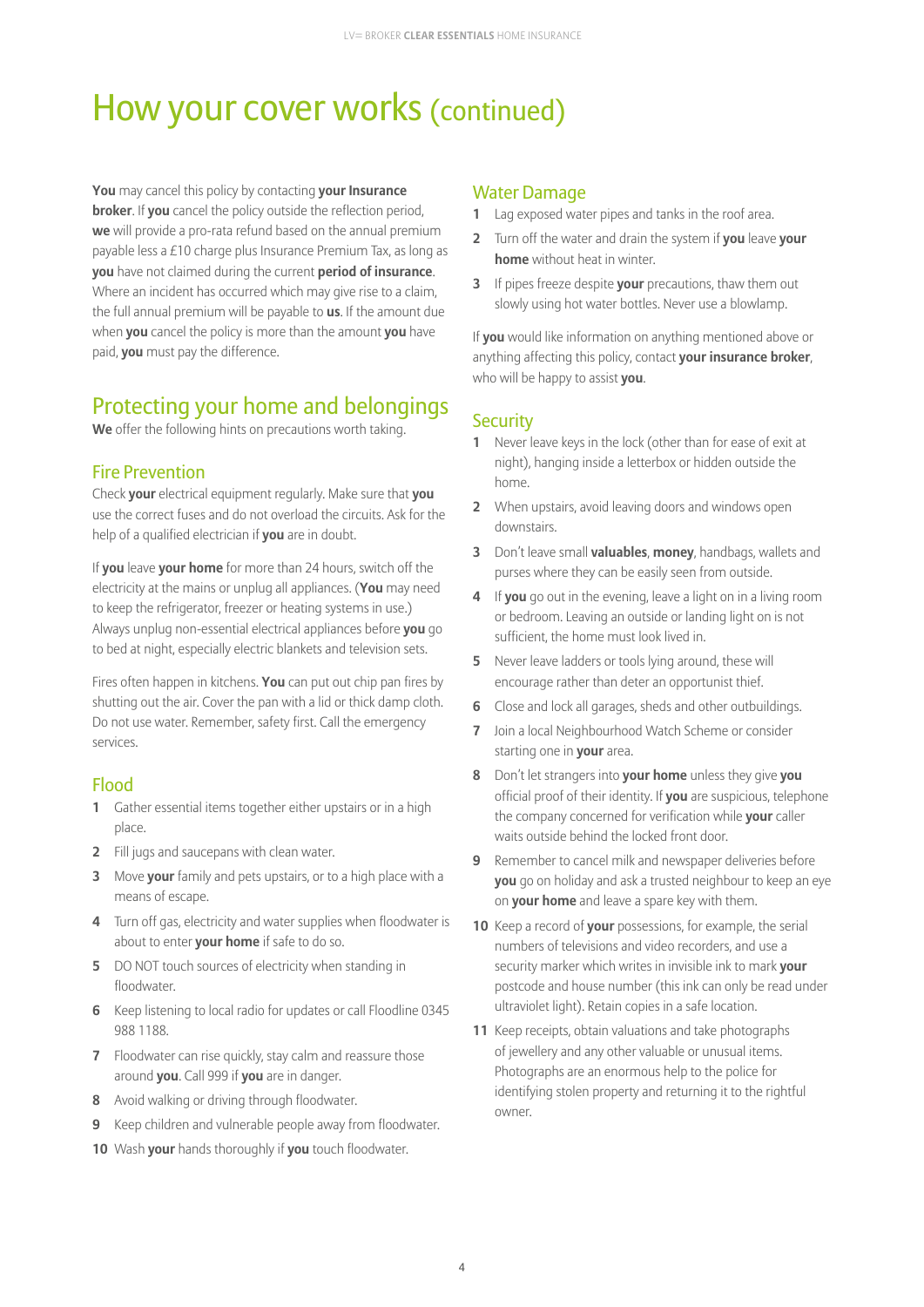## How your cover works (continued)

#### Safes

Safes offer an additional level of protection for **your valuables** against thieves. A safe should be carefully chosen taking into consideration the value of the items intended to be locked within, where it is to be located within **your** property and any future purchases of **valuables** that **you** may make. Safes are normally awarded a 'cash rating' which indicates the maximum level of cash that should be held within. The cash rating will be based on the safe's ability to withstand fire and attack. For most safes, the awarded cash rating can be multiplied by ten in order to find the equivalent **valuables** limit e.g. Cash rating £1,000 = **valuables** rating £10,000. A safe supplier will be able to advise **you** on the type of safe that is best for **your** needs.

Further information on protecting **your home** can be found on the following Home Office websites: www.crimereduction.homeoffice.gov.uk/cpghs.pdf and www.homeoffice.gov.uk/secureyourhome

### <span id="page-7-0"></span>**Unoccupancy**

#### **What is an unoccupied home?**

**We** define **unoccupied** as 'not having been lived in by **you** or a member of **your** family or any other person with **your** permission for more than 60 days in a row, or does not have sufficient furniture or services for normal living purposes'. Visiting the property or the occasional overnight stay does not constitute occupancy.

#### **Why do you need to know if my home is unoccupied?**

When **your home** is empty for a prolonged period, the risk of incidents such as theft, malicious damage and escape of water increase, as there is no one there to prevent it from happening or getting worse. An unoccupied home carries a higher risk of damage too. For example, if a pipe bursts and there's no one there to notice it, the resultant damage could be a lot worse.

#### **What impact will it have on my policy?**

The following covers are excluded if **your** property has been **unoccupied** for more than 60 days in a row:

- Escape of/freezing water.
- Theft or attempted theft.
- Malicious damage.
- Glass and sanitary fittings.
- Tenant's liability.

#### **What should I do if my property becomes unoccupied?**

Please inform **your broker** at the first opportunity if **your** property is to become **unoccupied** for more than 60 consecutive days (renovation works, moving out pending the sale of the property etc). In some circumstances **we** may not be able to continue **your** policy. Where this happens **you** will be told and

the policy will be cancelled in line with the cancellation procedure stated on page 6.

#### **Should I tell you if I go on holiday?**

If **you** go on holiday and the property will not be **unoccupied** for more than 60, days you do not need to tell **your broker**. If the property will not be lived in whilst **you** are away, **we** do advise that you:

- Keep your **valuables** out of sight and do not leave them where they can be easily seen. Always lock them away where possible.
- Ask a trusted individual to visit **your** property on a weekly basis to check for problems and collect post. This will ensure any problems do not go unnoticed and it will not be obvious that no one is at home.
- Leave the heating on at a constant low temperature at all times throughout cold months to reduce the risk of pipes freezing and bursting.
- During warmer months, turn off the water supply at the mains to reduce the risk of water leaks.

### <span id="page-7-1"></span>Underinsurance

#### **What is underinsurance?**

Underinsurance is when someone does not have adequate insurance to cover the cost of damage or loss to their possessions. For example, a home with contents valued at £100,000 but insured for only £50,000 is 50% underinsured.

#### **What impact will it have on my policy?**

Many people are underinsured without knowing it, due to forgetting everyday items such as carpets and curtains, and underestimating the value of higher valued items, such as jewellery.

It is very important to ensure that **your contents** are insured for their full replacement value as new, as there is a risk that any claim payment could be reduced or see a claim rejected, and possibly even see the policy cancelled if **your contents** are underinsured.

#### **What should I do if I think I'm underinsured?**

Please **inform your broker** at the first opportunity if **you** believe that **your sum insured** and cover levels are not adequate. In some circumstances, **we** may not be able to continue **your** policy. Where this happens, **you** will be told and the policy will be cancelled in line with the cancellation procedure stated on page 3. If **we** are able to continue the policy, **your** cover will be amended, however, there may be an additional premium to pay and/or an administration fee applicable.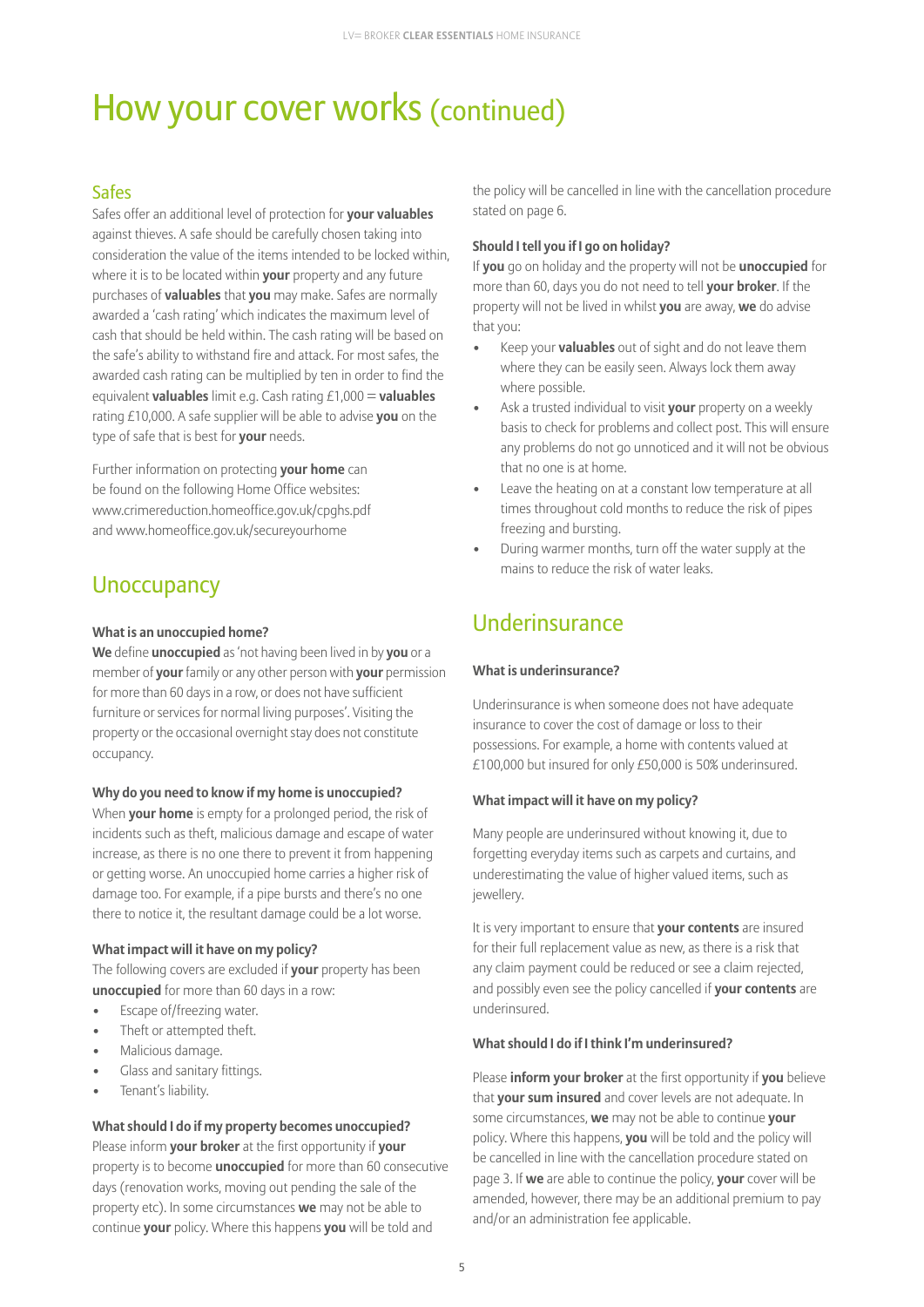## <span id="page-8-0"></span>Complaints Procedure

**Our** aim is to get it right first time, every time. If **you** have a complaint, **we** will try to resolve it straight away but if can't **we** will confirm to **you** the receipt of **your** complaint within five working days. If **we** cannot resolve it within this time **we** will provide **you** with fortnightly updates on the current status of **your** complaint..

If **we** are unable to resolve the problem, **we** will provide **you** with information about the Financial Ombudsman Service which offers a free, independent complaint resolution service.

If **you** have a complaint about **buildings**, **contents** or **personal possessions** contact **our** customer satisfaction manager at:

The Customer Care Department Highway Insurance 69 Park Lane Croydon Surrey CR9 1BG **Phone**: 0800 633 5386 For Text Phone please dial 18001 first. **Email:** complaints@lvbroker.co.uk

#### **You have the right to refer your complaint to the Financial Ombudsman Service, free of charge – but you must do so within six months of the date of the final response letter.**

If **you** do not refer **your** complaint in time, the Ombudsman will not have **our** permission to consider **your** complaint and so will only be able to do so in very limited circumstances. For example, if the Ombudsman believes that the delay was as a result of exceptional circumstances.

The Financial Ombudsman Service Exchange Tower London E14 9SR

Website: www.financial-ombudsman.org.uk Telephone: 0800 023 4567 or 0300 123 9123 Email: complaint.info@financial-ombudsman.org.uk

Using **our** complaints procedure or contacting the Financial Ombudsman Service does not affect **your** legal rights.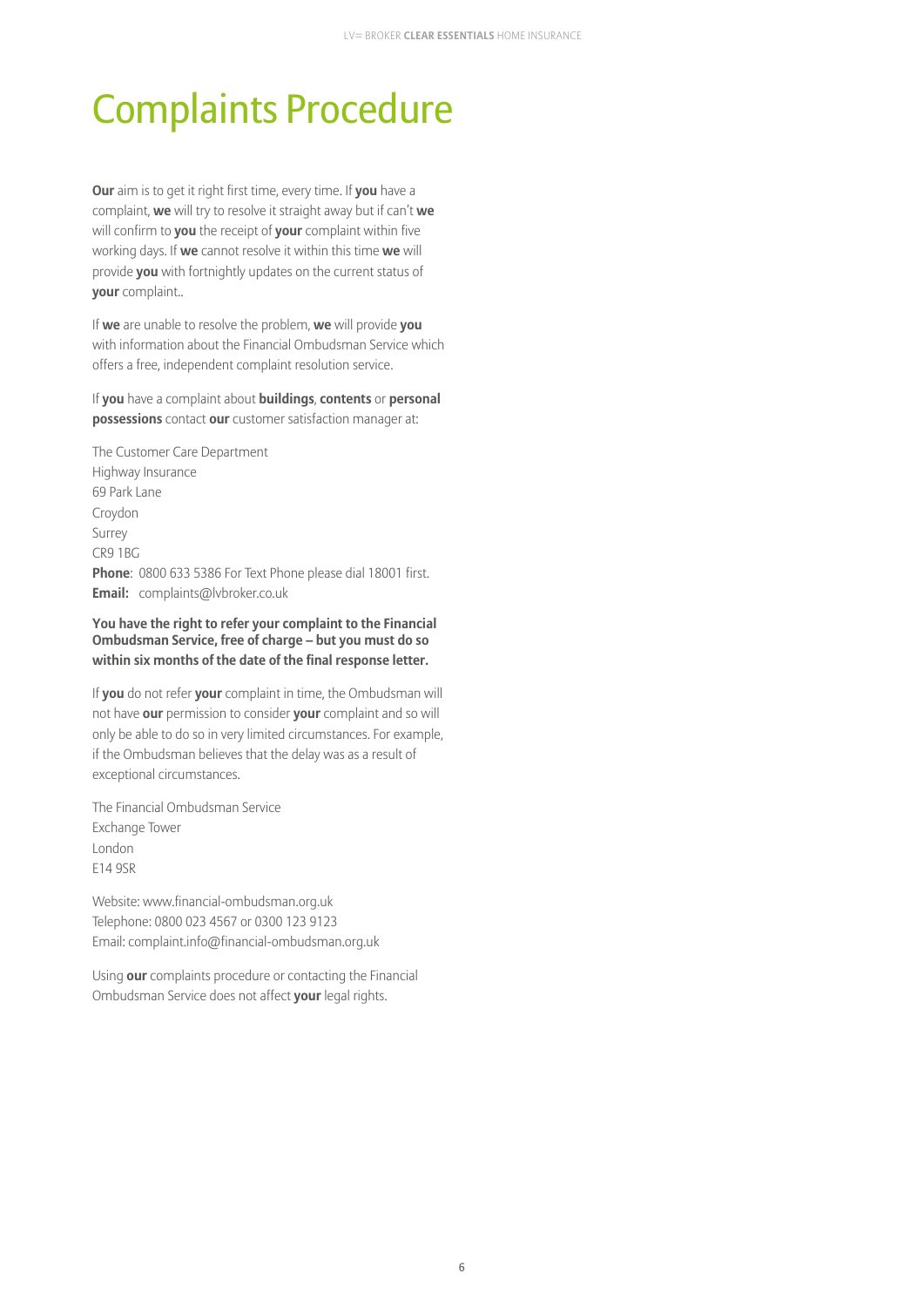## <span id="page-9-0"></span>The meaning of words

If **we** explain what a word means, that word has the same meaning wherever it appears in **your** policy or **schedule**. These words are highlighted in **bold**.

**Accidental damage** – Damage caused suddenly and by unexpected means. This definition does not include damage caused by wear and tear, anything that happens gradually or faulty design or faulty materials..

**Aggravated damages** – These are damages that are awarded when **your** behaviour or the circumstances of a case increase the **injury** to the other person because they are humiliated, distressed or embarrassed..

**Buildings** – The structure of **your home** and the following if they form part of **your home** and belong to **you** or are **your** responsibility:

- domestic outbuildings;
- garages that form part of **your** residence;
- fixtures and fittings in or on the buildings;
- swimming pools, permanently fitted hot tubs;
- tennis hard courts;
- terraces, drives and footpaths;
- boundary and garden walls, gates, fences and hedges;
- permanently fitted laminated, wooden effect, vinyl or lino floor coverings that could not reasonably be removed and re-used;
- solar panels, wind turbines;
- built in gas and electric cookers and meters.

**Contents** – Household goods and personal belongings which **you** own or are responsible for. This includes:

- fixtures and fittings (that **you** as the tenant have installed to the **home**), other than landlord's fixtures and fittings;
- television, satellite and radio receiving aerials, aerial fittings and masts fixed to **your home**;
- freestanding gas and electric cookers;
- **• valuables** (covered up to 10% of the **contents sum insured** for all **valuables** and 5% for a single item or collection, unless otherwise specified on **your schedule**) – jewellery, gold and silver articles (including plated articles), watches, gemstones, clocks, furs, pictures, sculptures, other works of art and collections of stamps, medals and coins;
- **• office equipment** computers, external hard drives, memory sticks, software, printers, fax machines, photocopiers, typewriters, tele-communications equipment and office furniture used in connection with **your** business or job but not worth more than £5,000 in total. **You** must be responsible for insuring the **office equipment;**
- laminated, wooden effect, vinyl or lino floor coverings that could reasonably be removed and re-used;
- carpets;
- portable hot tubs;
- **• pedal cycles**.

**Contents** does not include:

- **• contents** insured under any other policy;
- **• money**;
- securities (financial certificates such as shares and bonds), certificates and documents;
- mechanically propelled or assisted vehicles (which includes adults' and children's motor vehicles, adults' and children's motor cycles, quad bikes, trikes and go-karts) or their parts and accessories, but not including gardening machinery or wheelchairs;
- caravans and trailers or their parts and accessories;
- aircraft, hovercraft and watercraft (which includes sailboards, surfboards and models) or their parts and accessories;
- lottery tickets and raffle tickets;
- laminated, wooden effect or vinyl floor coverings that could not reasonably be removed and re-used;
- animals;
- any part of the structure of **your home**, central heating system, ceiling, wallpaper or similar (except those covered under Event 17c Tenant's liability);
- **• contents** which **you** own or use at any time for business, professional or trade purposes, (except for **office equipment**).

**Dangerous animal** – An animal defined as dangerous in the Animals Act 1971 or a dog of a type described in Section 1 of the Dangerous Dogs Act 1991.

**Endorsement** – Changes to the terms and conditions of **your** policy which will be shown in **your schedule**.

**Excess** – The amount **you** have to pay if **you** make a claim. The **excess** amounts are shown in **your schedule**. In the event of a claim under two sections of **your** policy, **we** will only ever charge you one excess - the higher of the two. The limit of cover will be applied after payment of any excess.

**Geographical limits** – British Isles, Europe, Mediterranean Coast and Islands, Madeira and Canary Isles.

**Heave** – Upward movement of the ground beneath the **buildings** as a result of the soil expanding.

**Highway, we, our, us** - Highway Insurance Company Limited.

**Injury** – Bodily injury, death, disease, illness or shock.

**Insurance broker** – This is the person who **you** arranged **your** insurance with.

**Landslip** – Downward movement of sloping ground.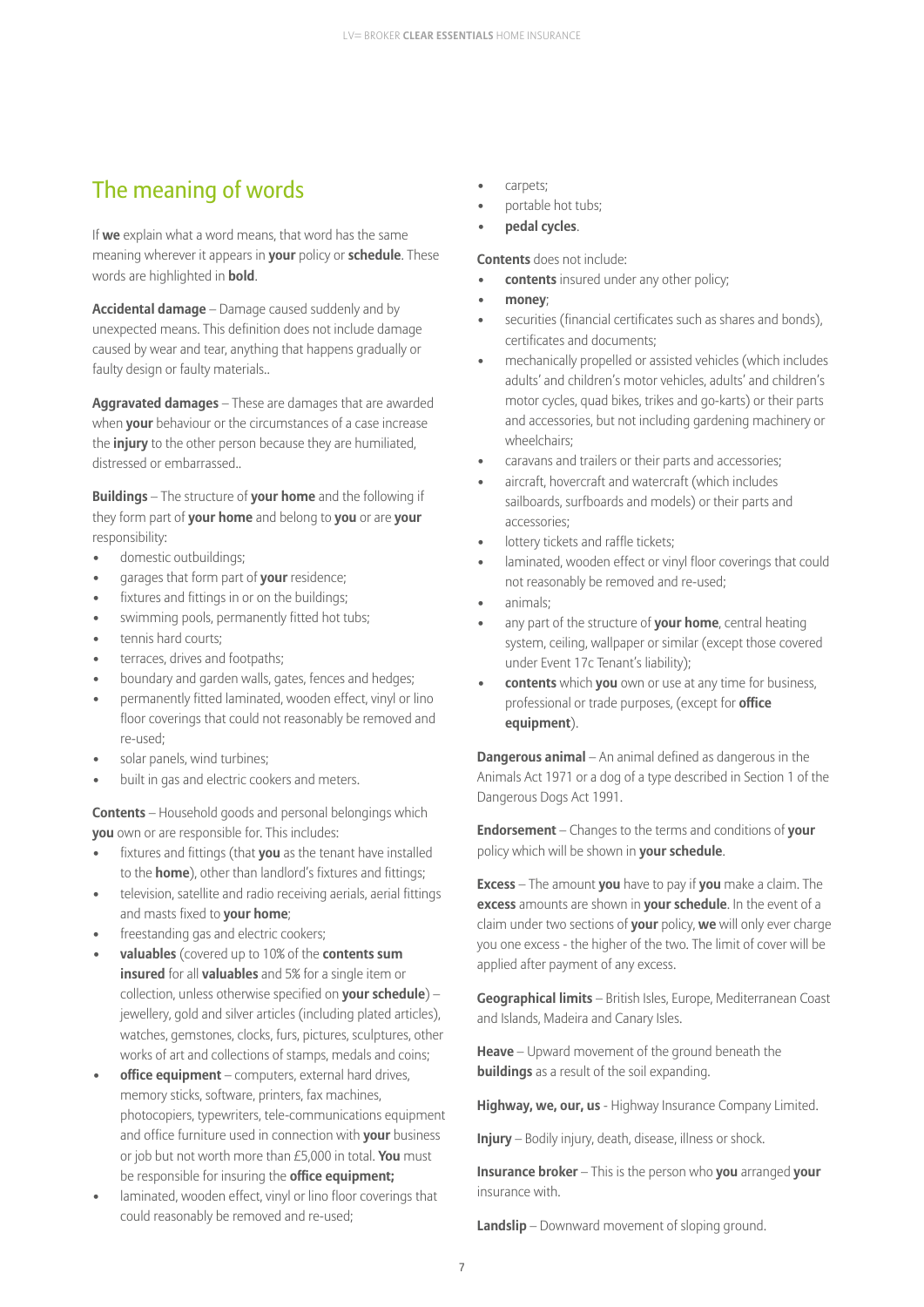**Liquidated damages** – These are damages where the amount to be paid for failing to keep to the terms of a contract has been agreed by the people involved in the contract, at the time the contract was made.

**Money** – Cash, bank or currency notes, cheques, postal or money orders, postage stamps, National Savings stamps and certificates, travellers' cheques, gift vouchers (subject to proof of purchase or ownership), premium bonds, luncheon vouchers, credit, cash or cheque cards, season tickets and travel tickets which **you** own or are responsible for that is used for social or domestic purposes.

**Multiplying compensatory damages** – In some areas of the world the amount of money awarded as compensation is sometimes multiplied two, three or more times to act as a punishment to **you**.

**Pedal Cycle(s)** – pedal cycles including motorised or power assisted pedal cycles which are not legally required to be registered in the UK for road use.

**Period of Insurance** – The period that **you** are covered as shown on **your schedule**.

**Personal possessions** – Private property and personal items **you**  normally wear or carry (including sports equipment) and mobility scooters (that are not registered for road use), which **you** own or for which **you** are responsible, but not including:

• items with an individual value of more than £1,000 (unless these items are specified on **your** policy **schedule**);

• **pedal cycles** with an individual value over £1,000 (unless the **pedal cycles** are specified on **your** policy **schedule**);

• vehicles (or their parts), watercraft, aircraft, musical instruments used professionally or semi-professionally, domestic appliances, furniture, furnishings and household goods or equipment or goods used in connection with **your** occupation, business, trade or profession.

**Punitive or exemplary damages** – These are damages that are awarded to punish **you** as well as compensate the other person if **you** did anything deliberately.

**Schedule** – A printed document showing the sections of the policy **you** have chosen, the **sums insured** and any **endorsements** that apply to **your** policy.

**Storm** – Strong winds in excess of 47 knots (54 MPH) that may be accompanied by heavy rain, snow or sleet.

**Subsidence** – Downward movement of the ground beneath the **buildings** (other than by the action of made up ground settling or by structures bedding down within 10 years of construction).

**Sum insured** – The amount shown on **your schedule** as the most **we** will pay for claims resulting from one incident unless otherwise stated in this policy document or any **endorsement**.

**Unfurnished** – Not having a bed, flooring, kitchen appliances and utensils to live there permanently.

**Unoccupied** – Not having been lived in by **you** or a member of **your** family or any other person with **your** permission for more than 60 days in a row or does not have sufficient furniture or services for normal living purposes. Regular visits or occasional overnight stays is not accepted as living in **your home**.

**Water table** – The top level of underground water which has saturated the soil. The water table may rise or fall depending on the level of rain, sleet, snow, dew etc that filters in from upper levels of soil (unsaturated soil).

**Your home** – The private residence at the address shown in the **schedule** and the land, domestic garages and outbuildings at the same residence.

**You, your** – The person named as the policyholder in the **schedule**, their partner and members of their family (including foster children of the family) permanently living with them, during the insurance period at their **home** at the address shown in the **schedule**.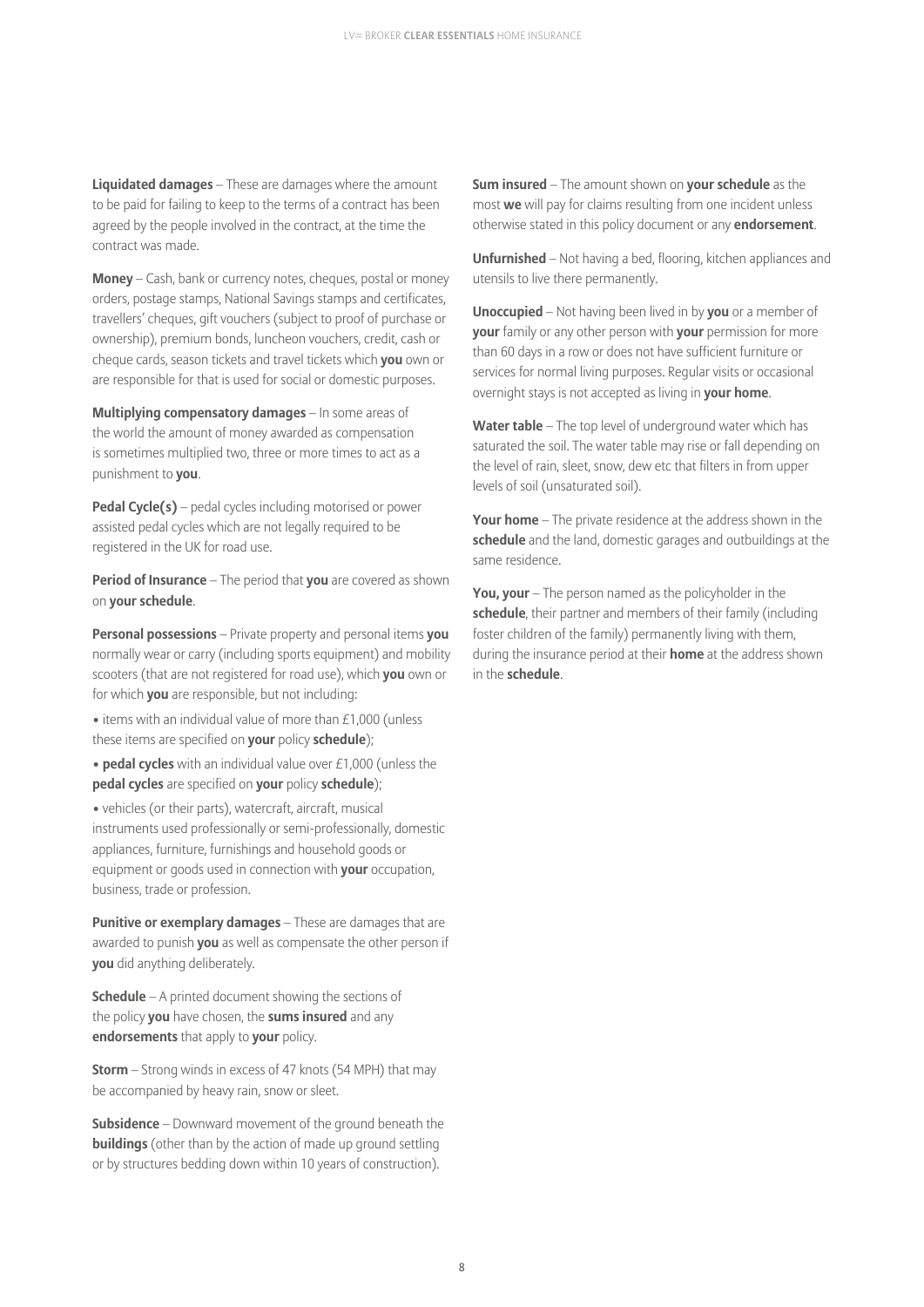## <span id="page-11-0"></span>Buildings

| What is covered                                                                                                                                                                                                     | What is not covered                                                                                                                                                                                                                                                                                                                                                                                                                                           |
|---------------------------------------------------------------------------------------------------------------------------------------------------------------------------------------------------------------------|---------------------------------------------------------------------------------------------------------------------------------------------------------------------------------------------------------------------------------------------------------------------------------------------------------------------------------------------------------------------------------------------------------------------------------------------------------------|
| Your policy covers loss of or damage to your buildings caused by<br>the following Events.                                                                                                                           | The total of the compulsory and voluntary excess figures (as shown<br>in your policy schedule) for each insured Event other than Events<br>15a and 15b.                                                                                                                                                                                                                                                                                                       |
| <b>Events</b>                                                                                                                                                                                                       | Loss, damage, <i>injury</i> or liability shown in the General Exclusions.                                                                                                                                                                                                                                                                                                                                                                                     |
| 1 a Fire, lightning, explosion, earthquake; and<br><b>b</b> Smoke.                                                                                                                                                  | Anything which happens gradually.<br>Loss or damage caused by scorching, melting or warping unless<br>accompanied by flames.                                                                                                                                                                                                                                                                                                                                  |
| 2 Aircraft and other flying devices or articles dropped from them.                                                                                                                                                  |                                                                                                                                                                                                                                                                                                                                                                                                                                                               |
| 3 The <b>buildings</b> being hit by:<br>a vehicles and articles dropped from them;<br>animals; or<br>b<br>falling trees or branches.<br>c                                                                           | Loss or damage caused by domestic animals.<br>Loss or damage caused by felling or lopping trees.                                                                                                                                                                                                                                                                                                                                                              |
| 4 Theft or attempted theft.                                                                                                                                                                                         | Loss or damage caused after your home has been left unfurnished<br>or <i>unoccupied</i> .<br>Any theft or attempted theft to solar panels or wind turbines unless<br>securely mounted in a non-accessible position.<br>Loss or damage that you do not report to the police at your first<br>opportunity.<br>Loss or damage resulting from theft or attempted theft by you.                                                                                    |
| 5 Malicious damage.                                                                                                                                                                                                 | Loss or damage caused after your home has been left unfurnished<br>or <i>unoccupied</i> .<br>Loss or damage caused by you.                                                                                                                                                                                                                                                                                                                                    |
| 6 a Water escaping from water tanks, fish tanks, apparatus or<br>pipes or fixed heating installations.<br><b>b</b> Freezing water in water tanks, apparatus or pipes or fixed<br>heating installations.             | Loss or damage caused after your home has been left unfurnished<br>or <i>unoccupied</i> .<br>Loss or damage caused by the failure or lack of appropriate sealant<br>and/or grout.<br>Loss or damage caused by subsidence, heave or landslip that<br>results from water escaping.<br>The cost to repair your water tanks, fish tanks, apparatus or pipes or<br>fixed heating installations unless the damage was caused by frost or<br>freezing.               |
| 7 Storm or flood.                                                                                                                                                                                                   | Loss or damage caused by a weather event that does not meet the<br>definition of storm as set out in the meaning of words.<br>Loss or damage caused by frost.<br>Loss or damage to fences, gates or hedges.<br>Loss or damage to cellars and basements due to a rise in the<br>water table.<br>Anything which happens gradually.<br>Loss or damage caused by water escaping from water tanks, fish<br>tanks, apparatus, pipes or fixed heating installations. |
| 8 Riot, civil commotion, strikes or labour disturbances.                                                                                                                                                            |                                                                                                                                                                                                                                                                                                                                                                                                                                                               |
| 9 a Oil leaking from a domestic heating installation at your home.<br><b>b</b> Television, satellite and radio receiving aerials, aerial fittings,<br>solar panels, wind turbines and masts breaking or collapsing. |                                                                                                                                                                                                                                                                                                                                                                                                                                                               |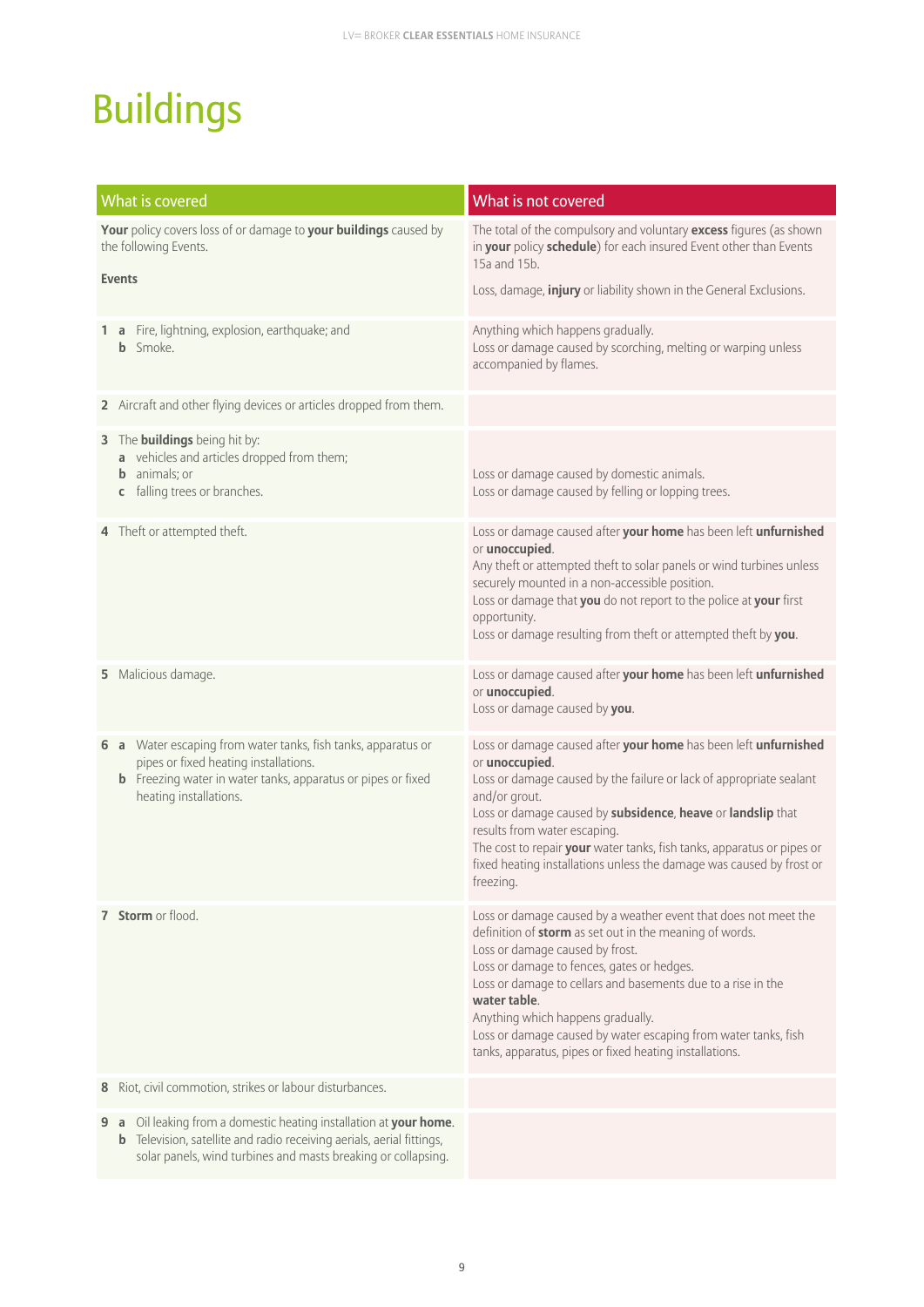| What is covered                                                                                                                                                                                                                                                                                                                                                                              | What is not covered                                                                                                                                                                                                                                                                                                                                                                                                                                                                                                                                                                                                                                                                                                                                                                                                                                                                                                                                                                                                                                                                                                                               |
|----------------------------------------------------------------------------------------------------------------------------------------------------------------------------------------------------------------------------------------------------------------------------------------------------------------------------------------------------------------------------------------------|---------------------------------------------------------------------------------------------------------------------------------------------------------------------------------------------------------------------------------------------------------------------------------------------------------------------------------------------------------------------------------------------------------------------------------------------------------------------------------------------------------------------------------------------------------------------------------------------------------------------------------------------------------------------------------------------------------------------------------------------------------------------------------------------------------------------------------------------------------------------------------------------------------------------------------------------------------------------------------------------------------------------------------------------------------------------------------------------------------------------------------------------------|
| 10 Subsidence or heave of the site on which the buildings stand,<br>or landslip.                                                                                                                                                                                                                                                                                                             | Damage caused to swimming pools, tennis hard courts, terraces,<br>drives, footpaths, walls, gates or fences unless your home, its<br>domestic outbuildings or garages are damaged by the same cause at<br>the same time.<br>Landslip caused by the coast being worn away.<br>Destruction or damage to or resulting from solid floor slabs moving<br>unless the foundations beneath the outside walls of the <b>building</b> are<br>damaged by the same cause at the same time.<br>Damage within 10 years of construction caused by structures<br>bedding down or made-up ground settling.                                                                                                                                                                                                                                                                                                                                                                                                                                                                                                                                                         |
| 11 Accidental loss or damage (your schedule will show cover as<br>accidental damage if this Event is insured by your policy).                                                                                                                                                                                                                                                                | The exclusions that apply to Events 1 to 10 on pages 9 and 10 also<br>apply to Event 11.<br>Loss or damage caused by wear and tear.<br>Loss or damage caused by the action of made up ground settling or<br>by structures bedding down within 10 years of construction.<br>Loss or damage caused by rot, mildew, rust, corrosion, insects,<br>woodworm, rats, mice, squirrels, owls, birds, foxes, bats, badgers,<br>repair or renovation.<br>Loss or damage caused by electronic, electrical or mechanical<br>breakdown or failure.<br>Loss or damage caused by faulty design, faulty plan, specification,<br>materials or workmanship.<br>Loss or damage which happens gradually, or loss of value.<br>Loss or damage caused by frost.<br>Loss or damage caused to hot tubs whilst being installed or moved.<br>Loss or damage caused by chewing, scratching, fouling or tearing by<br>domestic animals.<br>Damage caused by water escaping from water tanks, fish tanks,<br>apparatus, pipes or fixed heating installations.<br>Loss or damage caused by the escape of water from guttering,<br>rainwater downpipes, roof valleys and qullies. |
| We will also insure you for the following:                                                                                                                                                                                                                                                                                                                                                   |                                                                                                                                                                                                                                                                                                                                                                                                                                                                                                                                                                                                                                                                                                                                                                                                                                                                                                                                                                                                                                                                                                                                                   |
| 12 Mains services (your schedule will show cover as accidental<br>damage if this event is insured by your policy).<br>We will pay the costs which you are responsible for, to repair<br>accidental damage to underground water, gas, sewer and drain<br>pipes, underground electricity and telephone cables which reach<br>from the <b>buildings</b> to the public supply, and septic tanks. |                                                                                                                                                                                                                                                                                                                                                                                                                                                                                                                                                                                                                                                                                                                                                                                                                                                                                                                                                                                                                                                                                                                                                   |
| 13 Glass and sanitary fittings (your schedule will show cover<br>as accidental damage if this event is insured by your policy).<br>Accidental breakage of all fixed glass including double glazing<br>and fixed sanitary fittings which you are responsible for.                                                                                                                             | Loss or damage caused after your home has been left unfurnished<br>or <i>unoccupied</i> .                                                                                                                                                                                                                                                                                                                                                                                                                                                                                                                                                                                                                                                                                                                                                                                                                                                                                                                                                                                                                                                         |
| <b>14 Alternative Accommodation and Loss of Rent</b><br>Any rent you pay, including up to two years ground rent or other<br>expenses for comparable accommodation for you and your<br>domestic pets if the <b>buildings</b> cannot be lived in because of an<br>insured event, but only for the time needed to repair your home.                                                             | Any amount over 15% of the sum insured by this section, as shown<br>in your schedule.                                                                                                                                                                                                                                                                                                                                                                                                                                                                                                                                                                                                                                                                                                                                                                                                                                                                                                                                                                                                                                                             |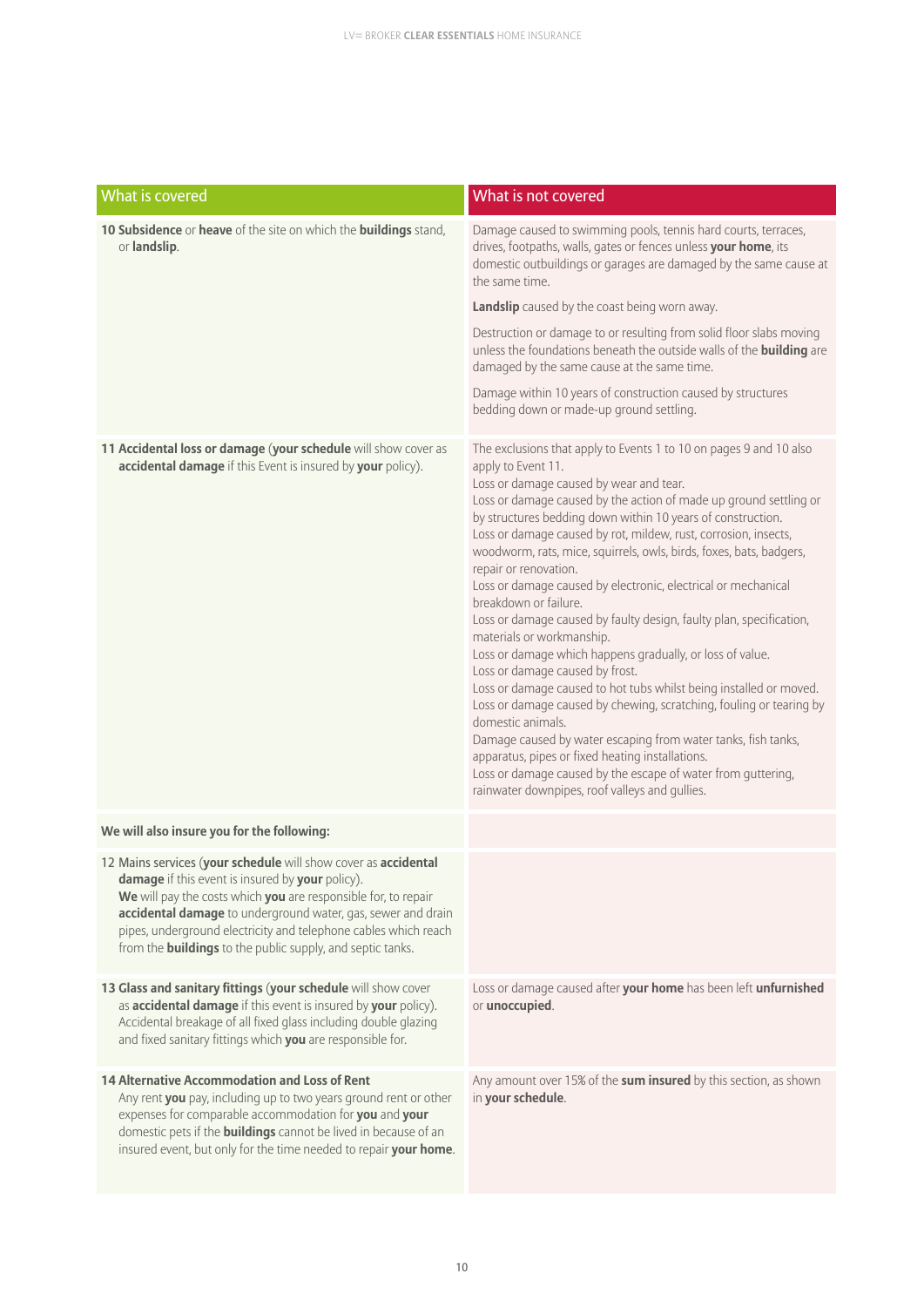#### **15a Liability because you are owner of the home**

**We** will pay all amounts **you** legally have to pay as:

- compensation and claimant's costs and expenses; and
- legal costs and expenses **you** pay with **our** written permission in connection with defending any claim;
- arising from accidental:
- **i injury** to any person;
- **ii** loss of or damage to property.

If **you** die, **your** personal representative will have the benefit of this section for any liability **you** have that is covered by this section.

#### **15bDefective Premises**

**We** will pay any amounts **you** are liable for under Section 3 of the Defective Premises Act 1972 or Section 5 of the Defective Premises (Northern Ireland) Order 1975; arising from accidental:

- **i injury** to any person;
- **ii** loss or damage to property happening during the **period of insurance**.

If the Buildings section of this policy is cancelled or expires, this cover shall continue for a period of seven years, in respect of the **buildings** insured under this section before such cancellation or expiry.

#### **16 Trace and Access**

If the **buildings** are damaged by Events 6a or 9a of this section, **we** will pay the reasonable and necessary cost of finding the source of the leak including the making good of any damage caused during the search.

#### **17 Emergency Entry**

Loss or damage to **your home** caused by the attendance of a member of the emergency services due to an emergency, or perceived emergency involving **you**

#### What is covered What is not covered What is not covered

- 1 Any amount over £2,000,000 for all compensation and claimant's costs and expenses for any one claim or series of claims arising out of any one Event.
- 2 Liability **you** have under any agreement unless **you** would have the same liability if the agreement did not exist.
- 3 Liability for loss of or damage to any property belonging to **you** or in **your** charge or control.
- 4 Liability for loss or damage caused by or arising out of: a) any passenger lift which **you** are responsible for maintaining; b) **you** owning any land or building other than **your home**.
- 5 Liability which is insured by or would be insured by any other policy if this section did not exist.
- 6 Liability arising directly or indirectly out of **your** job, business, trade or profession.
- 7 Liability if **you** are injured.
- 8 Liability for fines, penalties or **liquidated damages** or **aggravated**, **punitive** or **exemplary damages** or any damages resulting from **multiplying compensatory damages**.
- 9 Loss, damage, **injury** or liability shown in the General Exclusions.

Any amount over £1,500.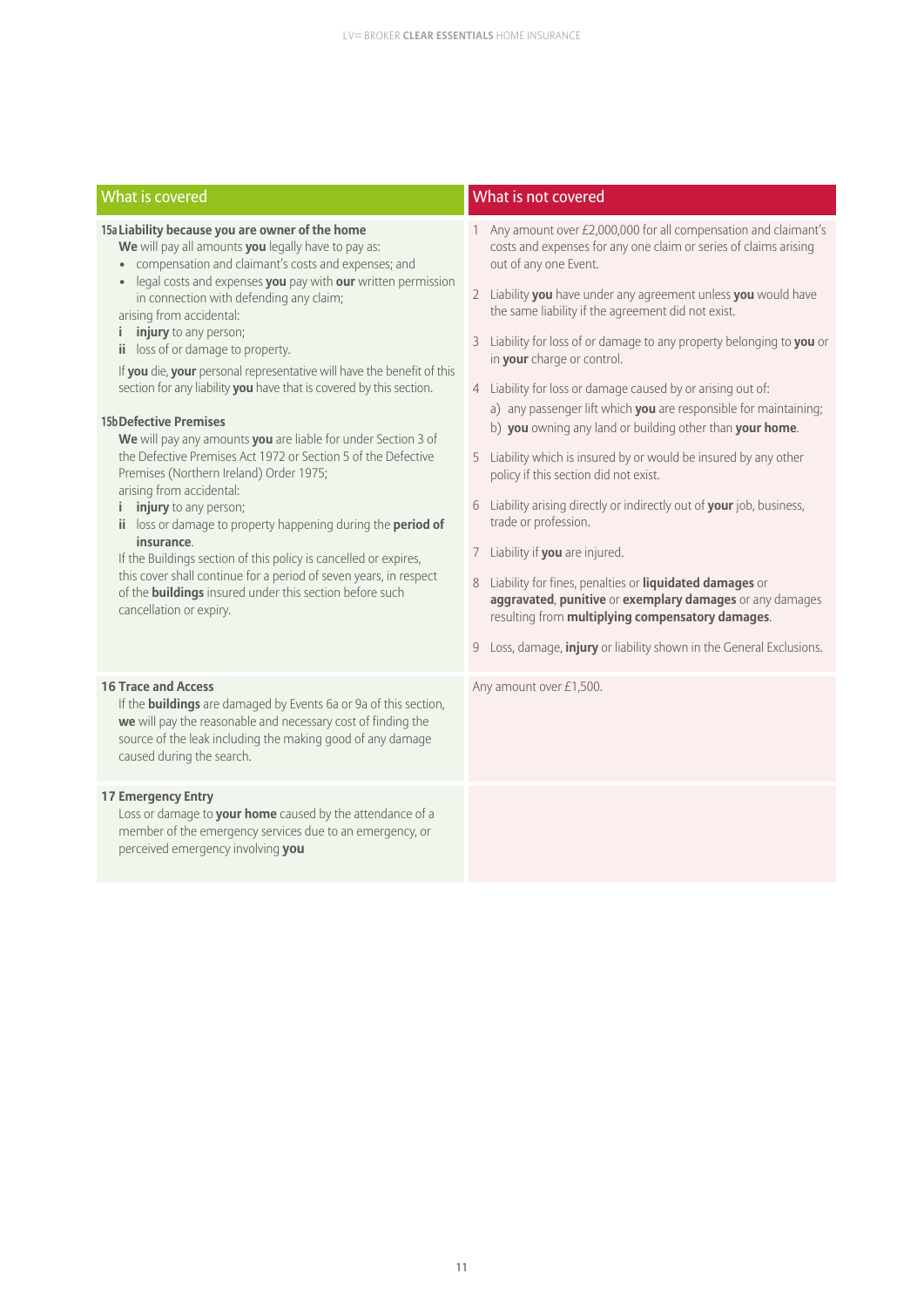### How we settle claims - Buildings

(See also General Exclusions and General Conditions)

If the loss or damage to the **buildings** is covered by this insurance **we** may:

- arrange for repair or replacement using one of **our** suppliers; or
- pay the cost of repair; or
- make a cash payment.

**We** will pay the full cost of any repair or replacement, including any architects' and surveyors' fees, demolition, removal of debris or local authority costs **we** have agreed to pay. Repairs completed by **our** approved suppliers as a result of a claim covered by this insurance, are guaranteed for 12 months.

**We** will repair or replace the damaged items without taking off an amount for wear and tear or loss of value, as long as the **sum insured** will cover the full rebuilding cost. If the **sum insured** will not cover the full rebuilding cost, the amount **we** will pay will be the cost of repairs or replacement less an amount for wear and tear.

If the repair or replacement is not carried out and further damage occurs, **we** will not pay more than it would have cost to repair or replace the item if this had been carried out straight away.

**We** will pay any extra costs to keep to **building** or other regulations or within the by laws of any local authority but only for damaged parts of the **buildings**. This does not include any extra costs **you** pay after notice has been served on **you**.

**We** will pay for Architects', surveyors', legal and other fees for estimates, plans, specifications, quantities, tenders and supervision. Where **we** agree that any of these need to be appointed and **you** arrange **your** own **we** will not pay more than the fees authorised under the scales of the Royal Institute of British Architects, the schedule of professional charges of the Royal Institution of Chartered Surveyors and the Law Society. **We** will not pay any costs **you** incur for preparing and submitting a claim.

**We** reserve the right to take ownership of an item or items once **we** have paid a claim following their loss or damage beyond repair, but no item or items may be abandoned to **us**.

## Excesses that apply

If **your** schedule shows that **you** have to pay an **excess**, this is the amount **you** must pay as the first part of any claim.

In the event of a claim under two sections of **your** policy, **we** will only ever charge you one **excess** - the higher of the two.

The limit of cover will be applied after payment of any **excess**.

## Selling your home

When **you** sell **your home** the person who buys it will be covered by the **buildings** insurance in this section, as long as they have no other insurance in force. This will apply up to the date the sale is completed.

### Matching sets and suites

**We** will pay **you** for damaged items that form part of a matching set or suite but not for the other items of the set or suite which are not damaged. For example, if one kitchen cupboard is damaged **we** will replace or repair the damaged cupboard only, not the whole kitchen.

If the damaged parts cannot be matched or replaced **we** will pay up to 50% towards the replacement of the undamaged parts.

### Sum insured

The **sum insured** chosen by **you** must be enough to pay for the full cost of rebuilding and take account of the expenses and fees mentioned in "How we settle claims" opposite.

**We** will not pay more than the **sum insured** for loss or damage to the **buildings** by any of the Events 1 to 13 and 17.

## Index linking

Where **your buildings sum insured** is a figure other than £300,000, as shown in **your** policy **schedule**, this **sum insured** will change each month in accordance with the House Rebuilding Cost Index published by the Building Cost Information Service of the Royal Institute of Chartered Surveyors (or another suitable index **we** decide upon).

**We** will not charge extra premiums on any index linking adjustments during the **period of insurance**. **We** will work out the renewal premium on the **sum insured** which applies on the first day of the renewal month.

If **you** claim for loss or damage, **we** will continue to make the monthly index linking adjustments between the date of the loss or damage and the date when the loss or damage is repaired or replaced for up to one year.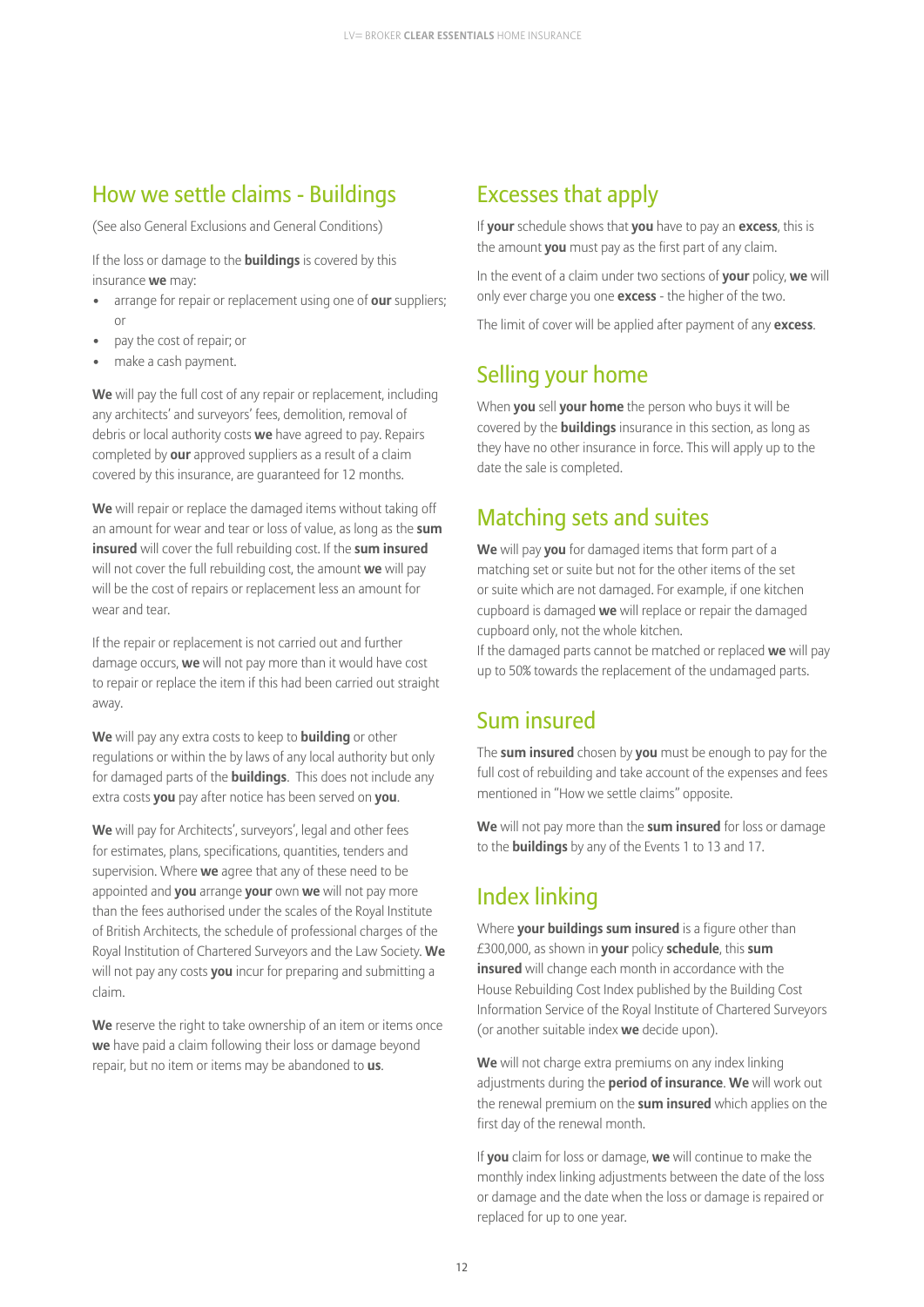## <span id="page-15-0"></span>**Contents**

| What is covered                                                                                      | What is not covered                                                                                                                                                                                                                                                                                                                                                                                                                                                                                                                                                                                                                                                                                                                                                                                                                                                                                                                                                                                                                             |
|------------------------------------------------------------------------------------------------------|-------------------------------------------------------------------------------------------------------------------------------------------------------------------------------------------------------------------------------------------------------------------------------------------------------------------------------------------------------------------------------------------------------------------------------------------------------------------------------------------------------------------------------------------------------------------------------------------------------------------------------------------------------------------------------------------------------------------------------------------------------------------------------------------------------------------------------------------------------------------------------------------------------------------------------------------------------------------------------------------------------------------------------------------------|
| Your policy covers loss of or damage to your contents caused by<br>the following Events.             | The total of the compulsory and voluntary excess figures (as shown<br>in your policy schedule) for each insured Event other than Events<br>17a, 17b, 17c, 17d and 17e.                                                                                                                                                                                                                                                                                                                                                                                                                                                                                                                                                                                                                                                                                                                                                                                                                                                                          |
| <b>Events</b>                                                                                        | Loss, damage, <i>injury</i> or liability shown in the General Exclusions.                                                                                                                                                                                                                                                                                                                                                                                                                                                                                                                                                                                                                                                                                                                                                                                                                                                                                                                                                                       |
| 1 a Fire, lightning, explosion, earthquake; and                                                      | Anything which happens gradually.                                                                                                                                                                                                                                                                                                                                                                                                                                                                                                                                                                                                                                                                                                                                                                                                                                                                                                                                                                                                               |
| <b>b</b> Smoke.                                                                                      | Loss or damage caused by scorching, melting or warping unless<br>accompanied by flames.                                                                                                                                                                                                                                                                                                                                                                                                                                                                                                                                                                                                                                                                                                                                                                                                                                                                                                                                                         |
| 2 Aircraft and other flying objects or articles dropped from them.                                   |                                                                                                                                                                                                                                                                                                                                                                                                                                                                                                                                                                                                                                                                                                                                                                                                                                                                                                                                                                                                                                                 |
| 3 The contents being hit by:<br>a vehicles;<br>animals; or<br>b<br>c falling trees or branches.      | Loss or damage caused by domestic animals.<br>Loss or damage caused by felling or lopping trees.                                                                                                                                                                                                                                                                                                                                                                                                                                                                                                                                                                                                                                                                                                                                                                                                                                                                                                                                                |
| 4 Theft or attempted theft.                                                                          | Any amount over 15% of the sum insured under this section for loss<br>or damage to the <b>contents</b> (excluding portable hot tubs) caused by<br>theft or attempted theft from outbuildings and garages forming part<br>of your home.<br>Loss or damage caused after your home has been left unfurnished<br>or <i>unoccupied</i> .<br>Loss or damage that you do not report to the police at your first<br>opportunity.<br>Loss or damage caused by theft or attempted theft from any vehicle<br>that is not occupied unless all windows and sunroofs are securely<br>closed and all doors and the boot are locked. Contents must be<br>completely hidden within the vehicle in a glove compartment, locked<br>luggage compartment or locked boot and the vehicle must be<br>parked within the boundaries of your home.<br>Any amount over £1,000 for theft or attempted theft from any<br>vehicle that is not occupied and is parked within the boundaries of<br>your home.<br>Loss or damage resulting from theft or attempted theft by you. |
| 5 Malicious damage.                                                                                  | Loss or damage caused after your home has been left unfurnished<br>or <i>unoccupied</i> .<br>Loss or damage caused by you.<br>Loss or damage arising from the malicious erasure, distortion or<br>misfiling of any computer software, data or files unless the <b>buildings</b><br>or contents are damaged by the same cause at the same time.                                                                                                                                                                                                                                                                                                                                                                                                                                                                                                                                                                                                                                                                                                  |
| 6 Water escaping from water tanks, fish tanks, apparatus or pipes<br>or fixed heating installations. | Loss or damage caused after your home has been left unfurnished<br>or <i>unoccupied</i> .<br>Loss of metered water.<br>Loss or damage caused by the failure or lack of appropriate sealant<br>and/or grout.<br>The cost to repair your water tanks, fish tanks, apparatus or pipes or<br>fixed heating installations.                                                                                                                                                                                                                                                                                                                                                                                                                                                                                                                                                                                                                                                                                                                           |
| 7 Storm or flood.                                                                                    | Loss or damage caused by a weather event that does not meet the<br>definition of storm as set out in the meaning of words.<br>Loss or damage caused by frost.<br>Loss or damage in cellars and basements due to a rise in the<br>water table.<br>Anything which happens gradually<br>Loss or damage caused by water escaping from water tanks, fish<br>tanks, apparatus, pipes or fixed heating installations.                                                                                                                                                                                                                                                                                                                                                                                                                                                                                                                                                                                                                                  |
| 8 Riot, civil commotion, strikes or labour disturbances.                                             |                                                                                                                                                                                                                                                                                                                                                                                                                                                                                                                                                                                                                                                                                                                                                                                                                                                                                                                                                                                                                                                 |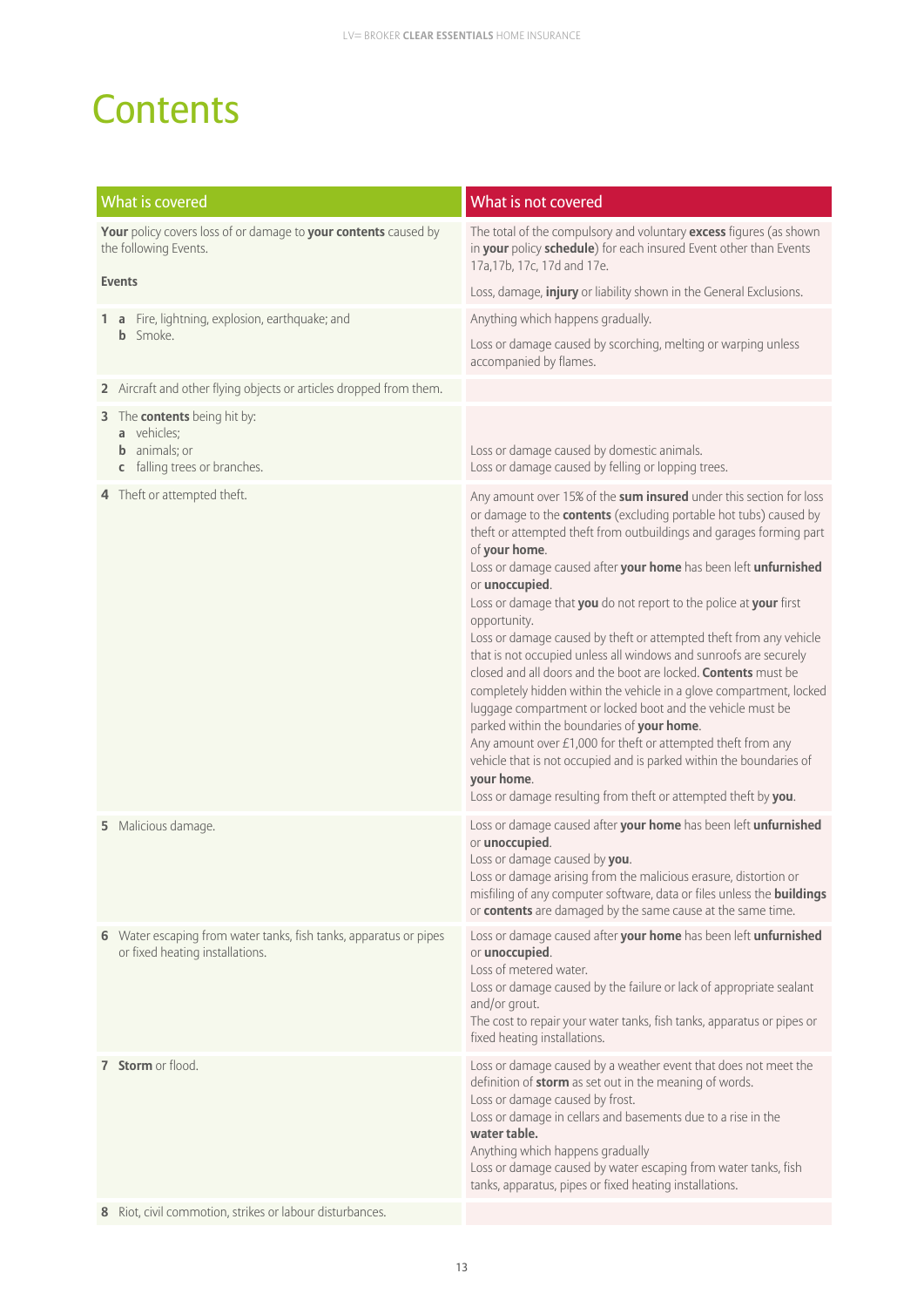| What is covered                                                                                                                                                                                                                                                                         | What is not covered                                                                                                                                                                                                                                                                                                                                                                                                                                                                                                                                                                                                                                                                                                                                                                                                                                                                                                                                                                                                                                                                                                                                                                                                                                                                                                                                                                                                                                                                                                                                                                                                                                                                                                                  |
|-----------------------------------------------------------------------------------------------------------------------------------------------------------------------------------------------------------------------------------------------------------------------------------------|--------------------------------------------------------------------------------------------------------------------------------------------------------------------------------------------------------------------------------------------------------------------------------------------------------------------------------------------------------------------------------------------------------------------------------------------------------------------------------------------------------------------------------------------------------------------------------------------------------------------------------------------------------------------------------------------------------------------------------------------------------------------------------------------------------------------------------------------------------------------------------------------------------------------------------------------------------------------------------------------------------------------------------------------------------------------------------------------------------------------------------------------------------------------------------------------------------------------------------------------------------------------------------------------------------------------------------------------------------------------------------------------------------------------------------------------------------------------------------------------------------------------------------------------------------------------------------------------------------------------------------------------------------------------------------------------------------------------------------------|
| 9 a Oil leaking from any fixed heating installation at your home.<br><b>b</b> Television, satellite and radio receiving aerials, aerial fittings,<br>solar panels, wind turbines and masts breaking or collapsing.                                                                      | Damage caused to the installation.<br>Loss of oil.                                                                                                                                                                                                                                                                                                                                                                                                                                                                                                                                                                                                                                                                                                                                                                                                                                                                                                                                                                                                                                                                                                                                                                                                                                                                                                                                                                                                                                                                                                                                                                                                                                                                                   |
| 10 Subsidence or heave of the site on which your home stands,<br>or landslip                                                                                                                                                                                                            | Landslip caused by the coast being worn away.<br>Destruction or damage to or resulting from solid floor slabs moving<br>unless the foundations beneath the outside walls of the building<br>are damaged by the same cause at the same time.<br>Damage within 10 years of construction caused by structures<br>bedding down or made-up ground settling.                                                                                                                                                                                                                                                                                                                                                                                                                                                                                                                                                                                                                                                                                                                                                                                                                                                                                                                                                                                                                                                                                                                                                                                                                                                                                                                                                                               |
| 11 Accidental damage (your schedule will show cover as<br>accidental damage if this Event is insured by your policy).                                                                                                                                                                   | The exclusions that apply to Events 1 to 10 on pages 14 and 15 also<br>apply to Event 11.<br>• Contents not inside your home.<br>• Contact lenses.<br>Money.<br>Food in freezers and fridges.<br>• Loss or damage caused by the action of made up ground settling<br>or by structures bedding down within 10 years of construction.<br>• Loss or damage caused by wear and tear other than loss of or<br>damage to any item resulting from wear and tear to a clasp,<br>setting or other fastening, carrier or container.<br>• Loss or damage caused by rot, mildew, rust, corrosion, insects,<br>woodworm, rats, mice, squirrels, owls, birds, foxes, bats, badgers,<br>repair or renovation.<br>• Loss or damage caused by electronic, electrical or mechanical<br>breakdown or failure.<br>• Loss or damage to computer discs, software, flash drives,<br>memory sticks, records, cassettes, tapes or loss of recording.<br>• Loss or damage arising from the malicious erasure, distortion or<br>misfiling of any software, data or files.<br>• Loss or damage caused by faulty design, faulty plan, specification,<br>materials or workmanship.<br>• Loss or damage which happens gradually, or loss of value.<br>• Loss or damage caused by overwinding and damage to the inside<br>of watches or clocks.<br>• Loss or damage caused by chewing, scratching, fouling or tearing<br>by domestic animals.<br>• Loss or damage to portable hot tubs whilst being installed or<br>moved<br>• Damage caused by water escaping from water tanks, fish tanks,<br>apparatus, pipes or fixed heating installations.<br>• Loss or damage caused by the escape of water from guttering,<br>rainwater downpipes, roof valleys and gullies. |
| We will also insure you for the following:                                                                                                                                                                                                                                              |                                                                                                                                                                                                                                                                                                                                                                                                                                                                                                                                                                                                                                                                                                                                                                                                                                                                                                                                                                                                                                                                                                                                                                                                                                                                                                                                                                                                                                                                                                                                                                                                                                                                                                                                      |
| 12 Audio and Visual equipment (your schedule will show as<br>accidental damage if this Event is insured by your policy).<br>We will pay for accidental damage to television sets, DVD<br>players, video and DVD recorders and other audio equipment and<br>home computers in your home. | Items designed to be portable, including portable computers,<br>mobile/smart/android/phones, laptops, iPhones/iPads/iPods and<br>tablets.<br>Damage to discs, software, flash drives, memory sticks, records,<br>cassettes, tapes or loss of recording.<br>Loss or damage arising from the malicious erasure, distortion or<br>misfiling of any computer software, data or files.<br>Electronic, electrical or mechanical breakdown or failure.<br>Wear and tear.<br>Damage caused during repair, alteration or from an item being<br>operated incorrectly.                                                                                                                                                                                                                                                                                                                                                                                                                                                                                                                                                                                                                                                                                                                                                                                                                                                                                                                                                                                                                                                                                                                                                                          |

Damage caused by domestic animals.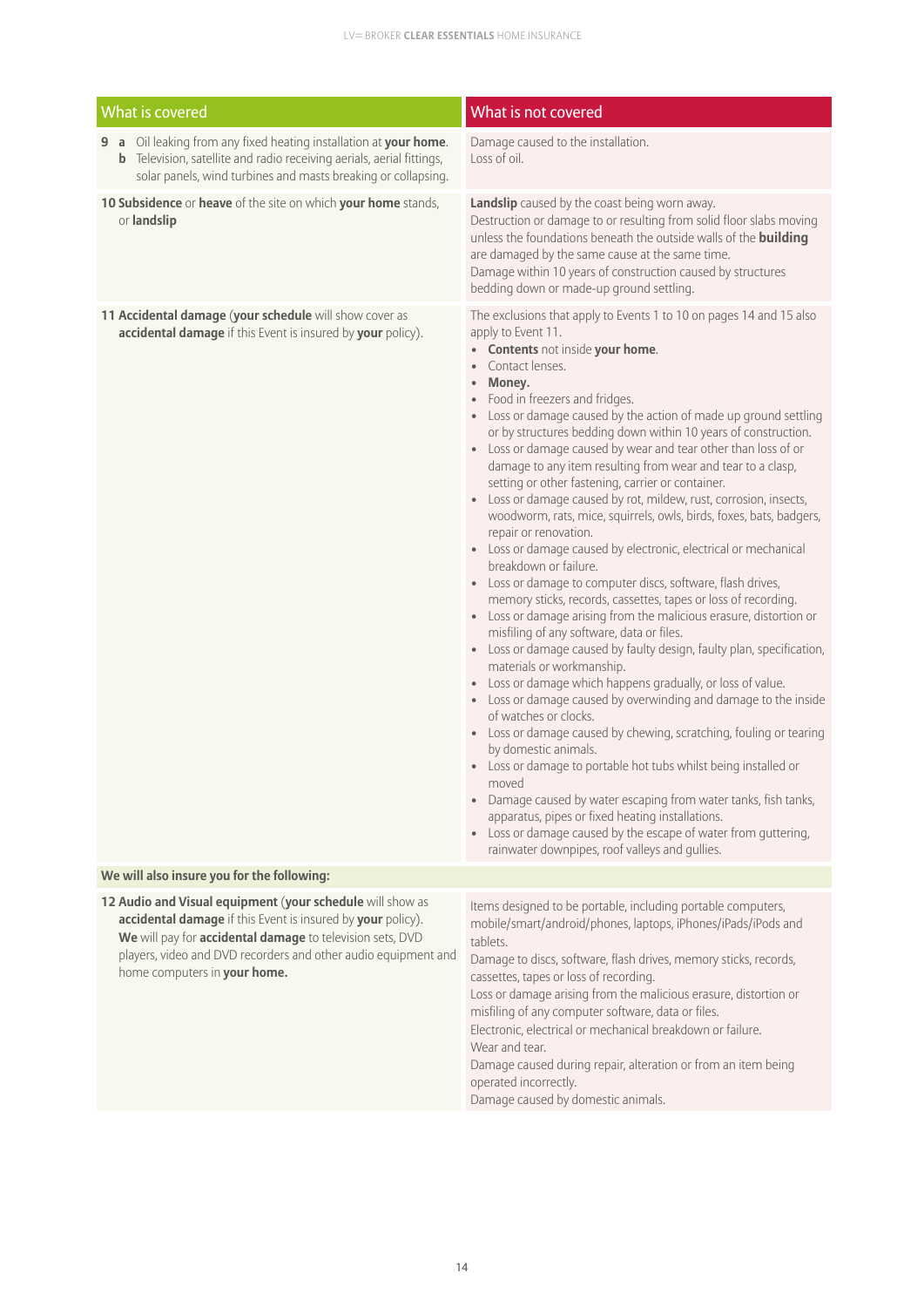| What is covered                                                                                                                                                                                                                                                                                                                                                                                                                                                                                                                                                                                                                                                                                                                                                                                                                                         | What is not covered                                                                                                                                                                                                                                                                                                                                                                                                                                                                                                                                                                                                                                                                                                                                                                                                                                                                                                                                                                                                                                                                                                                                                                                                                                                                                                                                                                                                                                                                                                                                                                                                                                                                                                                                                                                                                                                                                                                                                                                                                                                                                                                                                              |
|---------------------------------------------------------------------------------------------------------------------------------------------------------------------------------------------------------------------------------------------------------------------------------------------------------------------------------------------------------------------------------------------------------------------------------------------------------------------------------------------------------------------------------------------------------------------------------------------------------------------------------------------------------------------------------------------------------------------------------------------------------------------------------------------------------------------------------------------------------|----------------------------------------------------------------------------------------------------------------------------------------------------------------------------------------------------------------------------------------------------------------------------------------------------------------------------------------------------------------------------------------------------------------------------------------------------------------------------------------------------------------------------------------------------------------------------------------------------------------------------------------------------------------------------------------------------------------------------------------------------------------------------------------------------------------------------------------------------------------------------------------------------------------------------------------------------------------------------------------------------------------------------------------------------------------------------------------------------------------------------------------------------------------------------------------------------------------------------------------------------------------------------------------------------------------------------------------------------------------------------------------------------------------------------------------------------------------------------------------------------------------------------------------------------------------------------------------------------------------------------------------------------------------------------------------------------------------------------------------------------------------------------------------------------------------------------------------------------------------------------------------------------------------------------------------------------------------------------------------------------------------------------------------------------------------------------------------------------------------------------------------------------------------------------------|
| 13 Accidental breakage of mirrors or glass (your schedule will<br>show as <b>accidental damage</b> if this Event is insured by your<br>policy).<br>We will pay for accidental breakage of mirrors, fixed glass in<br>furniture, cooking hobs and oven doors while in your home.                                                                                                                                                                                                                                                                                                                                                                                                                                                                                                                                                                         | Loss or damage caused after your home has been left unfurnished<br>or <i>unoccupied</i> .<br>If no equivalent part is available the most we will pay is $£250$ .                                                                                                                                                                                                                                                                                                                                                                                                                                                                                                                                                                                                                                                                                                                                                                                                                                                                                                                                                                                                                                                                                                                                                                                                                                                                                                                                                                                                                                                                                                                                                                                                                                                                                                                                                                                                                                                                                                                                                                                                                 |
| 14 Loss or theft of keys<br>We will pay the cost of replacing locks and keys to outside doors<br>and windows and to domestic safes and alarm systems within<br>your home if the keys are stolen or accidentally lost.                                                                                                                                                                                                                                                                                                                                                                                                                                                                                                                                                                                                                                   |                                                                                                                                                                                                                                                                                                                                                                                                                                                                                                                                                                                                                                                                                                                                                                                                                                                                                                                                                                                                                                                                                                                                                                                                                                                                                                                                                                                                                                                                                                                                                                                                                                                                                                                                                                                                                                                                                                                                                                                                                                                                                                                                                                                  |
| 15 Loss of oil and metered water<br>We will pay for loss of oil or metered water due to your domestic<br>water or fixed heating installations being damaged.                                                                                                                                                                                                                                                                                                                                                                                                                                                                                                                                                                                                                                                                                            | Any amount over £750.                                                                                                                                                                                                                                                                                                                                                                                                                                                                                                                                                                                                                                                                                                                                                                                                                                                                                                                                                                                                                                                                                                                                                                                                                                                                                                                                                                                                                                                                                                                                                                                                                                                                                                                                                                                                                                                                                                                                                                                                                                                                                                                                                            |
| <b>16 Alternative Accommodation and Loss of Rent</b><br>Any rent you pay, including up to two years ground rent or other<br>expenses for comparable accommodation for you and your<br>domestic pets if your home cannot be lived in because of an<br>insured event, but only for the time needed to repair your home.<br>We will also pay for the necessary cost of temporarily storing the<br>contents.                                                                                                                                                                                                                                                                                                                                                                                                                                                | Any amount over 15% of the sum insured by this section, as shown<br>in your schedule.                                                                                                                                                                                                                                                                                                                                                                                                                                                                                                                                                                                                                                                                                                                                                                                                                                                                                                                                                                                                                                                                                                                                                                                                                                                                                                                                                                                                                                                                                                                                                                                                                                                                                                                                                                                                                                                                                                                                                                                                                                                                                            |
| 17a Personal Liability and Liability because you live in the home<br>We will pay all amounts you legally have to pay:<br>- as a private individual while in and away from your home;<br>because you live in the home;<br>- whilst you live in the territories shown in General Exclusion<br>1 of this policy during any journey or temporary visit to any<br>country in the world in which you do not own a property;<br>in respect of:<br>compensation and claimant's costs and expenses; and<br>legal costs and expenses you pay with our written permission<br>in connection with defending any claim;<br>arising from accidental:<br>injury to any person;<br>ii loss of or damage to property.<br>If you die, your personal representative will have the benefit of<br>this section for any liability you have that is covered by this<br>section. | 1 Any amount over £2,000,000 for all compensation and claimant's<br>costs and expenses for any one claim or series of claims arising<br>out of any one Event.<br>2 Liability you have under any agreement unless you would have<br>the same liability if the agreement did not exist.<br>3 Liability which is insured by or would be insured by any other<br>policy if this section did not exist.<br>4 Liability arising directly or indirectly out of your job, business,<br>trade or profession.<br>5 Liability if you are injured.<br>6 Liability for fines, penalties or liquidated damages or<br>aggravated, punitive or exemplary damages or any damages<br>resulting from multiplying compensatory damages.<br>7 Liability for loss of or damage to any property belonging to you or<br>in your charge or control unless this is covered under Event 17b.<br>8 Liability for injuring an employee arising as a result of you<br>employing them under a contract of service or apprenticeship<br>unless this is covered under Event 17d.<br>9 Liability for loss, damage or injury caused by or arising out of the<br>following:<br>a You owning, possessing, or using (other than as a passenger):<br>• any mechanically or wind propelled or assisted vehicle<br>including a trailer attached to a vehicle other than:<br>any pedal cycles or<br>any self-propelled golf trolleys, pedestrian-controlled<br>or ride-on garden tools which are not required to be<br>registered for road use.<br>• aircraft including drones;<br>• hovercraft or watercraft (other than any hand-propelled boat,<br>pontoon, sailboard or surfboard or any boat hired to you for<br>no more than 12 hours and which is under 18 feet long and<br>cannot travel faster than 17 knots).<br><b>b</b> You owning, possessing or using a dangerous animal or a<br>specially-controlled dog, as described in the Dangerous Dogs<br>Act 1991.<br>c Using any horse for hunting, racing or polo.<br>d Any passenger lift which you are responsible for maintaining.<br>e You being a tenant or living on any land or in any building<br>other than your home, other than for Events 17b and 17c. |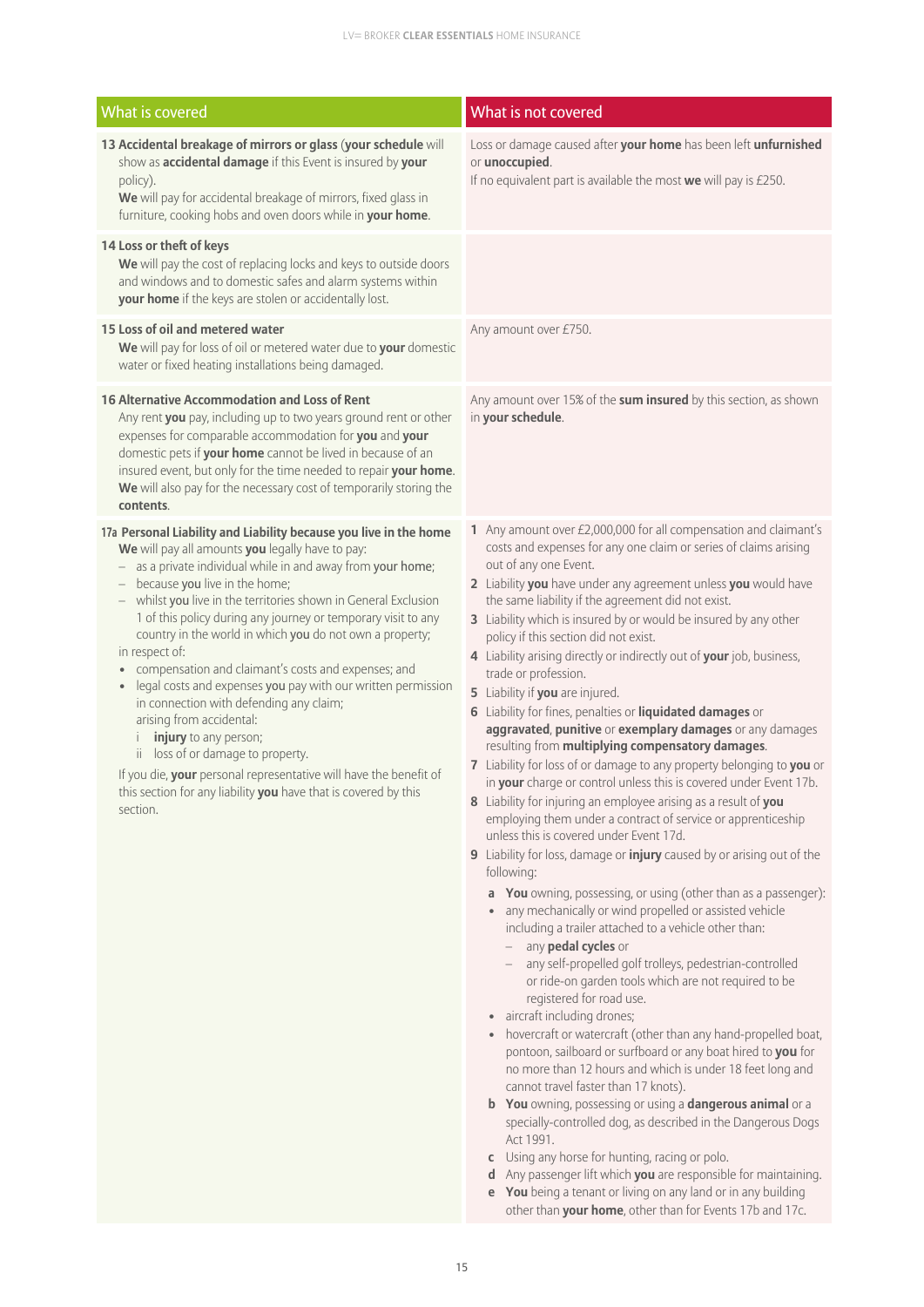| What is covered                                                                                                                                                                                                                                                                                                                                                                                                                                                                                                                                                                                                                                                                                                                                                                                                                                                                                                                                                                                                                       | What is not covered                                                                                                                                                                                                                                                                                                                                                                                          |
|---------------------------------------------------------------------------------------------------------------------------------------------------------------------------------------------------------------------------------------------------------------------------------------------------------------------------------------------------------------------------------------------------------------------------------------------------------------------------------------------------------------------------------------------------------------------------------------------------------------------------------------------------------------------------------------------------------------------------------------------------------------------------------------------------------------------------------------------------------------------------------------------------------------------------------------------------------------------------------------------------------------------------------------|--------------------------------------------------------------------------------------------------------------------------------------------------------------------------------------------------------------------------------------------------------------------------------------------------------------------------------------------------------------------------------------------------------------|
| 17b Temporary accommodation<br>Liability noted under Event 17 whilst you are living in temporary<br>accommodation for no more than two months.                                                                                                                                                                                                                                                                                                                                                                                                                                                                                                                                                                                                                                                                                                                                                                                                                                                                                        | Exclusions shown under Event 17a.                                                                                                                                                                                                                                                                                                                                                                            |
| 17c Tenant's liability<br>We will pay all amounts which you are responsible for as tenant<br>as stated in the tenancy agreement and not as owner for the<br>following.<br>i. Loss of or damage to your home directly caused by:<br>• fire, lightning, explosion, earthquake, aircraft, storm or<br>flood;<br>bursting, leaking or overflowing water tanks, apparatus or<br>$\bullet$<br>pipes;<br>oil leaking from any fixed heating installation;<br>$\bullet$<br>theft or attempted theft;<br>$\bullet$<br>television, satellite and radio receiving aerial fittings, solar<br>$\bullet$<br>panels, wind turbines and masts breaking or collapsing; or<br>· smoke.<br>ii. We will pay all amounts for accidental breakage of all fixed<br>glass including double glazing and fixed sanitary fittings<br>forming part of your home.<br>iii We will pay for accidental damage to underground water,<br>gas, sewer or drain pipes, underground electricity and<br>telephone cables which reach from your home to the public<br>supply. | Exclusions shown under Event 17a.<br>Loss or damage which happens while your home is left<br>unfurnished or unoccupied.<br>Any amount over 10% of the sum insured by this section as shown<br>in your schedule.<br>Loss or damage caused by frost, landslip, subsidence or heave.<br>Anything which happens gradually in respect of damage by smoke.                                                         |
| 17dEmployers' liability<br>We will pay all amounts you are liable for if any employee is<br>injured arising out of his or her employment under a contract<br>of service or apprenticeship in connection with your home or<br>private household. Exclusions 1, 6, 7 and 8 of Event 17a and<br>General Exclusion 2 of this policy will not apply to this Event.                                                                                                                                                                                                                                                                                                                                                                                                                                                                                                                                                                                                                                                                         | Exclusions shown under Event 17a (apart from exclusion 1)<br>Any amount over £10,000,000, for all compensation and claimant's<br>costs and expenses for any one claim or series of claims arising out<br>of any one Event.<br>Liability for causing the death of or injuring any employee if they<br>have driven or been a passenger in a motor vehicle if you need<br>insurance under the Road Traffic Act. |
| 17e Unpaid court judgments<br>If you get a judgment from any court in Great Britain, Northern<br>Ireland, the Isle of Man or the Channel Islands for compensation<br>and claimant's costs and expenses for <i>injury</i> or loss of or<br>damage to property against any company or individual based<br>in the countries named above and that judgment is not paid for<br>more than three months, we will pay you the amount of unpaid<br>compensation or costs.<br>We will only do this if:<br>• this section would have applied had the award been made<br>against you rather than to you;<br>• there is no appeal outstanding;<br>If we make a payment under this Event you or your personal<br>representatives must transfer the rights of recovery under the<br>judgment to us.                                                                                                                                                                                                                                                  | Exclusions shown under Event 17a.<br>Liability if the person owing you money is also insured by this policy.                                                                                                                                                                                                                                                                                                 |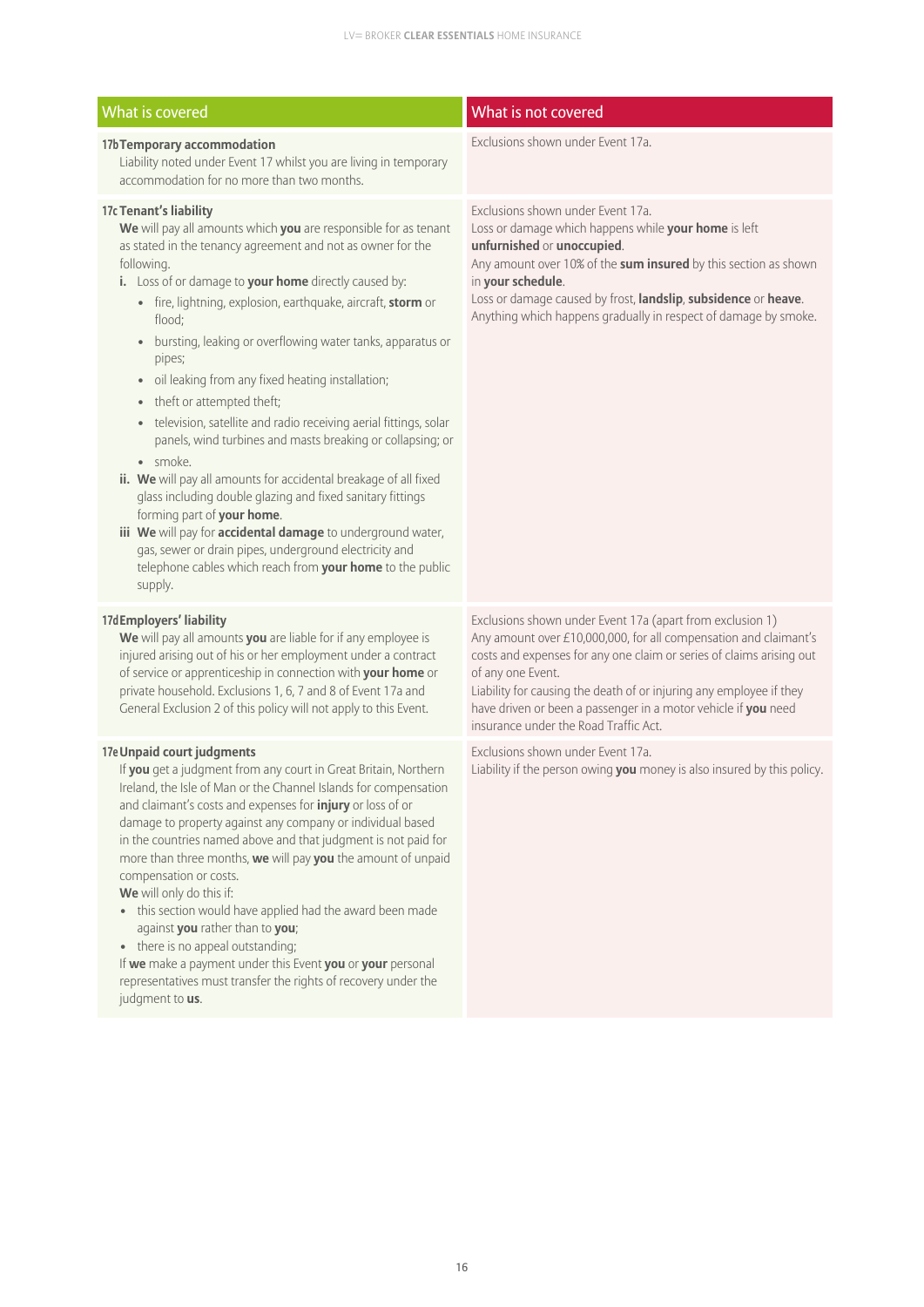### Contents Limits

The most **we** will pay for the following **contents** is shown below. **1a** 10% of the **sum insured** by the Contents section for

- **valuables** not insured under **personal possessions**; or
- **1b** Any greater limit for **valuables** within **contents**, specifically noted on **your** current **schedule**.
- **2a** 5% of the **sum insured** by the Contents section for any **valuables** item or collection; or
- **2b** Any greater limit for specific **valuables** items within **contents** noted on **your** current **schedule**.

### How we settle claims

(See also General Exclusions and General Conditions)

If the loss or damage is to items other than clothing and household linen and is covered by this insurance, **we** will agree with **you** whether to:

- arrange for repair or replacement using one of **our** suppliers; or
- pay the cost of repair or replacement; or
- make a cash payment.

**We** will repair or replace the damaged items without taking off an amount for wear and tear or loss of value, as long as the **sum insured** will cover the full replacement value of **your contents** as new. If the **sum insured** will not cover the replacement value of **your contents** as new, the amount **we** will pay will be the cost of repairs or replacement less an amount for wear and tear.

If the items are not replaced, the amount **we** will pay will be based on the market value of the items on the date the loss happened. (Market value is the cost of replacing the item at the time of loss or damage taking into account its age and condition.)

Repairs completed by **our** approved suppliers as a result of a claim covered by this insurance, are guaranteed for 12 months.

If the loss or damage is to clothing and household linen:

- **We** will pay to replace items which are totally lost or destroyed. **We** will take off an amount for wear and tear or loss of value.
- **We** will pay to repair damaged items.

**We** will also pay to remove debris.

**We** reserve the right to take ownership of an item or items once **we** have paid a claim following their loss or damage beyond repair, but no item or items may be abandoned to **us**.

## Selling your home

For the period that **you** are moving to a new permanent address the **contents** cover can be extended to included **contents** in **your** new **home**, providing **you** have advised **us** in advance.

## Evidence of Value

**We** may require **you** to provide evidence of value if **you** need to claim for loss or damage to certain items insured under this section. Where such evidence is required, this will be stated on **your schedule**.

## Matching sets and suites

**We** will pay **you** for damaged items that form part of a matching set or suite but not for the other items of the set or suite which are not damaged. For example, if **you** damage one chair from a set the damaged chair will be repaired or replaced but not the whole set.

If the damaged parts cannot be matched or replaced **we** will pay up to 50% towards the replacement of the undamaged parts.

## Sum insured

The **sum insured you** choose must be equal to the full value of the **contents** insured. **We** will not pay more than the **sum insured** for loss or damage to the **contents** by any of the Events 1 to 14.

## Index linking

Where **your contents sum insured** is a figure other than £10,000 or £30,000, as shown in **your** policy **schedule**, this **sum insured** will change each month in accordance with the Consumer Price Index (or another suitable index **we** decide upon).

## Under insurance

If the limit of cover is less than the full replacement cost of the **contents** of **your home**, **we** will reduce the amount claimed in proportion with the underinsurance. For example, if the limit of **your** contents cover is equal to 75% of the amount needed to replace all the **contents**, **we** will pay only 75% of **your** claim.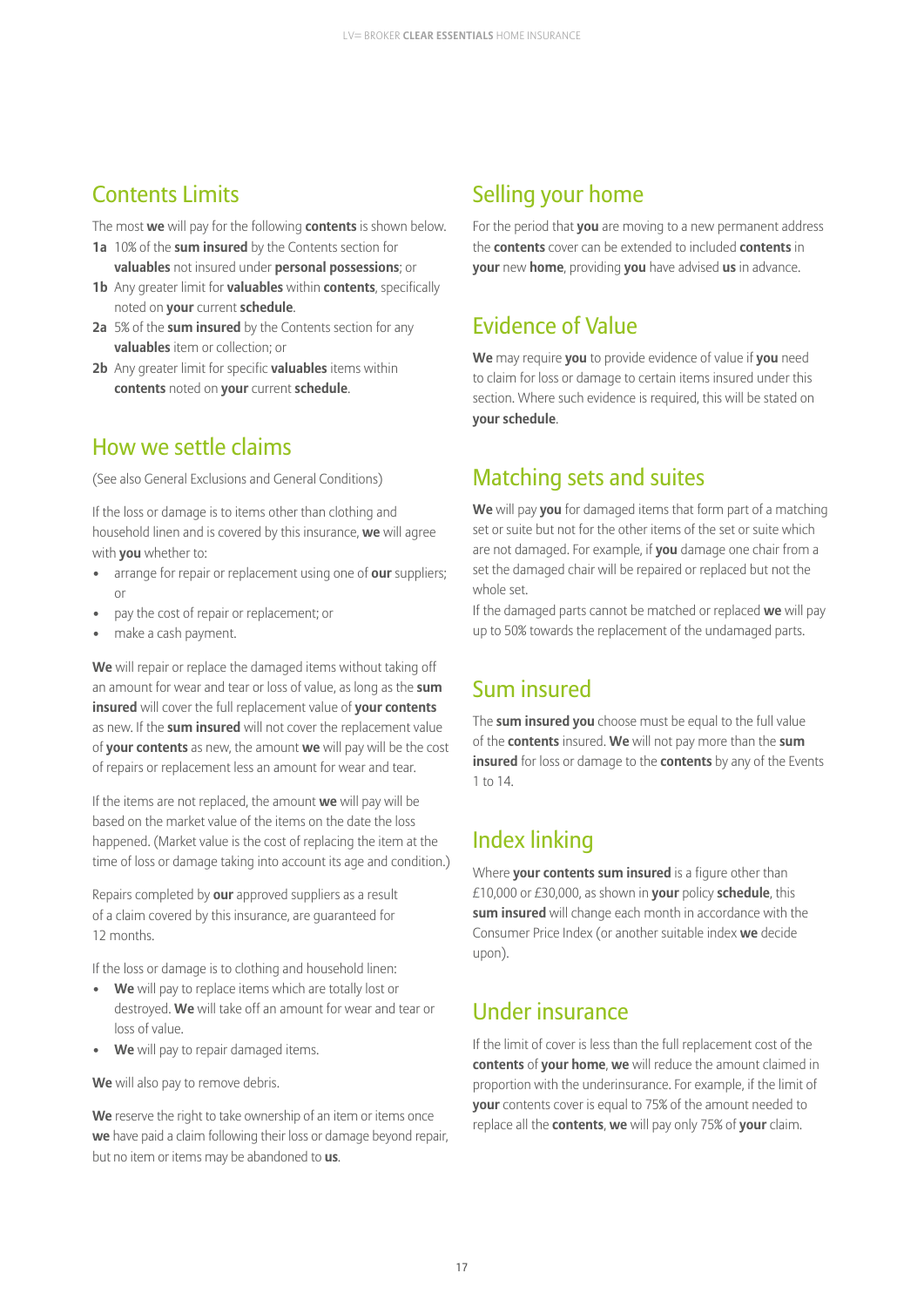## <span id="page-20-0"></span>Personal Possessions

**We** will pay for loss or damage to the **personal possessions** covered by this section and shown in **your schedule**, which **you** own or are responsible for while **you**:

- **1** are within the **geographical limits**; and
- **2** travel elsewhere in the world for up to 60 days in any one year of insurance.

The level of personal possessions cover **you** have selected is in addition to **your contents sum insured**.

#### What is covered What is not covered What is not covered

- The total of the compulsory and voluntary **excess** figures (as shown in **your** policy **schedule**) for each insured Event.
- Loss, damage, **injury** or liability shown in the General Exclusions.
- Loss or damage caused by wear and tear, other than loss of or damage to any item resulting from wear and tear of a clasp, setting or other fastening, carrier or container.
- Loss or damage caused by rot, mildew, rust, corrosion, insects, woodworm, rats, mice, squirrels, owls, birds, foxes, bats, badgers, repair or renovation.
- Loss or damage caused by electronic, electrical or mechanical breakdown or failure.
- Loss or damage caused by faulty design, faulty plan, faulty specification, faulty materials or faulty workmanship.
- Loss or damage caused by gradual deterioration or loss of value.
- Loss or damage caused by overwinding and damage to the inside of watches or clocks.
- Loss or damage to musical instruments caused by atmospheric conditions or very hot or very cold temperatures.
- Breakage of musical instrument strings or reeds.
- Loss or damage caused by theft or attempted theft from any vehicle that is not occupied unless all windows and sunroofs are securely closed and all doors and the boot are locked. **Personal possessions** must be completely hidden within the vehicle in a glove compartment, locked luggage compartment or locked boot.
- Any amount over  $£1,000$  for theft or attempted theft from any vehicle that is not occupied.
- Theft of **pedal cycle** accessories unless stolen with the cycle.
- Loss of or damage to skiing or underwater equipment while **you** are using it.
- Theft of a **pedal cycle** unless a locking device is used to secure the cycle to an immovable object when it is left unattended other than at **your home**.

Loss or damage resulting from theft or attempted theft by **you**.

- Loss of or damage to sports equipment whilst in use.
- Loss or damage to audio, communication or navigational equipment unless it is designed to be portable and it has an independent means of operation and power source.
- Loss or damage caused by chewing, scratching, fouling or tearing by domestic animals.
- **Money**.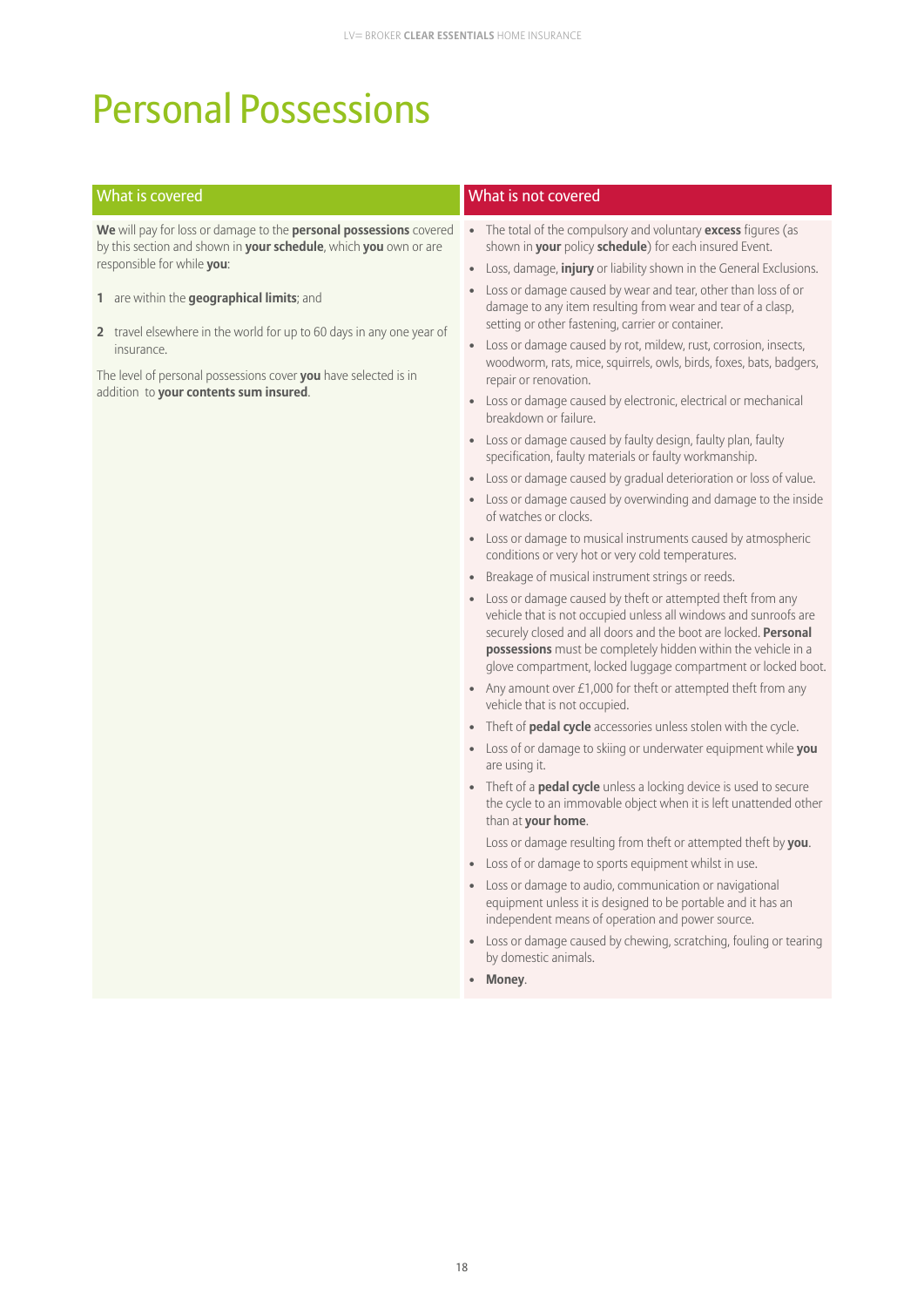### Index linking

**We** will change the **sums insured** each month according to the Consumer Price Index (or some other suitable index **we** decide to use).

**We** will not charge extra premiums on any index linking adjustments during the **period of insurance**. **We** will work out the renewal premium on the **sum insured** which applies on the first day of the renewal month.

### How we settle claims

The way **we** settle claims will be the same as that under the Contents section.

The most **we** will pay for each item insured by this section is the **sum insured** shown in **your schedule** against that item.

## Evidence of Value

**We** may require **you** to provide evidence of value if **you** need to claim for loss or damage to certain items insured under this section. Where such evidence is required, this will be stated on **your schedule**.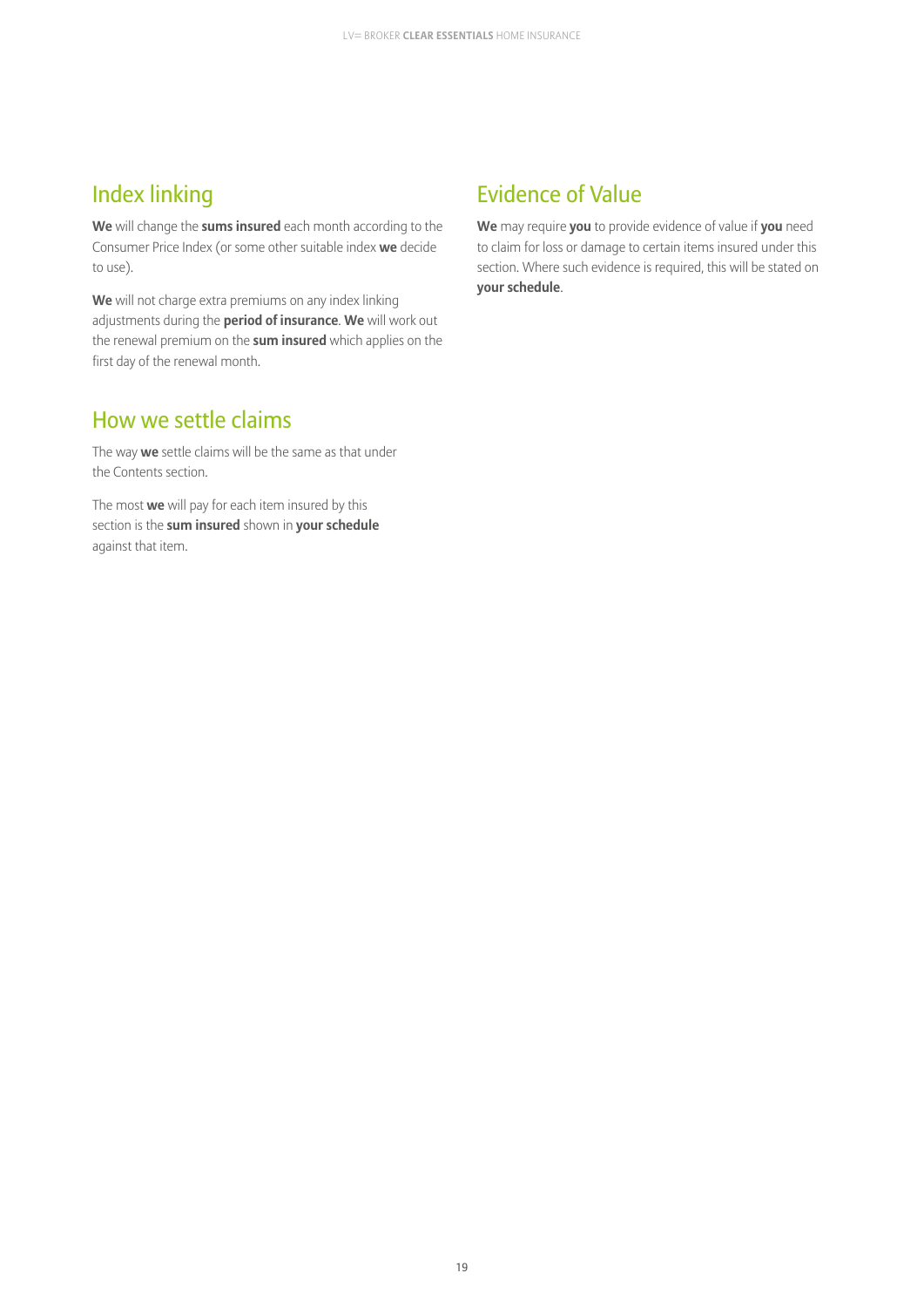## <span id="page-22-0"></span>Legal Expense Insurance (optional cover)

#### **Cover under this section only applies where shown in your schedule.**

All claims under this section are managed by **Lawclub** Legal Protection on our behalf. **Lawclub** Legal Protection is a trading name of Allianz Insurance plc (registered in England No 84638) Registered Office: 57 Ladymead, Guildford, Surrey GU1 1DB United Kingdom. Allianz Insurance is authorised and regulated by the Financial Conduct Authority and the Prudential Regulation Authority. Financial Services Register No. 121849.If **you** want to make a claim under this section **you** should telephone **0344 873 0246** (Lines open 24 hours, 7 days a week). **Lawclub** also provide the Lawphone Legal Helpline.

## The meaning of words

Some of the words in this section have specific meanings. They have the same meaning wherever they appear in **bold** text throughout this section.

**Civil case –** A legal action which does not involve the defence of any criminal prosecution against **you**.

**Costs** – Where **Lawclub** have given their written agreement, **we** will pay the following on **your** behalf.

- **•** The professional fees and expenses reasonably and properly charged by the **legal representative** on the **standard basis**, up to the Guideline Hourly Rates issued by the Senior Court Costs Office, which **you** cannot recover from **your** opponent.
- **• Employment tribunal fees** under Event 4 Employment tribunal disputes that **you** have to pay and which cannot be recovered from **your** opponent.
- **• Your** opponent's legal **costs** and expenses incurred in a civil case which **you** are ordered to pay by a court or **employment tribunal**, or which **you** pay to **your** opponent with **Lawclub's** written agreement.

**We** will only pay **costs** which are necessary and in proportion to the value of **your** claim. If **we** do not agree that the **costs** have been reasonably and properly incurred, or are necessary and in proportion to the value of **your** claim, **Lawclub** will have those costs assessed in accordance with Condition 3f of Conditions that apply to Events 1, 2, 3, 4, 5 and 6 of this section.

**We** will only start to cover **costs** from the time **Lawclub** have accepted **your** claim in writing and appointed the **legal representative**.

**Damages** – Money that a court or **employment tribunal** says **your** opponent must pay to **you** or money **your** opponent agrees to pay to **you** to settle **your** legal action.

**Employment tribunal** – An independent judicial body that has been established to resolve disputes between **you** and **your** employer over **your** employment rights.

**Employment tribunal fees** – Money that **you** must pay, or **your legal representative** must pay on **your** behalf, in order to take **your** dispute with **your** employer to an **employment tribunal**.

**Endorsement –** Changes to the terms and conditions of **your**  policy which will be shown in **your schedule.** 

**Home** – The private residence that **you** permanently live in, as shown in **your** current household **schedule**.

**Lawclub -** Lawclub Legal Protection whose address is PO Box 10623, Wigston, LE18 9HJ

**Legal representative –** The solicitor or other person appointed with **Lawclub's** agreement to represent **you** under the terms of this section.

**Partner –** Someone **you** are married to or live with as if **you** are married.

**Period of insurance –** The period **you** are covered as shown on **your schedule**.

**Reasonable Prospects of Success –** There are reasonable prospects of success if, at all times during **your** legal action against **your** opponent, it is more likely than not that:

- **•** a court or **employment tribunal** would:
	- **i** decide the legal action under Events 1, 2, 3, 4, 5 or 6 in **your** favour (this includes making a successful appeal or successfully defending an appeal following a decision made in respect of **your** claim by a court);or
	- **ii** award **you** a more favourable settlement than has already been offered by **your** opponent

and

**•** if **you** are seeking **damages** from **your** opponent, **you** will recover them.

**We** explain in more detail how **Lawclub** will decide if **your** legal action has **reasonable prospects of success** under 'Important information about reasonable prospects of success' in this section

**Schedule –** A printed document showing the sections of the policy **you** have chosen, the sums insured or limits of indemnity and any **endorsements** that apply to **your** policy.

**Standard basis** – The normal method used by the court to assess **costs** which the court decides are proportionate to **your** legal action and have been reasonably incurred by the **legal representative** and **your** opponent.

**Territorial limit** – The **territorial limit** for Event 1 Personal injury is Great Britain, Northern Ireland, Channel Islands, Isle of Man, Andorra, Austria, Belgium, Bulgaria, Croatia, Cyprus, Czech Republic, Denmark, Estonia, Finland, France, Germany, Gibraltar, Greece, Hungary, Iceland, Italy, Latvia, Liechtenstein, Lithuania,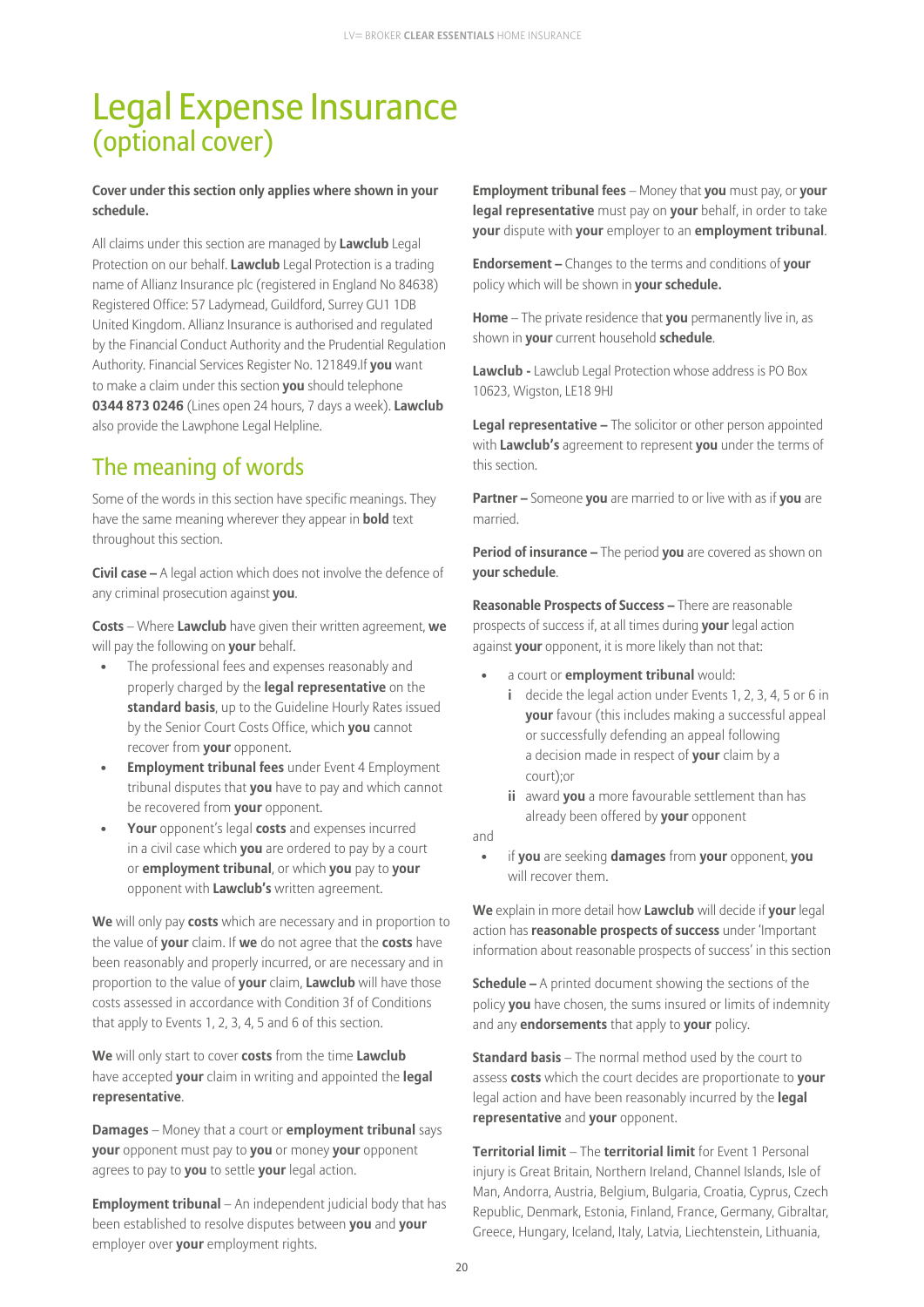Luxembourg, Malta, Monaco, Netherlands, Norway, Poland, Portugal, Republic of Ireland, Romania, San Marino, Serbia, Slovakia, Slovenia, Spain, Sweden, Switzerland, Turkey and the Vatican City.

The **territorial limit** for Event 2 Clinical negligence disputes, Event 3 Consumer contract, Event 4 Employment tribunal disputes, Event 5 Property Disputes and Event 6 Property Damage is Great Britain, Northern Ireland, Channel Islands and the Isle of Man.

**We, Us, Our –** Highway Insurance Company Limited trading as Highway Insurance.

**You, your –** The person named as the policyholder in the **schedule**, their partner and members of their family permanently living with them, during the **period of insurance** at their home at the address shown in the **schedule**.

## Lawphone Legal Helpline

**Your** Legal Expenses Insurance includes access to Lawphone to give advice, 24 hours a day, 365 days a year, on any personal legal matter. The advice **you** get from Lawphone will always be according to the Laws of Great Britain and Northern Ireland. **Lawclub** may record the calls for **your**, **our** and **Lawclub's** mutual protection and **Lawclub's** training purposes.

#### **Lawphone: 0344 873 0246 (Lines open 24 hours, 7 days a week)**

When **you** call Lawphone quote the policy reference which is shown under the Legal Expenses section on **your schedule**. **You** will then be asked for a brief summary of the problem and these details will be passed on to an advisor who will return **your** call.

### How to make a claim

If **you** need to make a claim call Lawphone on **0344 873 0246** (Lines open 24 hours, 7 days a week) and quote the policy reference which is shown under the Legal Expenses section on **your schedule**. **You** will be asked for a brief summary of the problem and these details will be passed onto an advisor who will call **you** back.

**Lawclub** will tell **you** if **you** need to complete a claim form. If **you** do, **Lawclub** will send it to **you**. Please fill the claim form in and send it to:

The Claims Department Lawclub – ALP, PO Box 10623,Wigston, LE18 9HJ

**Lawclub** will contact **you** once **they** have received the claim form.

If **your** claim is covered **Lawclub** will appoint the **legal representative** that **they** have agreed to in **your** name and on **your** behalf. **You** must not appoint a solicitor or any other person or organisation to deal with **your** claim.

If **you** have already seen a solicitor before **Lawclub** have accepted **your** claim in writing, **we** will not pay any fees or other expenses that **you** have incurred. **We** will only start to cover the costs from the time **Lawclub** have accepted **your** claim and appointed the **legal representative**.

Please see Condition 4 Freedom to choose the legal representative of Conditions that apply to Events 1, 2, 3, 4, 5 and 6 of this section for an explanation of when **you** can choose the **legal representative**.

### Important information about reasonable prospects of success

At all times during **your** legal action **reasonable prospects of success** must exist in order for **Lawclub** to begin, and continue, providing cover under this section.

In order for **Lawclub** to decide whether **reasonable prospects of success** exist **Lawclub** will seek the opinion of the **legal representative**. If **Lawclub** are unable to agree with the **legal representative** on whether **reasonable prospects of success** exist, **Lawclub** will seek the opinion of any other legally qualified advisor or other expert appropriate to **your** claim that **Lawclub** feel it is necessary to consult in order to make their decision.

If **Lawclub** believe that **reasonable prospects of success** do not exist they will end **your** claim.

If **Lawclub** end **your** claim due to **reasonable prospects of success** no longer existing because **you** have not complied with Condition 1c or 1d of Conditions that apply to Events 1, 2, 3, 4, 5 and 6 of this section, **we** will not pay any costs incurred during **your** claim.

If **Lawclub** end your claim due to **reasonable prospects of success** no longer existing because of any other reason, **we** will pay **costs** incurred up to the date that **Lawclub** end **your** claim.

## Cover provided

This section provides the cover and telephone helplines described under Events 1 to 6. In addition to the terms described for each Event, the General exclusions and the General conditions apply to all Events under this section.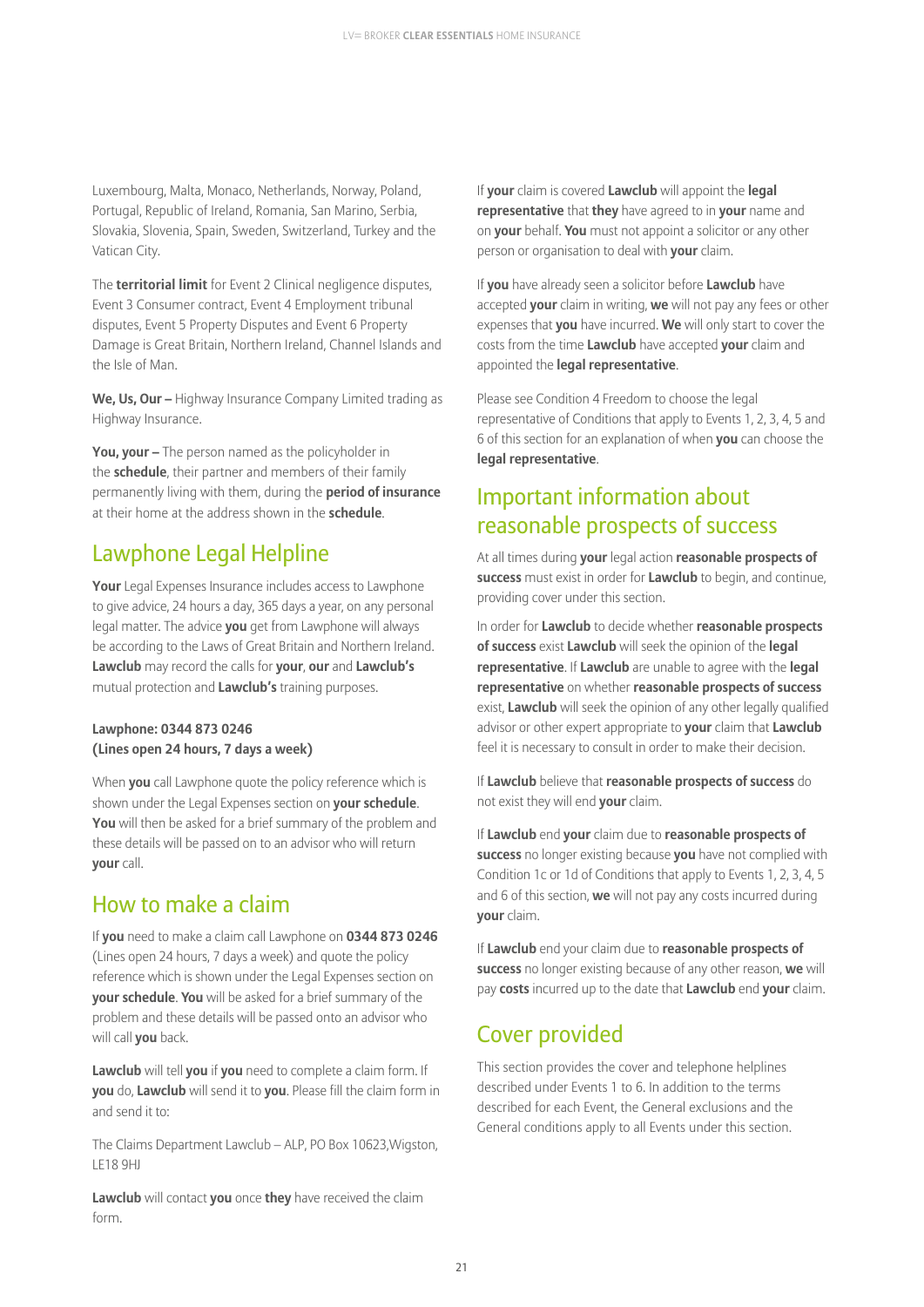#### **Event 1 – Personal injury**

#### **What is covered**

**We** will pay the **costs** of **you** taking legal action against **your** opponent arising from an event that **Lawclub** and the **legal representative** agree is not **your** fault and which causes **your** death or bodily injury**.**

The cover provided by this Event also includes the **costs** of making or defending an appeal following a decision by a court in respect of **your** legal action.

**We** will provide this cover as long as:

- **•** the event happens within the **territorial limit** and during the **period of insurance**; and
- **•** the legal action is brought within the **territorial limit**; and
- **• Lawclub** have given their written agreement to **you** making or defending an appeal following a decision by a court in respect of **your** legal action; and
- **• reasonable prospects of success** exist.

The most **we** will pay for all claims arising from **your** death or bodily injury is £100,000.

#### **What is not covered**

- **1** Any claim which is only to do with stress, emotional or psychological injury, illness or symptoms. (This does not apply if the stress, emotional or psychological injury, illness or symptoms are caused by **your** death or bodily injury.)
- **2** Any claim arising from **you** driving a motor vehicle.
- **3** Any claim arising from medical treatment.

#### **Event 2 – Clinical negligence disputes**

#### **What is covered**

**We** will pay the **costs** of **you** taking legal action against **your**  opponent arising from:

- **•** medical treatment or care received by **you**; or
- **•** the failure to provide **you** with adequate medical treatment or care which causes **your** death or bodily injury.

The cover provided by this Event also includes the **costs** of making or defending an appeal following a decision by a court in respect of **your** legal action.

**We** will provide this cover as long as:

- **•** the medical treatment, series of medical treatments, care or failure to provide adequate treatment or care first occurred during the **period of insurance** and took place within the **territorial limit**; and
- **•** the legal action is brought within the **territorial limit;** and
- **• Lawclub** have given their written agreement to **you** making or defending an appeal following a decision by a court in respect of **your** legal action; and
- **• reasonable prospects of success** exist.

The most **we** will pay for all claims arising out of the same treatment or care, or failure to provide adequate treatment or care, which leads to **your** death or bodily injury is £100,000

#### **What is not covered**

**1 We** will not provide cover for any claim which is only to do with stress, emotional or psychological injury, illness or symptoms. (This does not apply if the stress, emotional or psychological injury, illness or symptoms are caused by **your** death or bodily injury.)

#### **Event 3 – Consumer contract**

#### **What is covered**

**We** will pay the **costs** of **you** taking legal action against **your**  opponent, or defending legal action taken against **you** by **your** opponent, in a dispute arising from a breach of a contract **you** have for:

- **•** buying, selling or renting goods; or
- **•** buying services.

The cover provided by this Event also includes the **costs** of making or defending an appeal following a decision by a court in respect of **your** legal action.

**We** will provide this cover as long as:

- **• you** entered into the contract within the **territorial limit**; and
- **•** the dispute, or series of events leading to the dispute, first occurred during the **period of insurance**; and
- **•** the legal action is brought within the **territorial limit**; and
- **Lawclub** have given their written agreement to you making or defending an appeal following a decision by a court in respect of **your** legal action; and
- **• reasonable prospects of success** exist.

The most **we** will pay for all claims arising from the same dispute under **your** contract is £100,000.

#### **What is not covered**

- **1** Any dispute which starts within three months of the date **you** first take out this section, unless the claim is for goods or services **you** bought after **you** first take out this section. (This does not apply if you had the same cover under another policy up to the date **you** first take out this section.)
- **2** Disputes for amounts less than £100.
- **3** Anything to do with motor vehicles or their parts and accessories.
- **4** Anything to do with building, converting or extending **your home**.
- **5** Anything to do with work carried out on any land or buildings that are not **your** permanent **home**.
- **6** Any dispute over the amount of money or other compensation due under an insurance policy.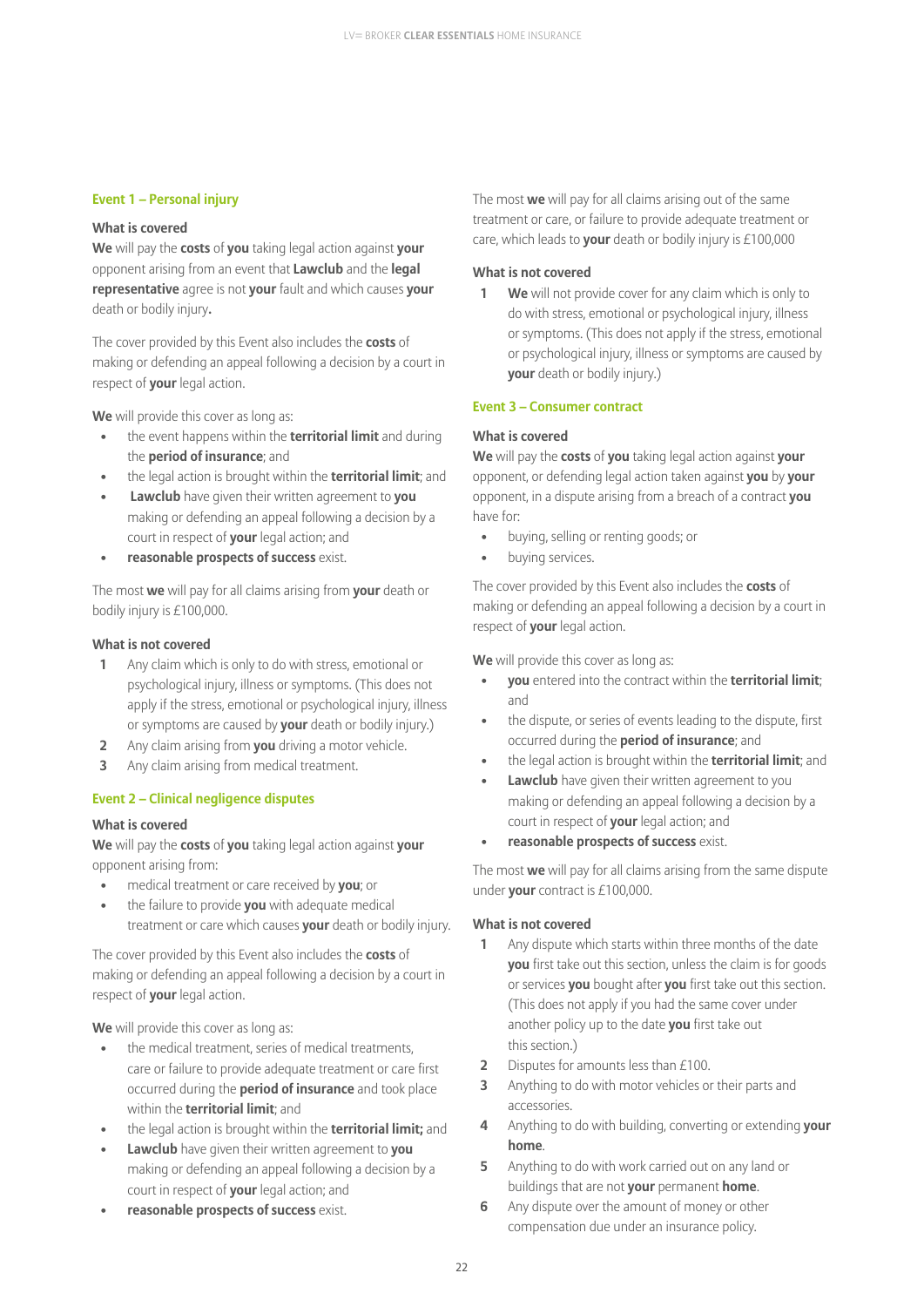- **7** Any dispute arising from a contract **you** have for any: **i** pension, savings or investments of any kind; or
	- **ii** loan, mortgage or other borrowing; or
	- **iii** other arrangement **you** have with a bank, building society or
	- **iv** credit provider.
- **8** Any dispute arising from the buying or selling of any land or property (this does not apply if the dispute is to do with services **you** have bought which relate to the buying or selling of that land or property).
- **9** Any dispute arising out of the occupation of **your home**, or any other land or property, under a tenancy agreement, lease agreement or licence to occupy.
- **10** Anything to do with a contract for **your** business activities.
- **11** Any dispute with any local authority, public authority or any government department.
- **12** Any dispute arising from an application for planning permission in respect of **your home** or any other land or property that **you** own.

#### **Event 4 – Employment tribunal disputes**

#### **What is covered**

**We** will pay the **costs** of **you** taking legal action against **your** employer at an **employment tribunal** in a dispute arising from a breach of **your** contract of full-time employment or permanent part-time employment (this includes the breach of any legal rights **you** have relating to **your** contract of employment). The cover provided by this Event also includes the **costs** of making or defending an appeal following a decision by an **employment tribunal** in respect of **your** legal action.

**We** will provide this cover as long as:

- **• you** entered into the contract within the **territorial limit**; and
- **•** the dispute, or series of events leading to the dispute, first occurred during the **period of insurance**; and
- **•** the legal action is brought within the **territorial limit**; and
- **• Lawclub** have given their written agreement to **you** making or defending an appeal following a decision by an **employment tribunal** in respect of **your** legal action; and
- **• reasonable prospects of success** exist.

The most **we** will pay for all claims arising from the same dispute under **your** contract of employment is £100,000.

#### **What is not covered**

- **1** Any legal action against **your** employer that is not dealt with by an **employment tribuna**l.
- **2** Any costs or expenses that **you** incur in relation to any disciplinary action, grievance hearing or investigation by **your** employer arising out of **your** contract of employment.
- **3** Any costs or expenses that **you** incur in relation to any compromise or settlement agreement to do with the way **your** contract of employment is ended.
- **4** Any dispute which starts in the first **period of insurance** if that dispute arises from a verbal or written warning **you** were given in the six months leading up to the date **you** first take out this section. (This does not apply if **you** had the same cover under another policy up to the date **you** first take out this section.)
- **5** Anything to do with subcontracting or a contract for services if **you** are self- employed.
- **6** Any dispute which is only to do with stress, emotional or psychological injury, illness or symptoms. (This does not apply if **your** dispute with **your** employer is to do with discrimination against **you**.)
- **7** Any dispute which is only about the amount of redundancy pay.

#### **Event 5 – Property Disputes**

#### **What is covered**

**We** will pay the **costs** of **you** taking legal action against **your**  opponent in a dispute arising from a breach of **your** legal rights to do with owning or using **your home**.

The cover provided by this event also includes the **costs** of making or defending an appeal following a decision by a court in respect of **your** legal action.

**We** will provide this cover as long as:

- **• your home** is within the **territorial limits**; and
- the legal action is brought within the **territorial limits**; and
- **• Lawclub** have given their written agreement to **you** making or defending an appeal following a decision by a court in respect of **your** legal action; and
- **• reasonable prospects of success** exist.

The most **we** will pay for all claims arising from the same dispute to do with **your** home is £100,000.

#### **What is not covered**

**We** will not provide cover for the following.

- **1** Any dispute relating to any land or building that is not **your home.**
- **2** Any dispute arising out of the occupation of **your home**, or any other land or property, under a tenancy agreement, lease agreement or licence to occupy.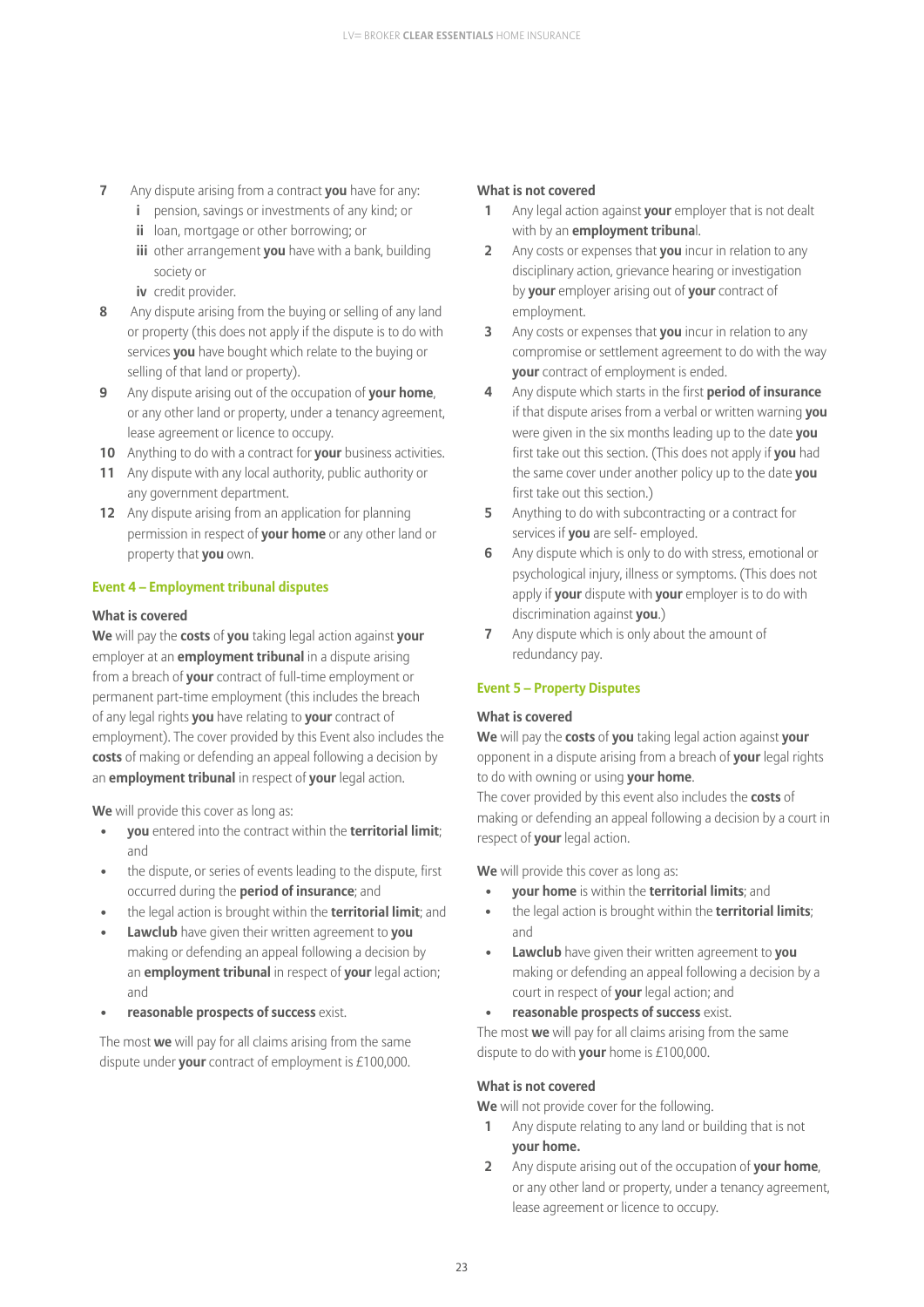- **3** Any dispute with any local authority, public authority or any government department.
- **4** Any dispute arising from an application for planning permission..
- **5** Any dispute relating to physical damage to **your home** or property which **you** own or are legally responsible for and which is in or on **your home**.

#### **Event 6 – Property damage**

#### **What is covered**

**We** will pay the **costs** of **you** taking legal action against **your** opponent in a dispute arising from an event which causes any of the following.

- Physical damage to **your home.**
- Physical damage to property which **you** own or are legally responsible for, and which is in or on **your home**.

The cover provided by this Section also includes the **costs** of making or defending an appeal following a decision by a court in respect o**f your** legal action.

**We** will provide this cover as long as:

- **• your home** is within the **territorial limits**; and
- the legal action is brought within the **territorial limits**; and
- **• Lawclub** have given their written agreement to **you** making or defending an appeal following a decision by a court in respect of **your** legal action; and
- **• reasonable prospects of success** exist.

The most **we** will pay for all claims arising from the same dispute following damage to **your home** or property is £100,000.

#### **What is not covered**

**We** will not provide cover for the following.

- 1. 1 Any dispute with any local authority, public authority or any government department.
- 2. Any dispute relating to any land or building that is not **your home**.
- 3. Property damage caused by mining or subsidence (subsidence means the downward movement of the ground beneath **your home**, except where the damage is caused by the settlement of made up ground or by **your home** bedding down within 10 years of construction
- 4. Property damage arising from any contract **you** have with another person or organisation.
- 5. Property damage arising from **you** driving or using a motor vehicle.

### General Exclusions

In addition to the exclusions described in 'What is not covered' by each Event, we will not provide cover under any of Events 1, 2, 3, 4, 5 and 6 for the following.

- **1** Any **costs**:
	- **a** incurred before **Lawclub** have accepted **your** claim in writing and appointed the **legal representative;**
	- **b Lawclub** have not agreed to in writing;
	- **c you** have paid directly to the **legal representative** or any other person without **Lawclub's** permission;
	- **d** relating to an appeal following a decision by a court or **employment tribunal** in respect of **your** legal action unless **Lawclub** and the **legal representative** agree that **reasonable prospects of success** exist;
	- **e** that the court orders **you** to pay to **your** opponent on anything other than the **standard basis**. This will normally be because of **your** improper or unreasonable conduct during your legal action.
- **2** Any money that **you** have to pay under a contract **you** have with the **legal representative** where the amount of that money is determined by the amount of:
	- **a** legal costs and expenses incurred by the **legal representative** in respect of **your** claim; or
	- **b damages you** receive from **your** opponent.

These types of contracts are often referred to as conditional fee agreements or damages-based agreements.

- **3** Any Value Added Tax that is payable on the **costs** incurred which **you** can recover from elsewhere.
- **4** Any fines or other penalties awarded against **you** by a court or **employment tribunal**.
- **5** Disputes between **you** and:
	- **a** any other person covered by this section; or
	- **b** someone **you** live with or have lived with.
- **6** Any claim where it is clear from the information available relating to the claim that it has arisen from **your** deliberate or reckless action.
- **7** Any dispute arising from:
	- **a** an application for a review of the way that a decision has been made by a government authority, local authority or other public body (this is normally referred to as a judicial review); or
	- **b** any other challenge to any existing or proposed legislation..
- **8** Any dispute arising out of written or verbal remarks which you believe have damaged **your** reputation.
- **9** Disputes between **us** or **Lawclub.**
- **10** Any actual or potential dispute, that **you** were aware of, or should have been aware of before the cover under this section started.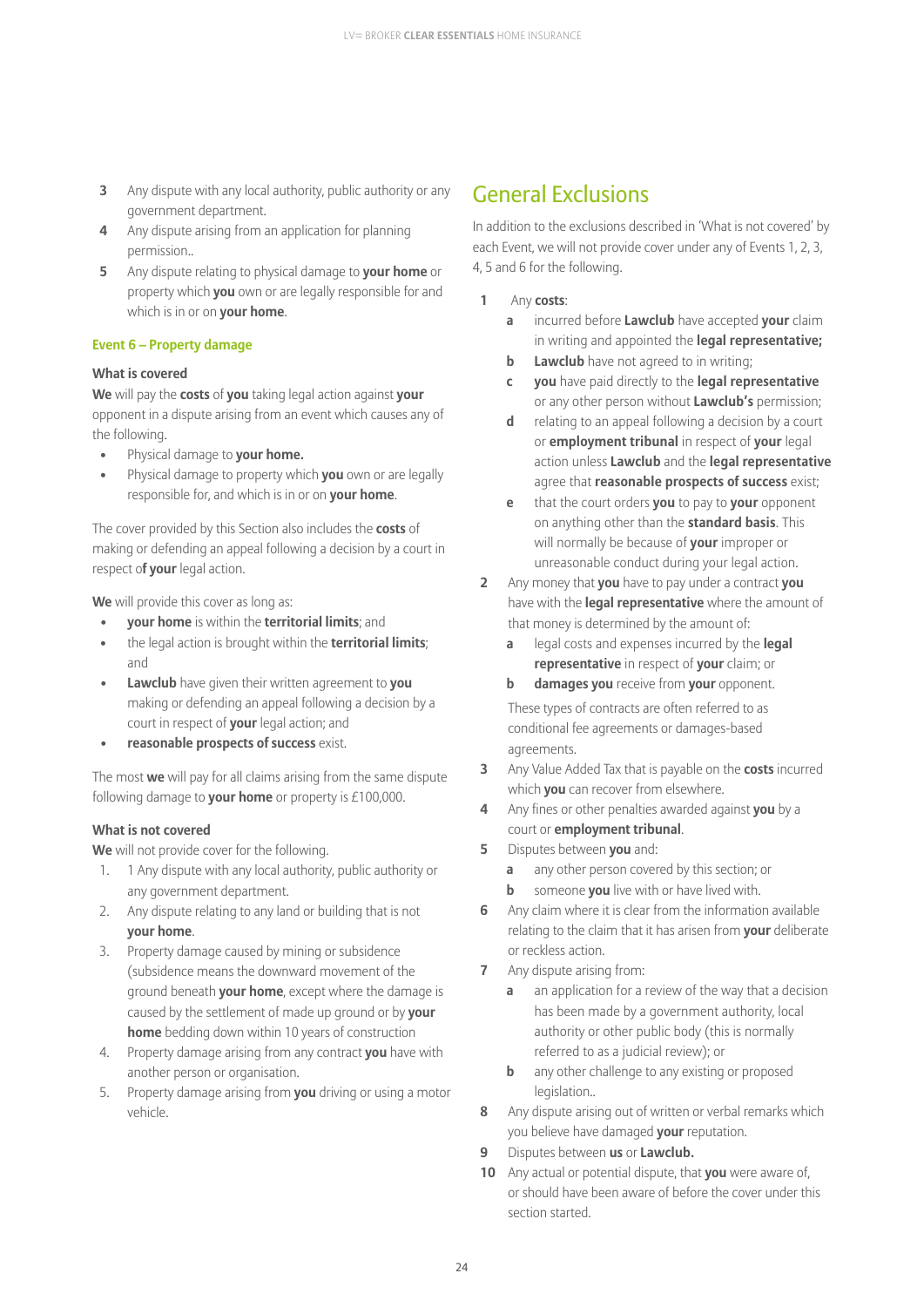- **11** Any claim which **you** report to **Lawclub** more than six months after the event, or series of events, which gave rise to the dispute first occurred.
- **12** Claims directly or indirectly caused by, contributed to or arising from::
	- **a** ionising radiation or radioactive contamination from nuclear fuel or from any nuclear waste arising from burning nuclear fuel; or
	- **b** the radioactive, toxic, explosive or other dangerous properties of any nuclear equipment or nuclear part of that equipment.
- **13** Claims arising from war, invasion, riot, revolution, terrorism or a similar event.

## General Conditions

**You** must keep to the Conditions to have the full protection of **your** Legal Expenses section.

- **1 You must:**
	- **a** make **your** claim within six months of the date that the event, or series of events, which gave rise to the dispute first occurred;
	- **b** not appoint a **legal representative** to represent **you** in **your** legal action;
	- **c** at all times throughout **your** legal action give the **legal representative** and **Lawclub** a complete, accurate and truthful account of all of the circumstances that are relevant to **your** legal action that **you** are aware of, or should have been aware of. This will include details of any agreement between **you** and any other person or organisation;
	- **d** follow the advice of, and co-operate fully with, the **legal representative** and **Lawclub** at all times during **your** legal action. This will include going to all court hearings or other appointments that the **legal representative** asks **you** to attend;
	- **e** not withdraw **your** claim from the **legal representative** without the written agreement of **Lawclub** and the **legal representative**;
	- **f** get **Lawclub's** written agreement before making or defending an appeal against the decision of a court or **employment tribunal** in respect of **your** legal action;
	- **g** instruct the **legal representative** to take all reasonable steps to recover **costs** from **your** opponent and pay them to **Lawclub**. If **you** do not do this, **we** will have the right to reduce the amount that **we** pay under this section to the amount that **your costs** would have been if **you** had instructed the **legal representative** to take all such reasonable steps;
- **h** instruct the **legal representative** to keep to Condition 2 below.
- **2 The legal representative must:**
	- **a** get **Lawclub's** written permission before instructing a barrister or, other legally qualified advisor or expert in respect of **your** legal action;
	- **b** tell **Lawclub** at the first opportunity once he or she becomes aware of any information or development which will more likely than not mean that:
		- **• reasonable prospects of success** no longer exist; or
		- **•** the **damages** that **you** can recover from **your** opponent will be reduced from the amount that was originally expected by the **legal representative**;
	- **c** tell **Lawclub** at the first opportunity once he or she becomes aware that **you** want to make an offer, or **your** opponent has made an offer, to settle **your** legal action;
	- **d** report the result of **your** legal action to **Lawclub** at the first opportunity after it is finished;
	- **e** take all reasonable steps to recover costs from **your** opponent and pay them to **us**.

#### **3 Lawclub will have the right to do the following:**

- **a** Appoint the **legal representative** in **your** name and on **your** behalf.
- **b** Take over and conduct, in **your** name, any claim or proceedings:
	- **•** before a **legal representative** has been appointed; or
	- that are necessary to recover **costs** that **we** have paid in respect of **your** legal action.
- **c** Contact the **legal representative** at any time and have access to all statements, opinions, reports or any other documents relating to **your** legal action.
- **d** Appoint a barrister or other legally qualified advisor or expert appropriate to **your** legal action and ask for his or her opinion on the value of **your** legal action and whether **reasonable prospects of success** exist.
- **e** End **your** claim if, at any time during **your** legal action **reasonable prospects of success** no longer exist. If, after **Lawclub** end **your** claim, you continue the legal action and get a better settlement than **Lawclub** expected, **we** will pay **your** costs which **you** cannot get back from anywhere else.
- **f** Have any legal bill assessed if **Lawclub** and the **legal representative** or the representative acting for and on behalf of **your** opponent cannot agree on the level of **costs**. If **Lawclub** do this the assessment will be carried out by a court, independent expert in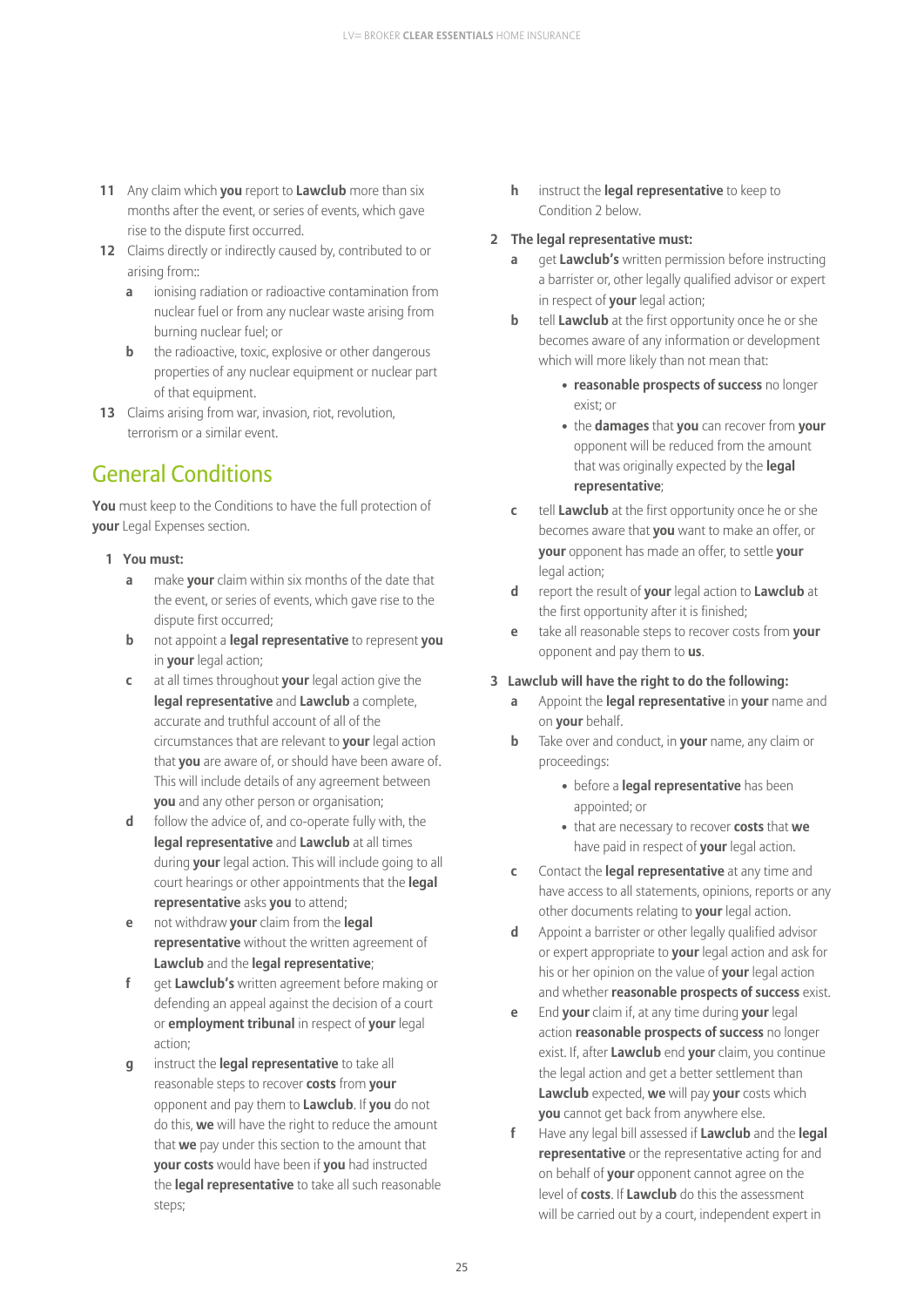the assessment of **costs** or other competent party. **We** will not pay any more than the **costs** that are determined as reasonable by the assessment.

- **g** Settle **your** claim by paying the amount in dispute. If **Lawclub** do this **we** will not pay any **costs** incurred after the date that **Lawclub** tell you, and any **legal representative**, that **Lawclub** have decided to settle **your** claim. (This will not apply where legal proceedings have begun in a court before the date **Lawclub** decide to settle **your** claim. In these circumstances **we** will settle the claim by paying **costs** that are necessary to discontinue those legal proceedings as well as the amount in dispute.)
- **h** Settle the **costs** covered by this section at the end of **your** legal action.

#### **4 Freedom to choose the legal representative**

At any time before **Lawclub** and the **legal representative** agree that legal proceedings need to be issued or defended in a court or **employment tribunal Lawclub** will choose the **legal representative**.

**You** have the right to choose the **legal representative** if **Lawclub** and the **legal representative** agree that negotiations with your opponent have failed to settle the dispute and it becomes necessary for legal proceedings to be issued or defended in a court or **employment tribunal**.

**You** can also choose the **legal representative** if a conflict of interest arises which means that **Lawclub's** chosen **legal representative** cannot act for **you** because of his or her professional rules of conduct. **You** must send the name and address of **your** chosen **legal representative** to **Lawclub**.

If **Lawclub** agree to appoint a **legal representative** that **you** choose, he or she will be appointed on the same terms as **Lawclub** would have appointed **our** chosen **legal representative**, other than in respect of any agreement **Lawclub** and **your** chosen **legal representative** reach over the **costs** that **we** will pay.

If there is any dispute about **your** choice of **legal representative**  that **you** and **Lawclub** cannot resolve, the matter will be settled using the procedure in General condition e Disputes of this Legal Expenses section.

When choosing the **legal representative**, **you** must remember **your** duty to keep the **costs** of any legal proceedings as low as possible.

#### **5 Cancellation rights**

**You** may cancel this section within 14 days of receiving this section wording. **You** can do this by writing, telephoning or emailing **us** or by contacting the broker or intermediary who deals with **your** home policy. **We** will refund any money **you** have paid.

At any other time during the **period of insurance**, **you** can cancel this section by giving **us** 30 days' notice. If you cancel this section during this time, **you** will not be entitled to a refund of the money **you** have paid.

**We** can cancel this section by giving **you** 30 days' notice if:

- **• you** do not pay the premium when **we** ask you to; or
- **•** the person who has taken out this section knowingly makes or supports a false, fraudulent or exaggerated claim, as described in General condition h Fraud below. If this happens, **you** will not be entitled to a refund of the money **you** have paid.

**You** cannot make a claim for an event which occurred after the date this section was cancelled, but cancelling this section will not affect **your** right to claim for an event which occurred before the date this section was cancelled.

Every notice to cancel this section must be given by writing to, telephoning or emailing **us** or by contacting the broker or intermediary who deals with **your** household policy. If **we** give **you** notice, **we** will send it to **your** last known address.

#### **6 Notices**

Every notice which needs to be given under this section must be given in writing.

If you give us notice, you must send it to our address. If we give you notice, we must send it to your last known address.

#### **7 Changes during the period of insurance**

If **we** need to make changes to this section, **we** will normally only do this at **your** next renewal date. **We** will not change this section during the period of insurance unless:

- **• we** are required to do so because of a change in any law applicable to this section; or
- **• we** are told to do so by our industry regulators (the Financial Conduct Authority or Prudential Regulation Authority); or
- **•** a service provided under this section by any organisation other than **us** is no longer available and **we** must:
- **•** change the provider of the service; or
- **•** change the service; or

If **we** do need to change this section, **we** will give **you** 30 days' notice in writing of the change and how it will affect **you**.

#### **8 Other insurances and cover**

If **you** have another insurance policy, service contract or membership that provides cover for a claim **you** have made under this section, **we** will only pay **our** share of the **costs** of the claim.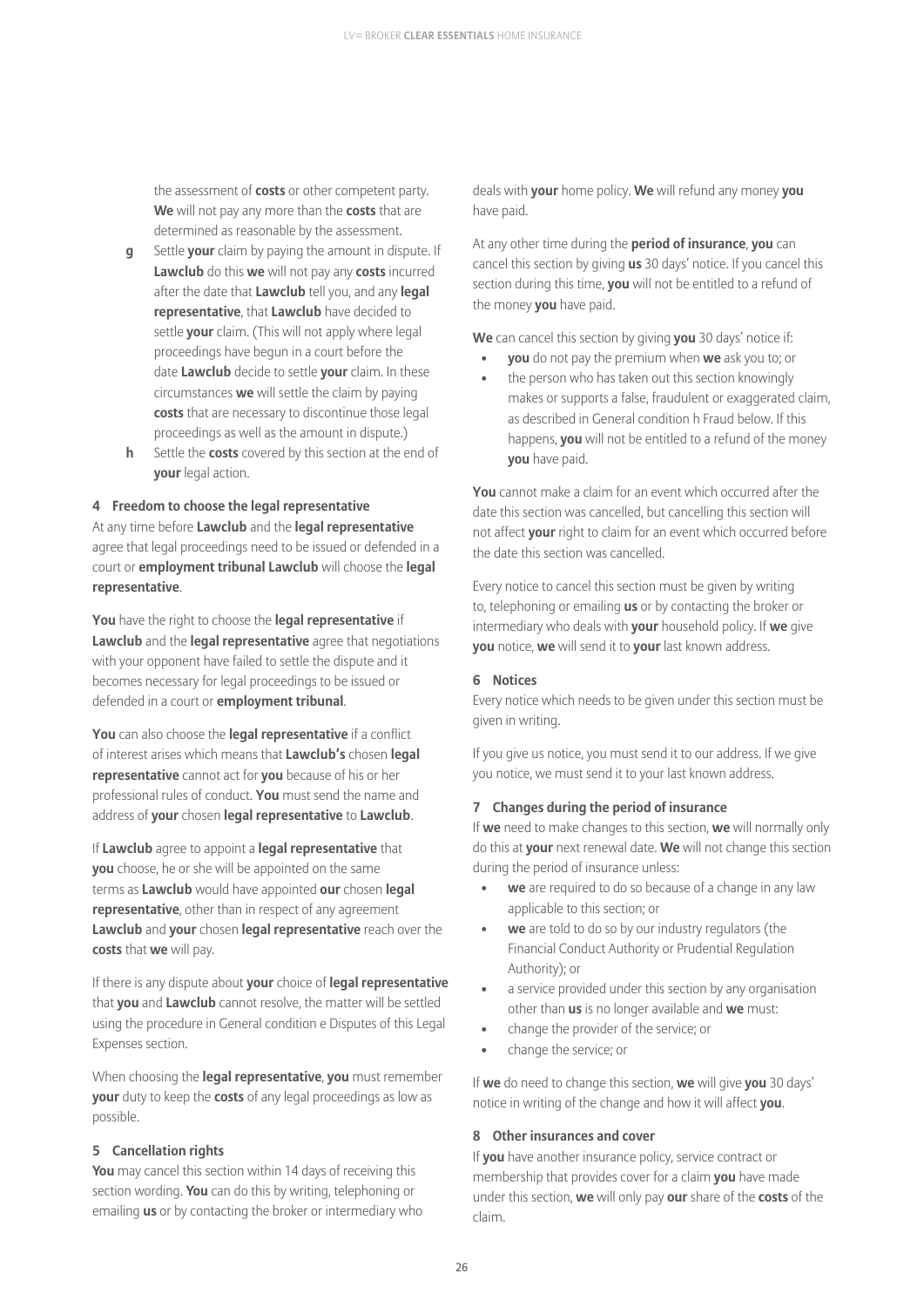#### **9 Disputes**

If there is a dispute between **you** and **us** or **Lawclub**, the matter may be referred to an arbitrator who will be a solicitor, barrister or other suitably qualified person that **you** and **Lawclub** agree to. If **you** and **Lawclub** cannot agree on an arbitrator, the President of the Law Society or the Chairman of the Bar Council will choose one.

Whoever loses the arbitration must pay all the costs involved. If the decision is not clearly made against either **you** or **Lawclub**, the arbitrator will decide how **you** and **Lawclub** will share the costs. If the arbitrator decides that **you** must pay some, or all of the costs of the arbitration those costs will not be covered by this section.

#### **10 Your agreements with others**

**We** will not be bound by any agreement between **you** and:

- **•** the **legal representative**; or
- **•** any other person or organisation.

#### **11 Law and language of this section**

Unless **we** agree otherwise:

- **•** the language of this section and all communications relating to it will be in English;
- **•** English law will apply to this contract of insurance.

#### **12 Fraud**

If **you** or anyone acting on **your** behalf:

- **a** makes any false or fraudulent claim; b makes any exaggerated claim;
- **b** supports a claim by false or fraudulent documents, devices or statements (whether or not the claim is itself genuine); or
- **c** d makes a claim for loss or damage which you or anyone acting on **your** behalf deliberately caused;

#### **we** will:

- **•** refuse to pay the whole of the claim; and
- **•** recover from **you** any sums that **we** have already paid in respect of the claim.

**We** may also notify **you** that **we** will be treating the policy as having terminated with effect from the date of the earliest of any of the acts set out in sub-clauses **a – d** above. In that event, **you** will:

- **a** have no cover under the policy from the date of the termination; and
- **b** not be entitled to any refund of premium.

#### **13 Rights of parties**

A person or company who is not a party to this section has no right under the Contracts (Rights of Third Parties) Act 1999, or any replacement legislation, to enforce any term of this section, but this does not affect any right or remedy of a third party which exists or is available apart from that Act.

## Legal Assistance Services

**We** have arranged for a selection of additional legal assistance services to be included for **you** with **your** policy at no additional cost.

**Our** legal assistance services provide **you** with immediate access to a solicitor, and are designed specifically to support, guide and provide you with options to resolve **your** legal needs. The additional services are described below.

### Legal Health Check

This Section provides access to a legal health check. **You** are entitled to free, unlimited access to an online legal health check which will ask **you** a number of questions and provide an indication of the documents and services which **you** should consider to address the current legal aspects or issues which apply to **you**.

A range of legal areas will be included during each legal health check, for example Wills and Powers of Attorney or matters relating to residential property.

The legal health check does not include:

- **•** the cost for a solicitor to review any documents;
- **•** advice on any legal matters where a solicitor has already been appointed and is acting on **your** behalf in respect of any legal proceedings;
- **•** advice related to any legal disputes involving **us** or any other parties that are insured under this policy.

The legal health check is provided at no cost and is an inclusive benefit of your policy. To access the health check please visit www.lawclubonline.co.uk and register using the registration code: LV=CLEAR.

The service we offer is designed to provide **you** with general information only.

It does not constitute legal advice and should not be relied upon as such. A contract for legal services will not be established with **you** as a result of **Lawclub** offering **you** this service. The legal health check is provided by Epoq Legal Ltd of Middlesex House, 29- 45 High Street, Edgware, Middlesex HA8 7UU. If **you** require guidance with the website please call 0345 644 8966.

The legal helpline service which **you** are required to call if you have a specific legal problem or have a legal matter to consider which may be covered under this policy is provided by **Lawclub** and/or DWF LLP ('DWF') of 5 St Paul's Square, Old Hall Street, Liverpool L3 9AE.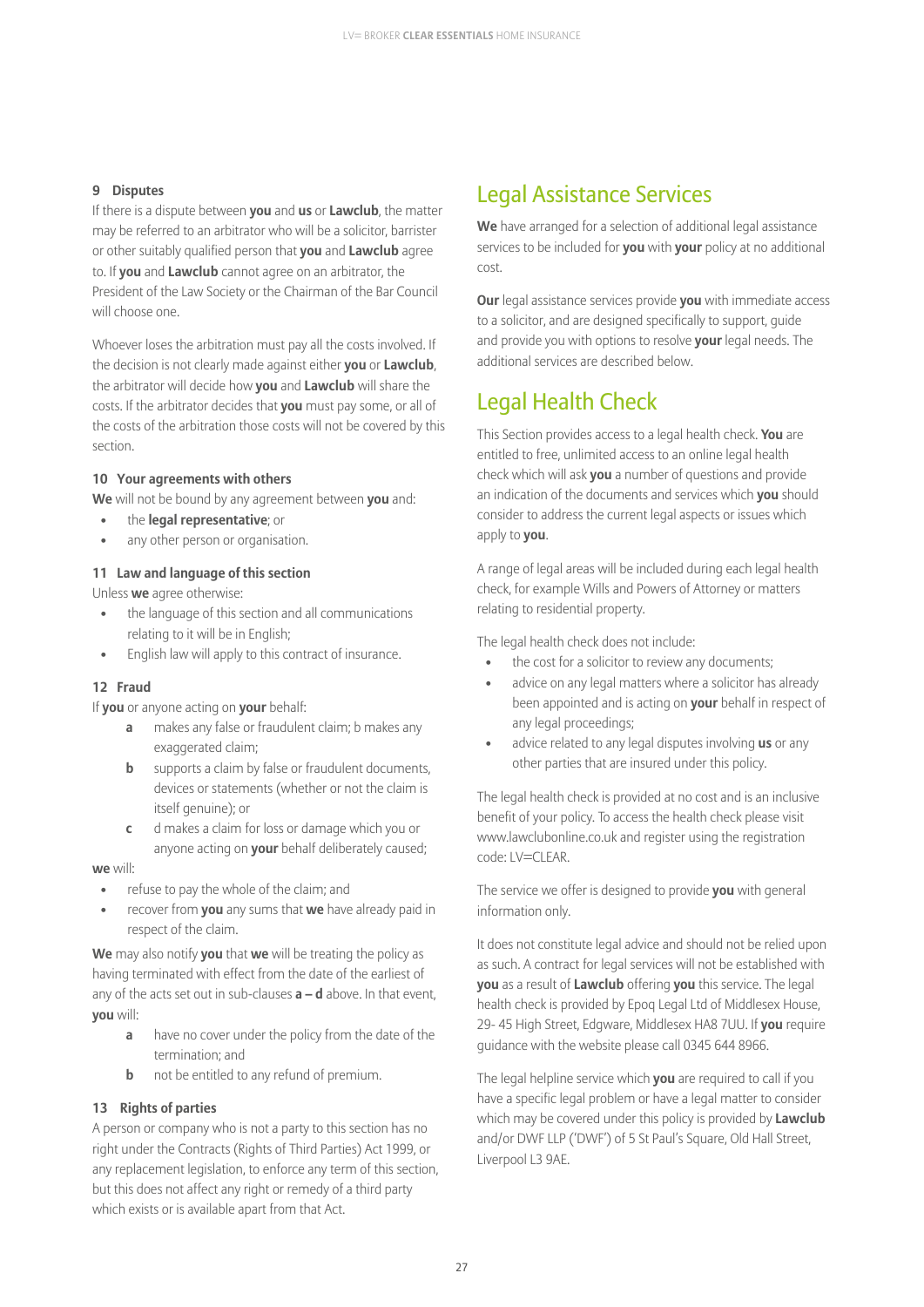### Legal Assistance Online

As part of **your** policy you have unlimited, free access to various online tools and services that will help **you** to produce legal paperwork and other documents in connection with a wide range of matters that can affect **your** personal lifestyle. Legal Assistance Online enables **you** to draft over 150 legal documents which can be prepared by following the online interactive questionnaire. Once created the documents can be downloaded, printed and stored in **your** secure online legal account. In addition Legal Assistance Online has a detailed lawguide which can provide **you** with up to date guidance and advice on many legal issues.

Some documents include the option of instructing Epoq to review **your** draft document for an additional fixed fee. The amount of the additional fixed fee will be confirmed to **you** at the time that **you** use the service. This document review service extends to documents which **you** have begun drafting through legal assistance online where **you** want Epoq to review **your** document and ensure it is fully prepared and amended to meet **your** needs.

If you require guidance with the website please call 0345 644 8966.

To access Legal Assistance Online visit www.lawclubonline.co.uk and register using the registration code: LV=CLEAR.

This service is provided by Epoq Legal Ltd of Middlesex House, 29-45 High Street, Edgware, Middlesex HA8 7UU.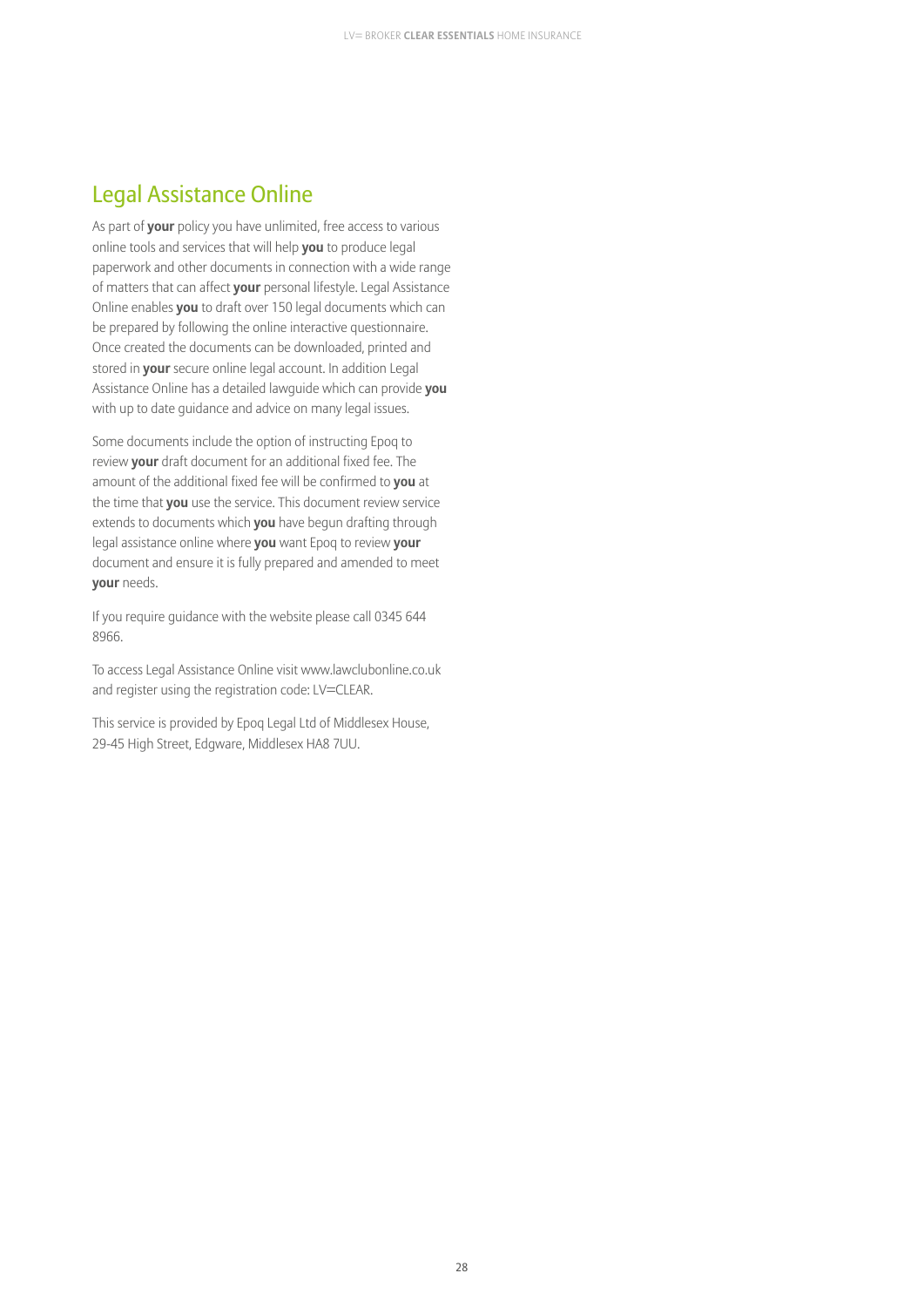## <span id="page-31-0"></span>General Exclusions

The following exclusions apply to the whole policy in addition to the exclusions listed under what is not covered under the relevant sections.

#### **The policy does not cover the following:**

#### 1 Geographical limits

Damage, **injury** or liability arising out of any event outside Great Britain, Northern Ireland, the Channel Islands or the Isle of Man, unless **we** say differently.

#### 2 War

Damage, liability, death, **injury**, disability or any loss caused directly or indirectly by war, invasion, act of foreign enemy, hostilities (whether war be declared or not), civil war, rebellion, revolution, insurrection or military or usurped power.

#### 3 Radioactive contamination

Damage to any property, any legal liability or any loss directly or indirectly caused by:

- **a** ionising radiation or contamination by radioactivity from any nuclear fuel, or from any nuclear waste from burning nuclear fuel; or
- **b** the radioactive, toxic, explosive or other dangerous properties of any explosive nuclear machinery or any part of it.

#### 4 Sonic bangs

Damage caused by pressure waves from aircraft and other flying devices travelling at or above the speed of sound.

#### 5 Pollution or contamination

Damage caused by or resulting from pollution or contamination, other than damage caused by:

- **a** pollution or contamination which results from damage by a cause which is insured by this policy; or
- **b** damage by a cause which is insured by this policy which results from pollution or contamination.

#### 6 Market value

Any loss of market value after an item is repaired or replaced (Market value is the cost of replacing the item at the time of loss or damage taking into account its age and condition).

#### 7 Date recognition and computer viruses

Costs in relation to any claim arising directly or indirectly from electronic equipment, whether belonging to **you** or not, failing at any time, due to:

– the failure to correctly recognize, accept, respond to, retrieve, retain or process any data representing date or part of a date, time; or

– computer viruses.

Electronic equipment includes:

- **a** any computer equipment, system or software;
- **b** any product, accessory, equipment or machinery containing, connected to or operated by means of a data processor chip.

#### 8 Terrorism

**We** will not cover loss, damage, liability, cost or expense of whatever nature directly or indirectly caused by, resulting from or in connection with any act of terrorism regardless of any other cause or event contributing at the same time or in any other sequence to the loss. For the purpose of this exclusion an act of terrorism means:

the use, or threatened use, of biological, chemical and/or nuclear force by any person or group of people whether acting alone or on behalf of or in connection with any organisation(s) or government(s) committed for political, religious, ideological or similar purposes including the intention to influence any government and/or to

put the public or any section of the public in fear.

any act deemed by the government to be an act of terrorism.

#### 9 Agreements and contracts

Loss, damage or liability arising out of or as a result of any agreement or contract **you** have entered in to.

#### 10 Pre-existing damage

Loss, damage, **injury** or liability as a result of an event which happened before the cover under this policy started.

#### 11 Gradual damage

Loss or damage caused by anything that happens gradually.

#### 12 Confiscation

Loss or damage caused by officials or authorities confiscating or holding **your** property.

#### 13 Wilful acts

Loss or damage caused by **your** wilful act.

#### 14 Illegal Activity

Any direct or indirect loss or damage to **your Home** or its **Contents** as a result of the property being used for illegal activities.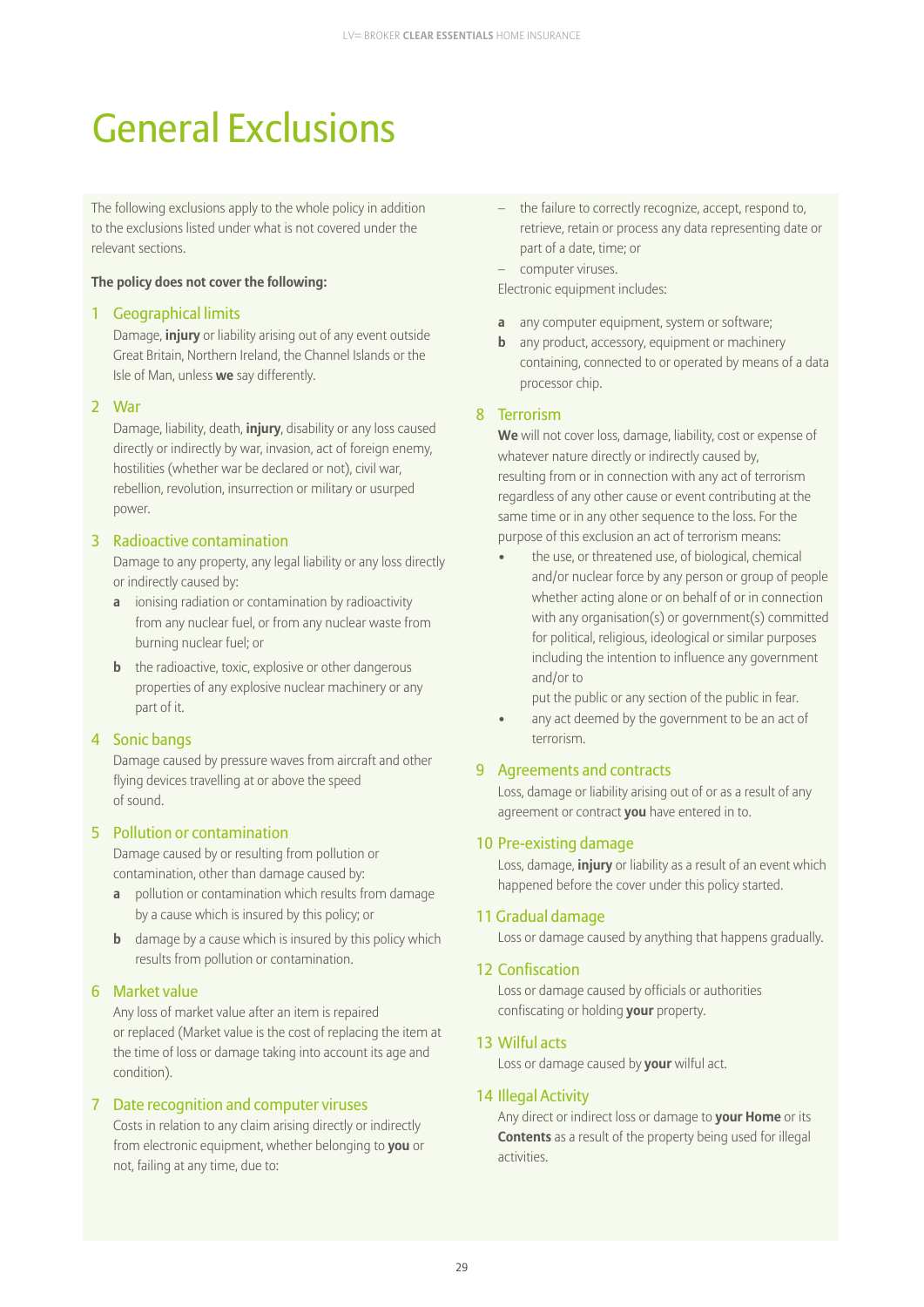## <span id="page-32-0"></span>General Conditions

#### **The following conditions apply to the whole policy.**

#### 1 Premium

**You** must pay the premium or any agreed instalment when **we** ask.

If the premium for this policy is paid by instalments and in the event **you** fail to pay one or more instalments, whether in full or in part, **we** may cancel the policy by giving **you** 14 days notice in writing sent to **your** last known address.

#### 2 Taking care of your home

**You** must keep any property **you** insure in a good state of repair and take care to prevent accidents, **injury**, loss and damage.

#### 3 Claims

If **you** need to make a claim, **you** must do the following:

- **•** Tell **us** at **your** first opportunity about the event and give **us** any information relevant to the claim **we** may need.
- **•** Tell the police about any damage caused by theft or attempted theft or if any property is lost outside **your home**.
- **•** Allow **us** to enter, take or keep possession of any property where the damage has happened. **We** can also deal with any insured property in any way **we** think is appropriate. However, **you** must not abandon any property and leave it to **us**.
- **•** Carry out and allow **us** to take any action **we** need to prevent more damage.
- **•** Tell **us** at **your** first opportunity about any prosecution, inquest or enquiry connected with any **injury** or damage.
- Allow **us** to have total control to carry out, defend and settle any claim;
- take proceedings in **your** name or in the name of any other person claiming under this insurance, at **our** own expense and for **our** own benefit to recover any payment **we** have made.

**You** or any other person must not, without **our** permission:

- negotiate or admit responsibility; or
- make any offer, promise or payment; or
- make **your** own arrangements for repair or replacement.

**We** will not pay any claims under this insurance unless **you** have kept to this condition. If **we** have already paid **you** for a claim, **you** must repay **us**.

#### 4 Repairing or replacing property

If **we** are going to repair or replace any property, **you** must give **us** any plans, documents, books and information **we** ask for. **We** will always try to repair or replace the property as it was. If **we** cannot **we** will repair or replace the item with the nearest equivalent item, but this may not be the same brand. The most **we** will pay for any one item is the **sum insured**.

#### 5 Other insurances

If at the time of any claim **you** have other insurance covering the claim, **we** will only pay **our** share of the claim.

#### 6 Misrepresentation

If **you** or anyone representing **you**:

- **•** Provides **us** with misleading or incorrect information to any of the questions asked when applying for, amending or renewing this insurance;
- **•** Deliberately misleads **us** to obtain cover, gain a cheaper premium or more favourable terms;
- **•** Provides **us** with false documents;
- **•** Makes a fraudulent payment by bank account and/or card;

#### **We** may:

- **•** Agree to amend **your** policy to record the correct information, apply any relevant policy terms and conditions and collect any additional premium due including any premium adjustment charge to cover **our**  administration costs;
- **•** Reject a claim or reduce the amount of payment **we**  make;
- **•** Cancel or void **your** policy (treat it as if it never existed), including all other policies which **you** have with **us**, and apply a cancellation premium charge.

Where fraud is identified **we** will:

- **•** Not return any premium paid by **you**.
- **•** Recover from **you** any costs **we** have incurred.
- **•** Pass details to fraud prevention and law enforcement agencies who may access and use this information. Other insurers may also access this information.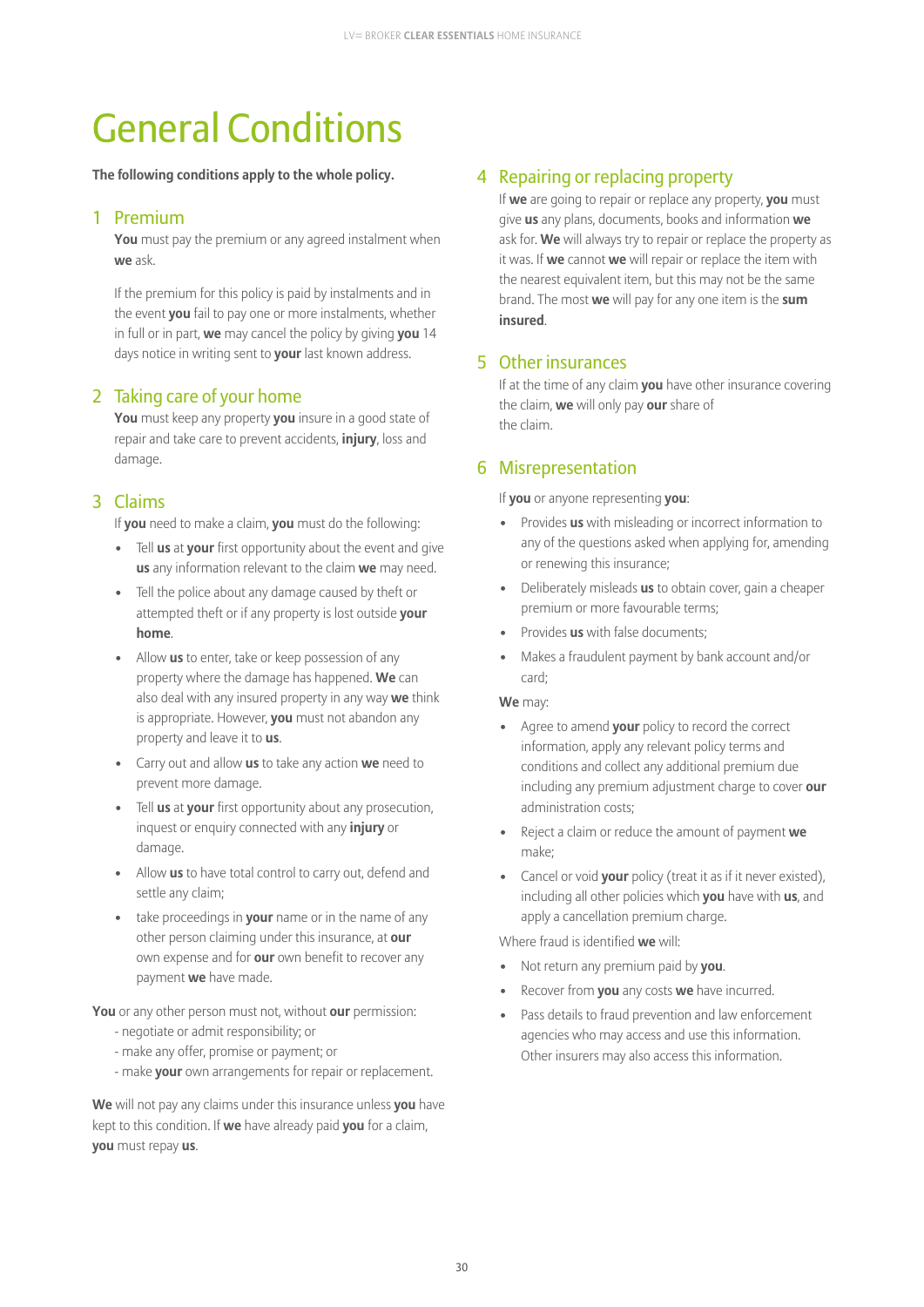## General Conditions (continued)

#### 7 Claims Fraud

If **you** or anyone representing **you**:

**•** Makes a claim or part of any claim that is fraudulent, false or exaggerated;

**We** may:

- **•** Reject the claim or reduce the amount of payment **we**  make;
- **•** Cancel **your** policy from the date of the fraudulent act and not return any premium paid;
- **•** Recover from **you** any costs **we** have incurred relating to the fraudulent claim and any further claims notified after the date of the fraudulent act;
- **•** Pass details to fraud prevention and law enforcement agencies who may access and use this information. Other insurers may also access this information.

#### 8 Arbitration

If **we** accept **your** claim but **you** do not agree with the amount **we** will pay **you**, **we** will refer the matter to an arbitrator chosen by **you** and **us**. **You** cannot take any action against **us** until **you** and **we** have received the arbitrator's final decision.

#### 9 Rights of Parties

A person or company who was not a party to this policy has no right under the Contracts (Rights of Third Parties) Act 1999 or any subsequent legislation to enforce any term of this policy, but this does not affect any right or remedy of a third party which exists or is available apart from such Act.

#### 10 Law applying to the Contract

Unless **we** agree otherwise:

- **a** the language of the policy and all communications relating to it will be English; and
- **b** the laws of England and Wales will apply to this contract of insurance.

### 11 Changing your details

**You** must tell **us** at **your** first opportunity about any changes that may affect **your** policy cover. If **we** are not advised of changes in circumstances, this may affect **your** ability to claim under the policy. Here are the changes **you** should tell **us** about:

- **• You** changing **your** insured address
- **• You** change **your** name
- **• You** changing occupation/s or the trade in which **you** work
- **•** If the property is used for business and the type of business use
- **•** If the property is no longer **your** main residence
- **•** If the property is let or sublet or if there are paying lodgers
- **•** If the number of consecutive days the property is **unoccupied** increases
- **• You** being convicted of a criminal offence (other than motoring offences)
- **•** Where **you** have buildings insurance with **us**; if the full rebuilding cost of **your** property should change for example by fitting double glazed windows in place of single glazed windows
- **•** Where **you** have contents/personal possessions insurance with **us**; if the values or items to be insured changes
- **•** If there is any building work at **your home** or work to commence
- **•** If the type of locks or alarm should change and if **you** no longer have an alarm maintenance contract in force
- **•** If the property is no longer self-contained or does not have its own lockable entrance
- **•** The property is not in a good state of repair

When **you** tell **us** of a change of details **we** will reassess the premium and terms of **your** policy, the change will be subject to an admin charge of £10 plus Insurance Premium Tax.

**You** will be informed of any revised premium or terms and asked to agree before any change is made. **We** will not refund or charge amounts less than £15 plus Insurance Premium Tax. In some circumstances **we** may not be able to continue **your** policy following the changes. Where this happens **you** will be told and the policy will be cancelled in line with the cancellation procedure stated on page 6.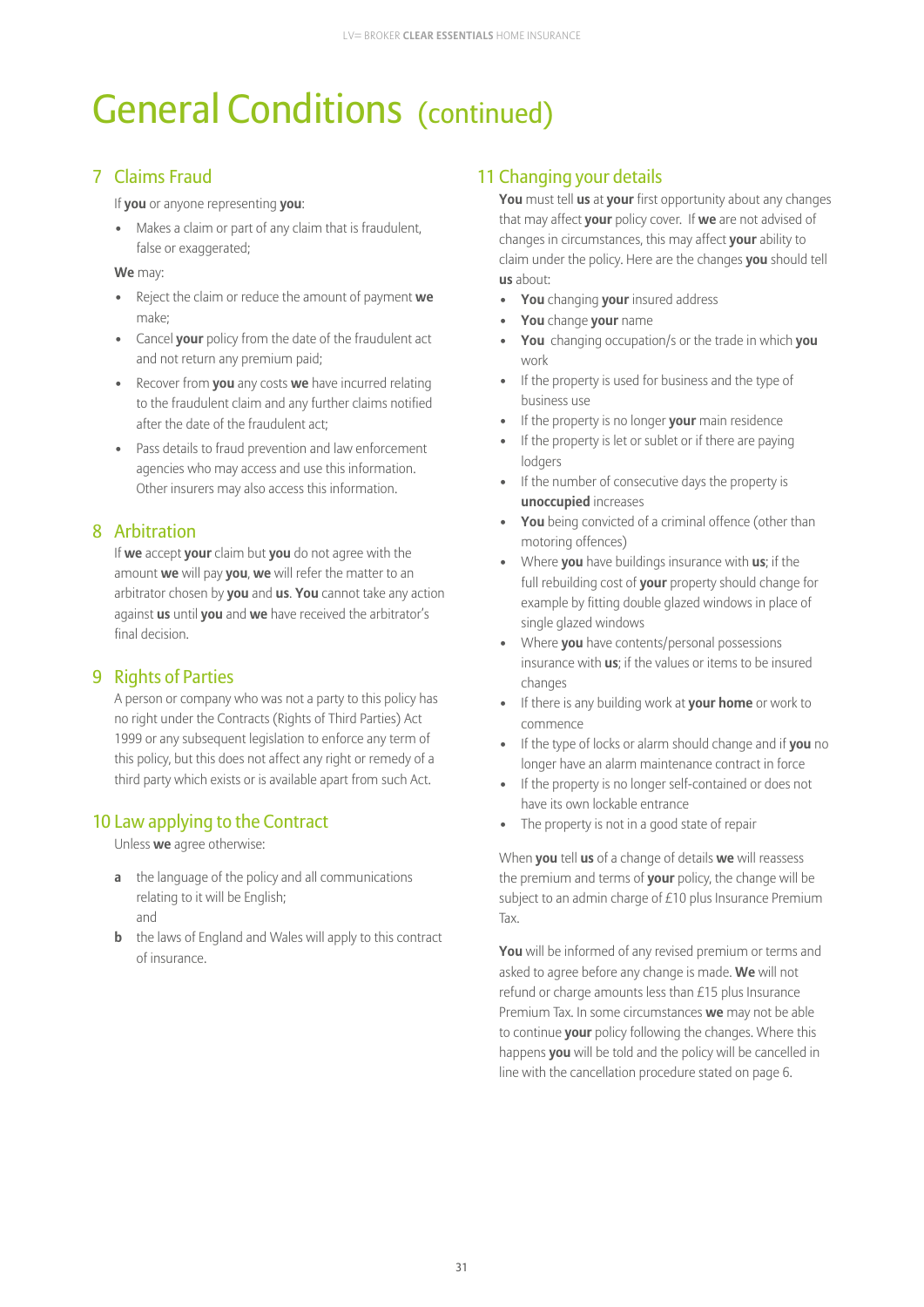LV= BROKER **CLEAR ESSENTIALS** HOME INSURANCE